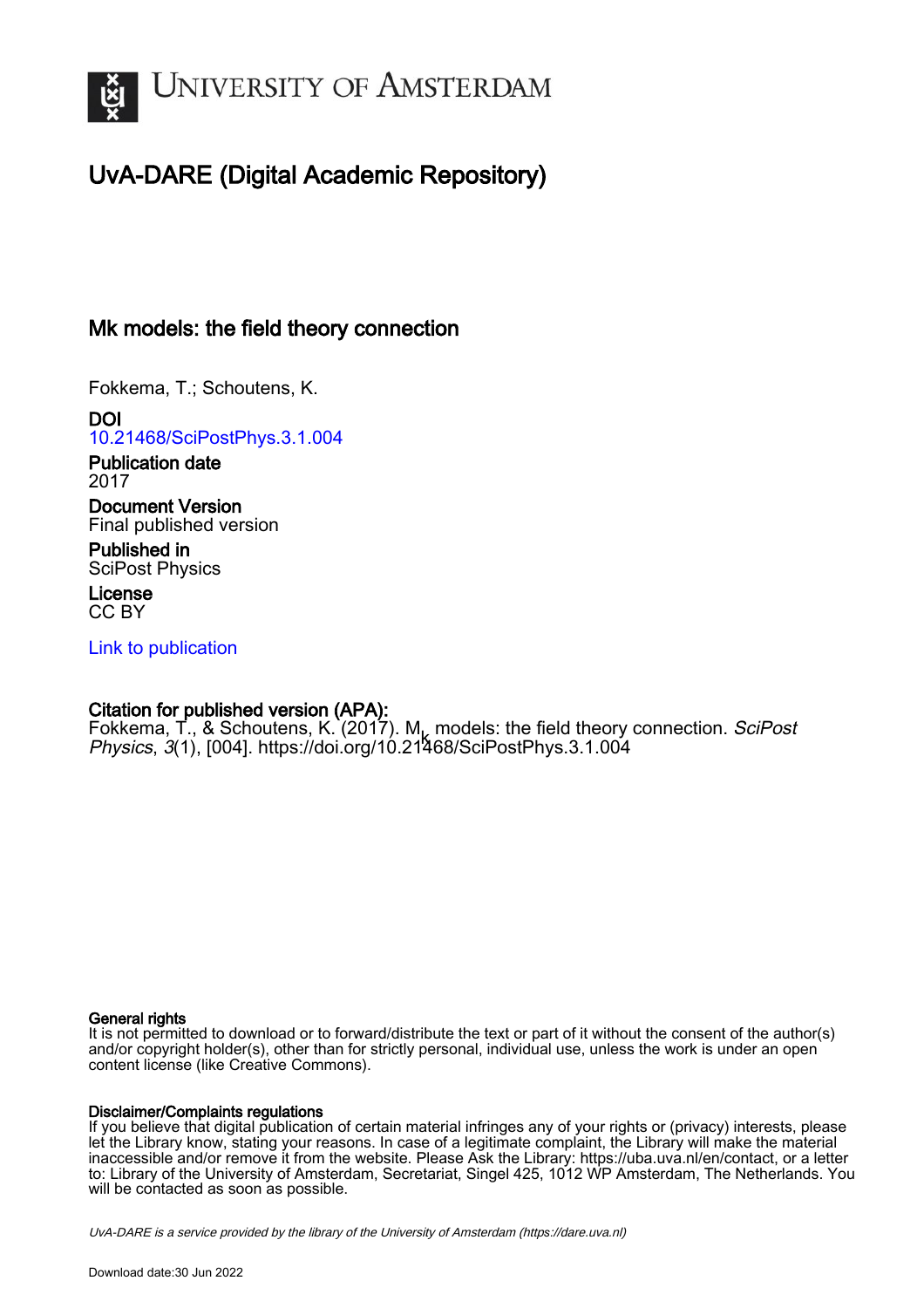# **M***<sup>k</sup>* **models: the field theory connection**

**Thessa Fokkema and Kareljan Schoutens***?*

Institute for Theoretical Physics Amsterdam and Delta Institute for Theoretical Physics, University of Amsterdam, Science Park 904, 1098 XH Amsterdam, The Netherlands.

*?* [C.J.M.Schoutens@uva.nl](mailto:C.J.M.Schoutens@uva.nl)

# **Abstract**

The  $M_k$  models for 1D lattice fermions are characterised by  $N = 2$  supersymmetry and **by an order-***k* **clustering property. This paper highlights connections with quantum field** theories (QFTs) in various regimes. At criticality the QFTs are minimal models of  $N = 2$ **supersymmetric conformal field theory (CFT) - we analyse finite size spectra on open chains with a variety of supersymmetry preserving boundary conditions. Specific stag**gering perturbations lead to a gapped regime corresponding to massive  $\mathcal{N} = 2$  super**symmetric QFT with Chebyshev superpotentials. At 'extreme staggering' we uncover a simple physical picture with degenerate supersymmetric vacua and mobile kinks. We connect this kink-picture to the Chebyshev QFTs and use it to derive novel CFT character** formulas. For clarity the focus in this paper is on the simplest models,  $\textbf{M}_{1}$ ,  $\textbf{M}_{2}$  and  $\textbf{M}_{3}$ .

Copyright T. Fokkema and K. Schoutens. This work is licensed under the Creative Commons [Attribution 4.0 International License.](http://creativecommons.org/licenses/by/4.0/) Published by the SciPost Foundation.

| Received 30-03-2017              |                      |
|----------------------------------|----------------------|
| Accepted 22-06-2017              |                      |
| Published 13-07-2017             | Check for<br>updates |
| doi:10.21468/SciPostPhys.3.1.004 |                      |

# **Contents**

| 1            | <b>Introduction</b>                                |    |  |  |  |
|--------------|----------------------------------------------------|----|--|--|--|
| $\mathbf{2}$ | $M_k$ models: definitions and basic properties     | 5  |  |  |  |
|              | $M_1$ model<br>2.1                                 | 6  |  |  |  |
|              | 2.2 $M_2$ model                                    | 6  |  |  |  |
|              | 2.3 $M_3$ model                                    | 7  |  |  |  |
| $\mathbf{3}$ | CFT description of critical $M_k$ models           | 8  |  |  |  |
|              | $M_1$ spectra<br>3.1                               | 8  |  |  |  |
|              | 3.2 $M_2$ model                                    | 8  |  |  |  |
|              | 3.2.1 $M_2$ finite size spectra and CFT characters | 9  |  |  |  |
|              | 3.3 $M_3$ model                                    | 10 |  |  |  |
|              | 3.3.1 $M_3$ CFT characters                         | 11 |  |  |  |
| 4            | Continuum limit of the off-critical $M_k$ models   | 13 |  |  |  |
|              | $M_1$ model<br>4.1                                 | 13 |  |  |  |
|              | 4.2 $M_2$ model                                    | 13 |  |  |  |
|              | $M_3$ model<br>4.3                                 | 14 |  |  |  |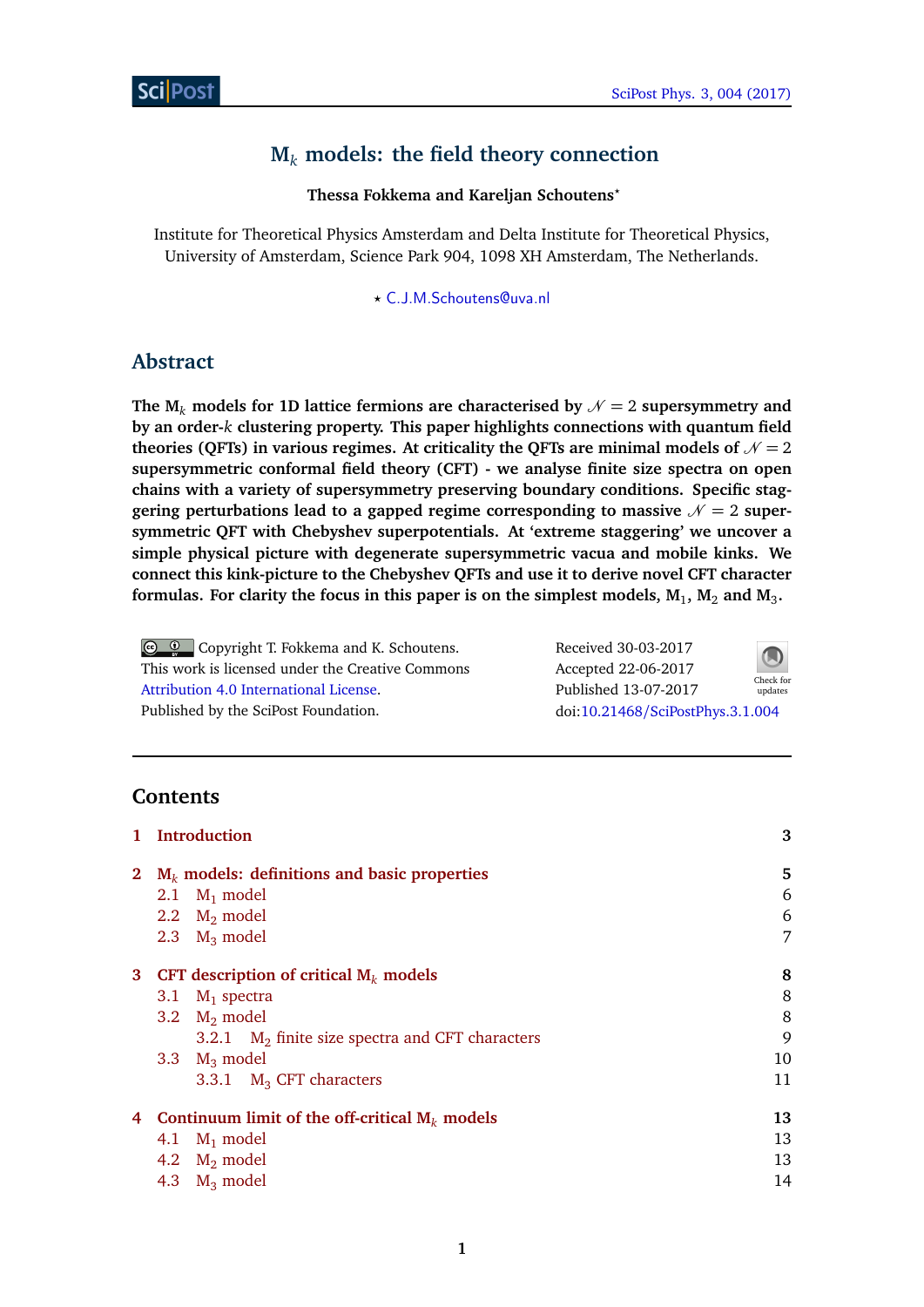|    | 5 Off-critical $M_k$ models at extreme staggering<br>15  |                                                                                             |    |  |  |  |  |  |
|----|----------------------------------------------------------|---------------------------------------------------------------------------------------------|----|--|--|--|--|--|
|    | 5.1                                                      | $M_1$ model                                                                                 |    |  |  |  |  |  |
|    |                                                          | 5.2 $M_2$ model                                                                             | 15 |  |  |  |  |  |
|    |                                                          | 5.2.1 Kinks and anti-kinks                                                                  | 16 |  |  |  |  |  |
|    |                                                          | 5.2.2 Multiple (anti-)kinks                                                                 | 16 |  |  |  |  |  |
|    | 5.3                                                      | $M_3$ model                                                                                 | 17 |  |  |  |  |  |
|    |                                                          | 6 Counting of $M_2$ model kink states and CFT character formulas                            | 17 |  |  |  |  |  |
|    | 6.1                                                      | Analogy with MR state in thin torus limit                                                   | 18 |  |  |  |  |  |
|    |                                                          | 6.2 Example                                                                                 | 20 |  |  |  |  |  |
|    |                                                          | 6.3 Open/open BC, fusion degeneracies and correspondence to MR quasi-hole state<br>counting | 21 |  |  |  |  |  |
|    |                                                          | 6.4 Open/ $\sigma$ BC                                                                       | 22 |  |  |  |  |  |
|    |                                                          | 6.5 $\sigma/\sigma$ BC                                                                      | 23 |  |  |  |  |  |
|    |                                                          |                                                                                             |    |  |  |  |  |  |
| 7. |                                                          | M <sub>2</sub> model versus supersymmetric sine-Gordon theory                               |    |  |  |  |  |  |
|    |                                                          | - action of the supercharges                                                                | 24 |  |  |  |  |  |
|    |                                                          | 7.1 Kinematics                                                                              | 25 |  |  |  |  |  |
|    |                                                          | 7.2 M <sub>2</sub> model supercharges                                                       | 25 |  |  |  |  |  |
|    | 7.3                                                      | Supercharges in supersymmetric sine-Gordon theory                                           | 26 |  |  |  |  |  |
|    | 7.4                                                      | $M_2$ model vs. supersymmetric sine-Gordon theory                                           | 26 |  |  |  |  |  |
|    | $M2$ model versus supersymmetric sine-Gordon theory<br>8 |                                                                                             |    |  |  |  |  |  |
|    |                                                          |                                                                                             |    |  |  |  |  |  |
|    |                                                          | - finite chains                                                                             | 27 |  |  |  |  |  |
|    |                                                          | 8.1 Mobile $M_2$ model kinks on open chains                                                 | 28 |  |  |  |  |  |
|    |                                                          | 8.2 Boundary scattering and kink-spectrum in supersymmetric sine-Gordon theory              | 29 |  |  |  |  |  |
|    |                                                          | A Integrable Field Theory                                                                   | 31 |  |  |  |  |  |
|    |                                                          | A.1 The sine-Gordon theory                                                                  | 31 |  |  |  |  |  |
|    |                                                          | Sine-Gordon theory with $\mathcal{N}=2$ supersymmetry as a perturbed super-<br>A.1.1        |    |  |  |  |  |  |
|    |                                                          | conformal field theory                                                                      | 32 |  |  |  |  |  |
|    |                                                          | A.1.2 Particles in sine-Gordon theory with $\mathcal{N}=2$ supersymmetry                    | 32 |  |  |  |  |  |
|    |                                                          | Commutation of supercharges with the scattering of solitons<br>A.1.3                        | 33 |  |  |  |  |  |
|    |                                                          | A.2 Supersymmetric sine-Gordon theory                                                       | 33 |  |  |  |  |  |
|    |                                                          | A.2.1 Particles in supersymmetric sine-Gordon theory                                        | 34 |  |  |  |  |  |
|    |                                                          | $N = 1$ supersymmetry<br>A.2.2                                                              | 35 |  |  |  |  |  |
|    |                                                          | A.2.3 $\mathcal{N} = 3$ supersymmetric sine-Gordon as a perturbed conformal field theory    | 35 |  |  |  |  |  |
|    |                                                          | A.2.4 Particles in $\mathcal{N} = 3$ supersymmetric sine-Gordon theory                      | 36 |  |  |  |  |  |
|    | A.3                                                      | Superfields and superpotentials                                                             | 37 |  |  |  |  |  |
|    |                                                          | Integrable massive field theories with a Chebyshev superpotential<br>A.3.1                  | 37 |  |  |  |  |  |
|    |                                                          | Comparison of $k = 1$ Chebyshev QFT with sine-Gordon theory<br>A.3.2                        | 38 |  |  |  |  |  |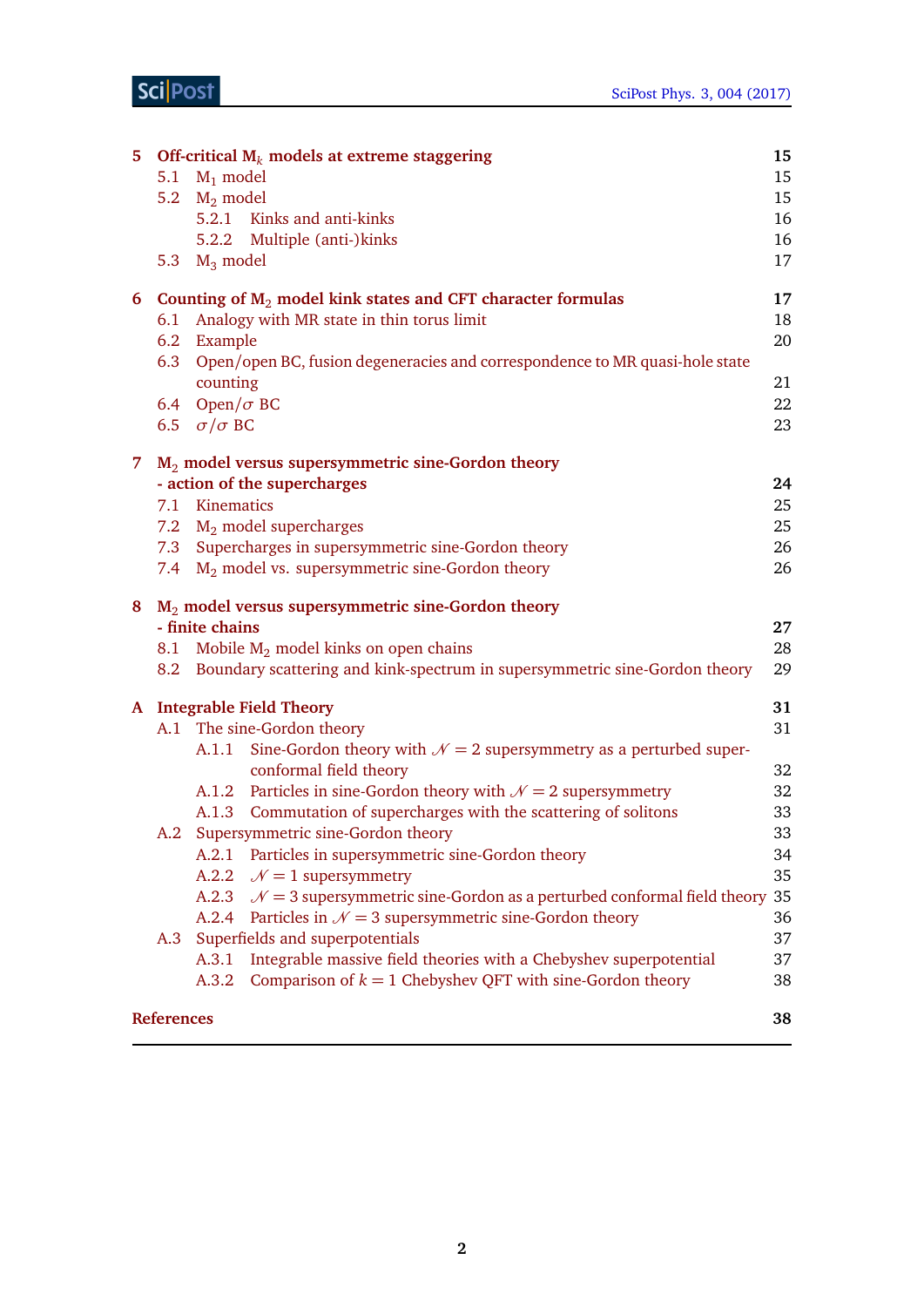

Figure 1: Overview of the connections studied in this paper. The numerals going with the arrows indicate the section where the relation is discussed. Some of the important connections are as follows. (i) The critical  $M_k$  model is related to the *k*-th superconformal  $\mathcal{N} = 2$  minimal model, here denoted as  $SU(2)_{k,1}$  (section [3\)](#page-8-0). (ii) The massive QFT with Chebyshev superpotentials arises from the weakly staggered lattice model through RG flow, or alternatively from a relevant perturbation of the CFT (section [4,](#page-13-0) appendix). (iii) The off-critical lattice model can be studied in the extreme staggering limit  $\lambda \ll 1$  and, close to this limit, in perturbation theory in  $\lambda$  (section [5\)](#page-15-0). A direct relation between the extreme staggering limit and the CFT can be made by counting the kinks in this limit and relating the counting formulas to characters in the CFT (section [6\)](#page-17-1). (iv) The *k*-th minimal CFT is via the quantum Hall-CFT correspondence related to the Read-Rezayi quantum Hall state with order- $k$  clustering, here denoted as  $RR_k$ (section [6\)](#page-17-1). (v) The lattice model kinks at extreme staggering are in many ways similar to the fundamental kinks in the massive QFT - we compare the two in sections [7,](#page-24-0) [8.](#page-27-0)

# <span id="page-3-0"></span>**1 Introduction**

Field theory connections are an important and universal element of the toolbox that theoretical physicists employ in their analysis of lattice models for strongly correlated quantum materials. General arguments based on the renormalisation group link critical phases to quantum field theories with a scaling or conformal symmetry, while gapped phases correspond to massive quantum field theories. In general, it is a highly non-trivial task to set up a dictionary between, on the one hand, parameters and observables in the lattice model and, on the other, couplings and field operators in the quantum field theory (QFT). In making these connections,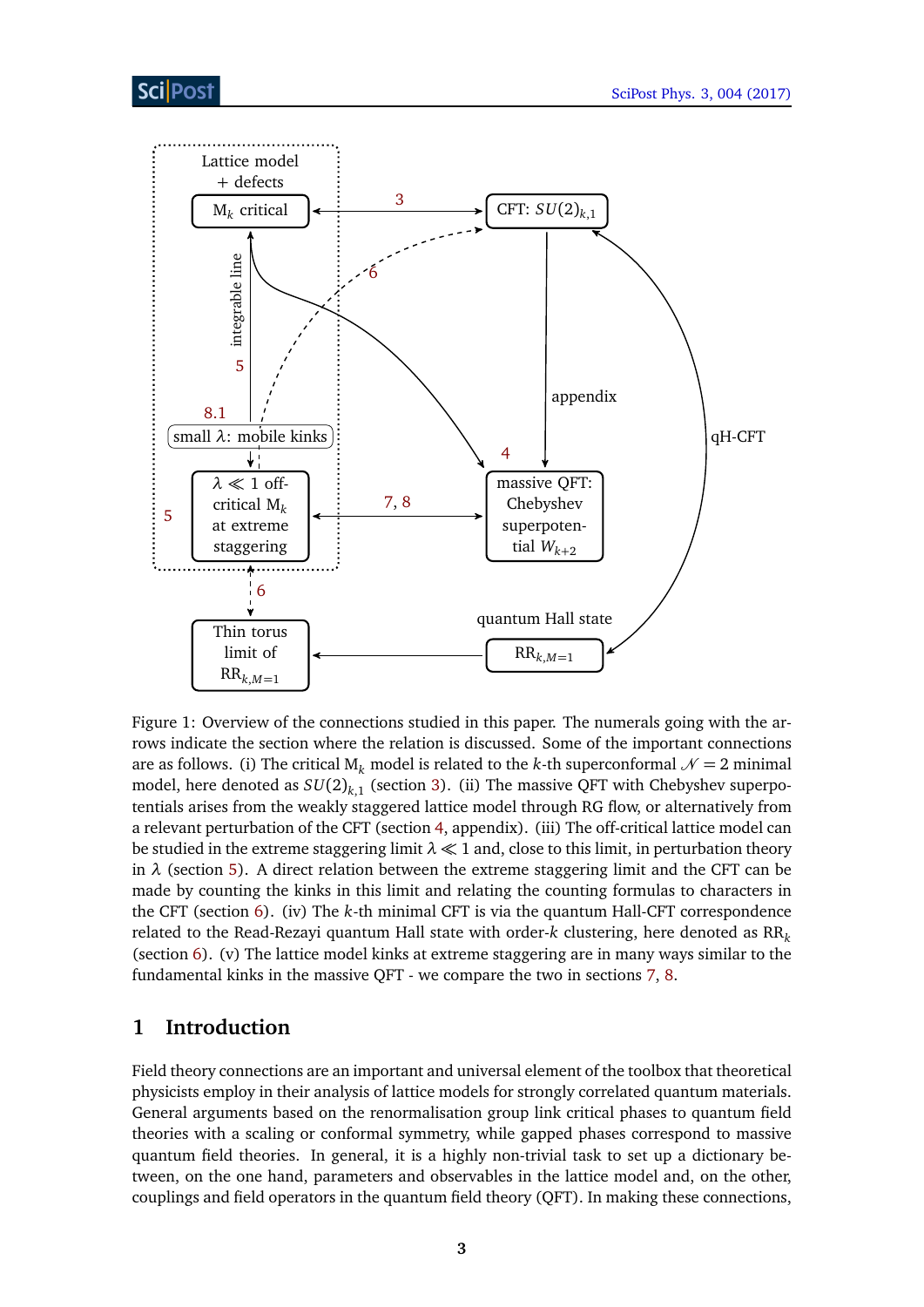the fundamental symmetries of the microscopic lattice model are a strong guiding principle. Symmetries of the microscopic model have counterparts in the QFT description. In addition, the QFT typically displays additional symmetries that are absent in the microscopic model but emerge in the RG flow. An example of the latter are the (infinite-dimensional) conformal symmetries in the continuum description of critical lattice models in one spatial dimension.

In this paper we report on field theory connections for a particular class of lattice models, the so-called supersymmetric  $M_k$  models in one spatial dimension (see section [2](#page-5-0) for a concise introduction). These models possess an explicit  $\mathcal{N} = 2$  supersymmetry on the lattice, which connects to various notions of  $\mathcal{N} = 2$  space-time supersymmetry in the corresponding QFTs. We zoom in on special choices of M<sub>k</sub> model parameters, which are such that these models are integrable, in the sense of admitting a solution by Bethe Ansatz. The corresponding QFTs are then integrable as well - in particular, the massive QFTs describing the gapped phases admit a description in terms of particles with factorisable scattering matrix.

The combination of supersymmetry and integrability turns out to be particularly potent in structuring both lattice models and quantum field theories, as has been known and exploited in many settings. In the specific context of the  $\mathrm{M}_k$  lattice models, some striking results have been reported in the literature. The critical M*<sup>k</sup>* model corresponds to the *k*-th minimal model of  $\mathcal{N} = 2$  superconformal field theory [[1](#page-38-1)], and there is a precise understanding of how special (so-called  $\sigma$ -type) boundary conditions on the critical  $M_k$  chains translate into CFT boundary fields and open chain CFT partition sums [[2,](#page-38-2)[3](#page-38-3)]. Specific integrable deformations of the critical models, obtained by staggering some of the couplings, connect to a specific class of integrable  $N = 2$  supersymmetric QFT, characterised, in their superfield formulation, by superpotentials taking the form of so-called Chebyshev polynomials  $W_{k+2}$  [[2,](#page-38-2) [4](#page-38-4)]. These connections, which we review in sections [3,](#page-8-0) [4,](#page-13-0) constitute the beginnings of a detailed understanding of the lattice model-to-field theory dictionary for the M*<sup>k</sup>* models.

In this paper we report on further  $M_k$  model-to-field theory connections. These have their origin in a simple physical picture that arises if we follow the deformed critical models into the regime of what we call 'extreme staggering' (section [5\)](#page-15-0). In this regime, a simple physical picture emerges, based on *k* + 1 degenerate ground states with a simple, tractable form and excitations that take the shape of kinks connecting these various vacua. These kinks satisfy specific exclusion statistics rules. At strong but finite staggering the kinks become mobile, giving a spectrum that is easily understood in terms of a (non-relativistic) band structure. Changing the strength of the staggering deformation gives a continuous interpolation between this simple 'mobile kink' picture and the M*<sup>k</sup>* model at criticality. In section [6](#page-17-1) we employ this connection to obtain expressions for CFT characters as *q*-deformations of characters that describe the kink spectrum at extreme staggering. In doing this analysis, we used the fact that the systematics of the kinks at extreme staggering are in many ways analogous to those of quasi-hole excitations over the *k*-clustered Read-Rezayi quantum Hall states [[5,](#page-38-5) [6](#page-38-6)] in the so-called thin-torus limit [[7](#page-38-7)[–9](#page-38-8)].

The kink picture at extreme staggering is remarkably close to the physical picture arising from the particle description of the QFTs that constitute the RG fixed points of the weakly staggered M*<sup>k</sup>* models. At the same time, the kinematical settings are very different: the kinks at extreme staggering have a non-relativistic band structure while the QFT kinks are fully relativistic. Both regimes enjoy a high degree of supersymmetry (for example: we will see that the  $M_2$  model admits a total of six supercharges in both regimes), but since these supercharges anti-commute into operators for momentum and energy, their action on kink states is necessarily very different between the two regimes. In section [7](#page-24-0) we analyse this situation in some detail for the  $M_2$  model.

In section [8](#page-27-0) we make a further comparison between the kink picture at strong staggering and the particle picture of the relativistic QFT. Concentrating on the  $M_2$  model, we focus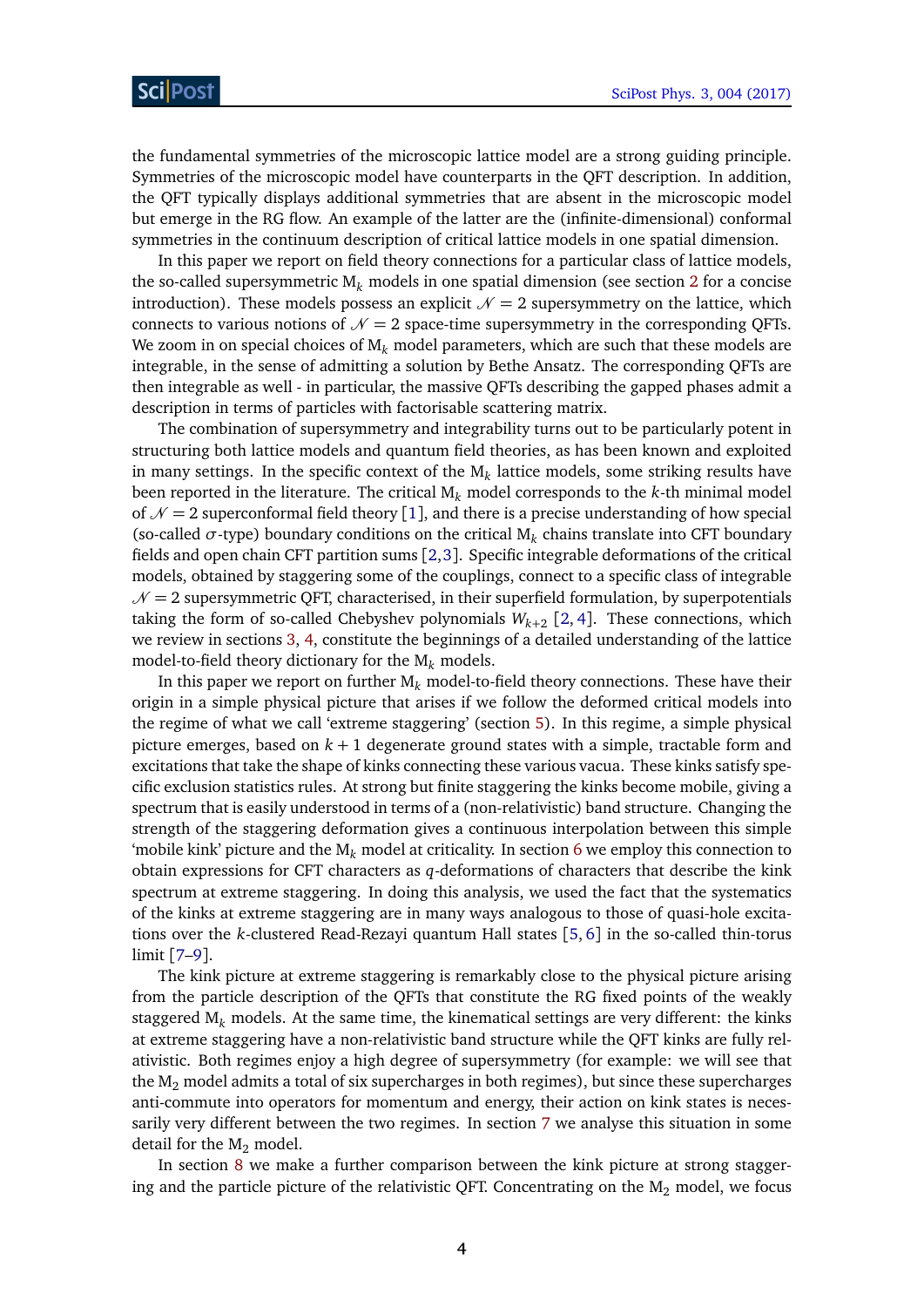on the effect of non-diagonal boundary scattering induced by non-trivial (*σ*-type) boundary conditions on an open chain. We compare the result of a perturbative calculation at strong staggering with a QFT computation having for input a non-diagonal boundary reflection matrix.

# <span id="page-5-0"></span>**2 M***<sup>k</sup>* **models: definitions and basic properties**

The M*<sup>k</sup>* models, first introduced in [[1,](#page-38-1) [10](#page-38-9)], are lattice models of interacting particles with an explicit  $\mathcal{N} = 2$  supersymmetry. The particles on the lattice are fermions without spin. The models can be defined on general graphs but we will only consider the model defined on a one-dimensional open or closed chain of length *L*. In the M*<sup>k</sup>* model the spinless fermions are subject to an exclusion rule which allows a group of at most *k* fermions on neighbouring sites:

$$
\circ \underbrace{\bullet \bullet \ldots \bullet \bullet}_{\max k} \circ
$$

The Hamiltonian of the model is defined in terms of fermion creation and annihilation operators via the supercharges. The supercharge  $Q_+$  decreases the fermion number  $f \rightarrow f - 1$  and its hermitian conjugate  $Q_+^{\dagger} = \bar{Q}_+$  increases the fermion number  $f \to f+1$ . The operator  $\bar{Q}_+$  is written in terms of constrained fermionic creation operators *d* †  $\left[\begin{smallmatrix} a,b \end{smallmatrix}\right]$ *j* which create a particle at lattice site *j* in such a way that a string of *a* particles is formed, with the newly created particle at the *b*-th position in the string,  $1 \le b \le a$ . This process has an amplitude given by  $\lambda_{[a,b],j}$ ,

$$
\bar{Q}_{+} = \sum_{j=1}^{L} \sum_{a,b} \lambda_{[a,b],j} d_{[a,b],j}^{\dagger} \qquad \circ \underbrace{\bullet \bullet \bullet \bullet \bullet}_{a} \circ , \qquad (1)
$$

where the sum is over the sites *j* on the lattice. The operators *d* †  $\int [a,b]$ ,*j* can be written in terms of the usual fermion creation and annihilation operators  $c_j, c_j^{\dagger}$  which satisfy  $\{c_i, c_j^{\dagger}$  $\delta_{j}^{\dagger}\}=\delta_{i,j}$  and  ${c_i, c_j} = {c_i^{\dagger}}$  $i^{\dagger}$ ,  $c_j^{\dagger}$  $j_j^{\dagger} \} = 0.$  For this we use the projection operator  $\mathscr{P}_j = 1 - c_j^{\dagger}$  $\int\limits_{j}^{1}c_{j}.$  For the M<sub>1</sub> model we only need the constrained fermion creation operator *d* †  $\binom{1}{1,1},$ *j* which is given by

$$
d_{[1,1],j}^{\dagger} = \mathcal{P}_{j-1} c_j^{\dagger} \mathcal{P}_{j+1}.
$$
 (2)

For the  $M_2$  model also  $d_{12}^{\dagger}$  $_{[2,1],j}^{^{\dagger}}$  and  $d_{[j]}^{^{\dagger}}$  $\int_{[2,2],j}^{j}$  are needed and they are given by

$$
d_{[2,1],j}^{\dagger} = \mathscr{P}_{j-1} c_j^{\dagger} c_{j+1}^{\dagger} c_{j+1} \mathscr{P}_{j+2}, \quad d_{[2,2],j}^{\dagger} = \mathscr{P}_{j-2} c_{j-1}^{\dagger} c_{j-1} c_j^{\dagger} \mathscr{P}_{j+1}.
$$
 (3)

Similarly all *d* †  $\prod_{[a,b],j}^{\dagger}$  are defined for the  $\textsf{M}_k$  models. For  $Q_+$  and  $\bar{Q}_+$  to be true supercharges, we require that

$$
(Q_+)^2 = 0, \quad (\bar{Q}_+)^2 = 0.
$$
 (4)

This property does not hold for general values of the parameters  $\lambda_{[a,b],j}$ . Below we address the freedom we have in the choice of parameters.

The Hamiltonian of each of the  $M_k$  models is now defined as the anti-commutator of the nilpotent supercharges  $Q_+$  and  $\bar{Q}_+$ :

$$
H = \{Q_+, \bar{Q}_+\}.
$$
 (5)

By construction, *H* commutes with both supercharges  $Q_+$  and  $\bar{Q}_+$ . Although  $Q_+$  and  $\bar{Q}_+$  are nonlocal, taking their anti-commutator leads to a local Hamiltonian with an interaction range of a maximum of *k* sites.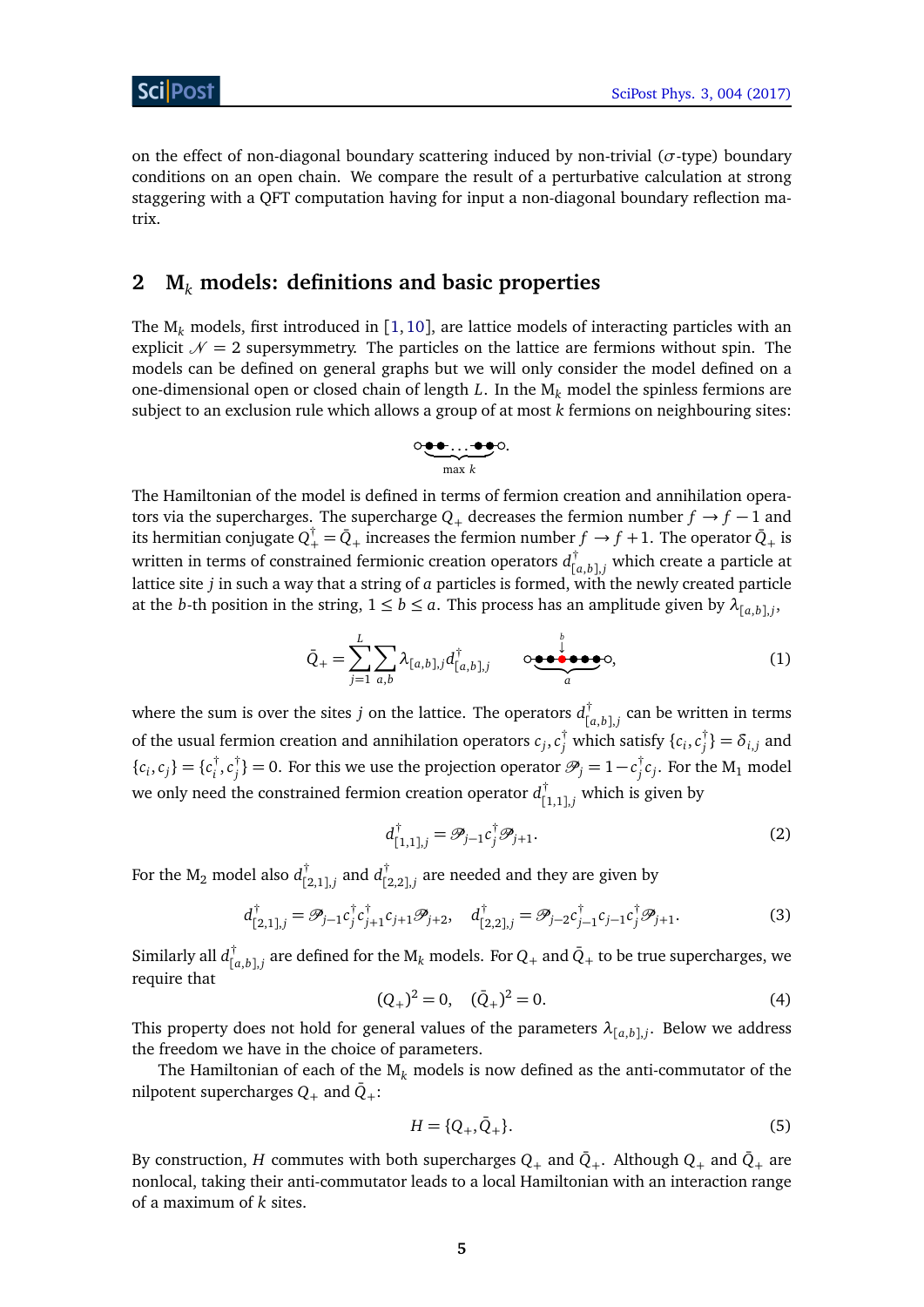The  $M_k$  models were first introduced with the parameters  $\lambda_{[a,b],j} = \lambda_{[a,b]}$ , thus independent of the lattice site *j*. In [[11](#page-39-0)] staggering was introduced for the  $M_1$  model (it was further studied in  $[12-14]$  $[12-14]$  $[12-14]$ ), and in ref. [[4](#page-38-4)] the staggered  $M<sub>2</sub>$  model has been considered. In the case the amplitudes do not depend on the site *j*, we call the model homogeneous. In the case where the amplitudes  $\lambda_{[a,b],j}$  have an explicit site dependence we say that the amplitudes are staggered and we call the model inhomogeneous.

The restriction  $(Q_+)^2 = 0$  gives relations on the coefficients  $\lambda_{[a,b],j}$ , reducing the number of free parameters. This restriction is equivalent to equating the amplitudes of two processes: one in which from a string of length *a* the particle at position *b* and then the particle at position  $c (b < c)$  are removed, and the other in which these particles are annihilated in the opposite order. The particle at position *c* becomes a particle at position  $c - b$  of a string of length  $a - b$ after a particle at position *b* has been removed. This leads to the recursion relation:

$$
\lambda_{[a,b],j}\lambda_{[a-b,c-b],j+c-b} = \lambda_{[a,c],j+c-b}\lambda_{[c-1,b],j} \qquad 1 \le b < c \le a.
$$
 (6)

This can be solved by  $[1,15]$  $[1,15]$  $[1,15]$  $[1,15]$ 

<span id="page-6-2"></span>
$$
\lambda_{[a,b],j} = \left(\prod_{k=1}^{b-1} \frac{\lambda_{[a-k+1,1],j-b+k}}{\lambda_{[b-k,1],j-b+k}}\right) \lambda_{[a-b+1,1],j}.
$$
\n(7)

In the homogeneous case,  $\lambda_{[a,b],j} = \lambda_{[a,b]}$ , this gives

$$
\lambda_{[a,b]} = \frac{\lambda_{[a,1]}\lambda_{[a-1,1]}\dots\lambda_{[a-b+1,1]}}{\lambda_{[b-1,1]}\lambda_{[b-2,1]}\dots\lambda_{[1,1]}}\tag{8}
$$

so only  $\lambda_{[1,1]},\lambda_{[2,1]},\ldots,\lambda_{[k,1]}$  are left as free parameters. Since we can choose a normalisation of the Hamiltonian one of these parameters can be set to 1, which gives a total of *k* − 1 free parameters for the homogeneous M*<sup>k</sup>* model.

The paper [[15](#page-39-3)] obtained a 1-parameter family of couplings  $\lambda_{[a,b],j}$  which describe a supersymmetric, integrable staggering perturbation of the critical point of the homogeneous M*<sup>k</sup>* model. These staggerings are periodic with a period of  $k + 2$  lattice sites. Our choice of couplings for  $k = 1, 2, 3$ , which we describe below, agree with this choice of parameters.

## <span id="page-6-0"></span>2.1  $M_1$  model

The M<sub>1</sub> model is integrable and critical in the homogeneous case, where  $\lambda_{[1,1],j} = 1$  for all *j*. Criticality is lost when the couplings are staggered; however, it was found that the  $M_1$  model is integrable for all types of staggering modulo 3 [[19](#page-39-4)]. In this paper we focus on the staggering pattern

$$
\lambda_{[1,1],j}: \ldots \lambda \quad 1 \quad 1 \quad \lambda \quad 1 \quad 1 \quad \ldots \tag{9}
$$

which we denote by . . .*λ*11*λ*11 . . ..

#### <span id="page-6-1"></span>**2.2 M**<sup>2</sup> **model**

For the  $M_2$  model eq. [\(6\)](#page-6-2) gives

<span id="page-6-3"></span>
$$
\lambda_{[2,1],j-1}\lambda_{[1,1],j} = \lambda_{[2,2],j}\lambda_{[1,1],j-1}
$$
\n(10)

which leads to the parametrisation

$$
\lambda_{[1,1],j} = \sqrt{2}\lambda_j, \quad \lambda_{[2,1],j} = \sqrt{2}\lambda_j \mu_j, \quad \lambda_{[2,2],j} = \sqrt{2}\lambda_j \mu_{j-1}.
$$
 (11)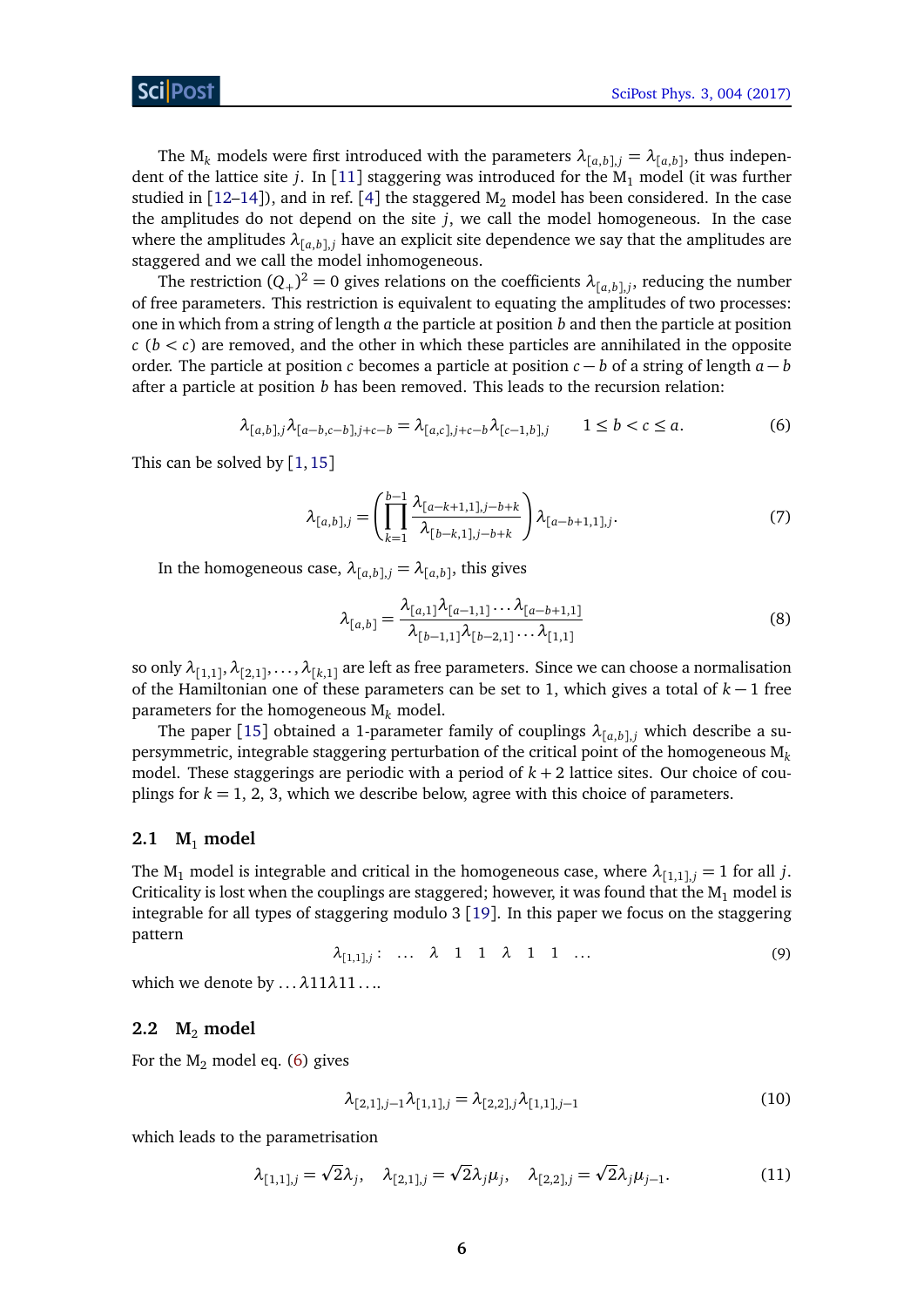It follows that in the homogeneous case  $\lambda_{[2,1]}=\lambda_{[2,2]}$ , so in this case there is a symmetry between annihilating the first and the second particle of a pair of two particles. If we want this property also in the staggered case we have to set  $\mu_j = \mu$  for all *j*.

In this paper we put  $\mu_j = \mu_{j+1} = 1/\surd 2$  and focus on the staggering pattern

<span id="page-7-1"></span>
$$
\lambda_{[1,1],j}: \ldots \sqrt{2} \sqrt{2}\lambda \sqrt{2} \sqrt{2}\lambda \sqrt{2} \ldots
$$
  
\n
$$
\lambda_{[2,1],j}: \ldots \quad 1 \quad \lambda \quad 1 \quad \lambda \quad 1 \quad \ldots
$$
  
\n
$$
\lambda_{[2,1],j}: \ldots \quad 1 \quad \lambda \quad 1 \quad \lambda \quad 1 \quad \ldots
$$
  
\n(12)

which we denote by by  $\dots$  1 $\lambda$ 1 $\lambda$ 1 $\dots$  For this staggering the M<sub>2</sub> model Hamiltonian simplifies. The potential terms give 2 or  $2\lambda^2$  (depending on the site) for creating or annihilating an isolated particle and 1 or  $\lambda^2$  for creating or annihilating a particle that is part of a pair. The kinetic terms are

> <span id="page-7-2"></span>*j*  $\leftrightarrow$ *j* with amplitude *λ*, *j*  $\leftrightarrow$  $\overrightarrow{O}$  →  $\overrightarrow{O}$  with amplitude  $-\lambda^2$  or  $-1$ , *j*  $\leftrightarrow$ *j* → ∞ *with amplitude*  $\sqrt{2}λ$ , *j*  $\leftrightarrow$ *j* with amplitude <sup>p</sup> 2*λ*, *j*  $\leftrightarrow$ *j* with amplitude *λ*. (13)

For the second process the value depends on the site *j*.

For  $\lambda = 1$  the M<sub>2</sub> model is critical. A deformation where  $\lambda < 1$  gives an RG flow to a supersymmetric sine-Gordon theory (see section [4\)](#page-13-0). In section [5](#page-15-0) we study the  $M_2$  model in the limit of extreme staggering.

## <span id="page-7-0"></span>**2.3 M**<sup>3</sup> **model**

For the  $M_3$  model eq. [\(6\)](#page-6-2) gives

$$
\lambda_{[3,2],j}\lambda_{[1,1],j-1} = \lambda_{[2,1],j}\lambda_{[3,1],j-1}
$$
\n
$$
\lambda_{[3,3],j}\lambda_{[1,1],j-1}\lambda_{[2,1],j-2} = \lambda_{[1,1],j}\lambda_{[2,1],j-1}\lambda_{[3,1],j-2}.
$$
\n(14)

We can add to the parametrisation of eq. [\(11\)](#page-6-3) the following relations to satisfy  $(Q_+)^2 = 0$  for the  $M_3$  model:

$$
\lambda_{[3,1],j} = \lambda_j \mu_j \nu_j, \quad \lambda_{[3,2],j} = \lambda_j \mu_j \mu_{j-1} \nu_{j-1}, \quad \lambda_{[3,3],j} = \lambda_j \mu_{j-1} \nu_{j-2}.
$$
 (15)

In this paper we assume a particular choice of couplings, obtained in [[15](#page-39-3)], which describe a critical point perturbed by an integrable staggering perturbation with lattice periodicity 5. At the critical point the couplings are

$$
\lambda_{[1,1],j} = y, \quad \lambda_{[2,1],j} = \lambda_{[2,2],j} = 1, \quad \lambda_{[3,1],j} = \lambda_{[3,3],j} = y, \quad \lambda_{[3,2],j} = 1/y^2
$$
  
with  $y = \sqrt{\frac{1 + \sqrt{5}}{2}}$ . (16)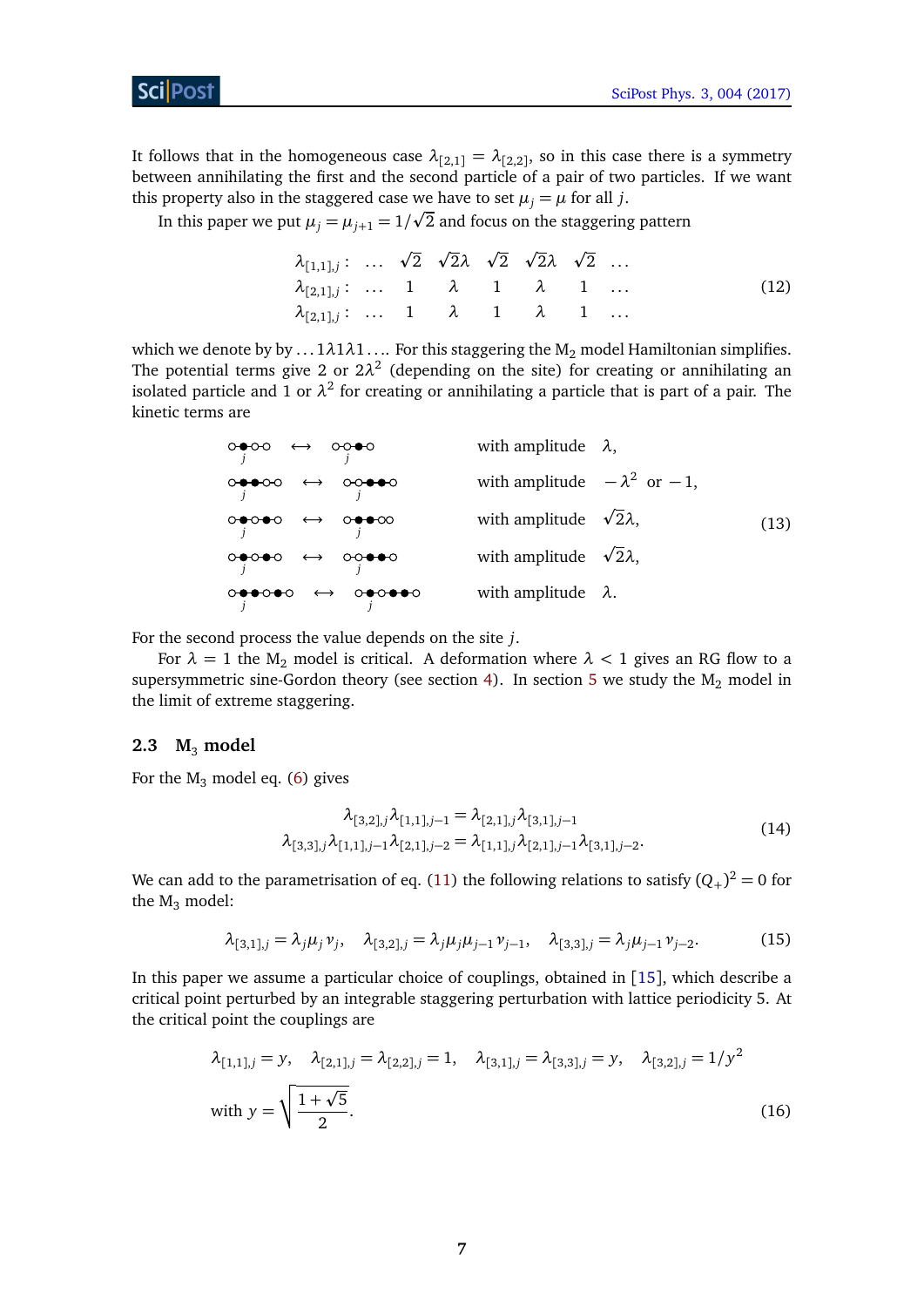At extreme staggering,  $\lambda \ll 1$ , the couplings read, to lowest order in  $\lambda$ ,

<span id="page-8-3"></span>

|  |  | $\lambda_{[1,1],j}:$ 1 $\sqrt{2}$ $\sqrt{2}\lambda$ $\sqrt{2}$ 1                    |  |  |
|--|--|-------------------------------------------------------------------------------------|--|--|
|  |  | $\lambda_{[2,1],j}:$ 1 1 $\lambda$ $\sqrt{2}$ $\lambda$                             |  |  |
|  |  | $\lambda_{[2,2],j}:$ $\lambda$ $\sqrt{2}$ $\lambda$ 1 1                             |  |  |
|  |  | $\lambda_{[3,1],j}:$ 1 $\lambda$ $\lambda$ 1 $\lambda/\sqrt{2}$                     |  |  |
|  |  | $\lambda_{[3,2],j}:$ $\lambda/\sqrt{2}$ 1 $\lambda^2/\sqrt{2}$ 1 $\lambda/\sqrt{2}$ |  |  |
|  |  | $\lambda_{[3,3],j}: \ldots \lambda/\sqrt{2}$ 1 $\lambda$ $\lambda$ 1                |  |  |

where the dots indicate repetition modulo 5. We denote this as  $\dots$   $\star \star \lambda$   $\star \star \dots$ , with the ' $\lambda$ ' indicating the central position in the staggering pattern.

# <span id="page-8-0"></span>**3 CFT description of critical M***<sup>k</sup>* **models**

The critical  $M_k$  model corresponds to the *k*-th minimal model of  $\mathcal{N} = 2$  CFT [[1](#page-38-1)]. In this section we demonstrate how this correspondence works out for M*<sup>k</sup>* model spectra on open chains. The main finding, which we briefly reported in [[2](#page-38-2)], is a precise map between a choice of boundary conditions on the chain and the CFT modules describing the open chain spectra.

Throughout this paper we use a description where the *k*-th minimal model of  $\mathcal{N} = 2$ supersymmetric CFT is represented as a product of a free boson CFT times a  $\mathbb{Z}_k$  parafermion theory. For *k* = 2 the parafermion fields are a Majorana fermion *ψ* and a spin field *σ*, while for general  $k > 1$  we have parafermions  $\psi_1, \ldots, \psi_{k-1}$  together with a collection of spin fields. A typical operator in the supersymmetric CFT has a factor originating in the parafermion theory and a factor from the free boson part, the latter taking the form of a vertex operator  $V_{p,q}$ . Other than in a stand-alone free boson theory, not all charges p, q are integers. The  $\mathcal{N} = 2$ supercurrents are represented as

$$
G_L^{k,+} = \psi_1 V_{1,\frac{k+2}{2k}}, \quad G_L^{k,-} = \psi_{k-1} V_{-1,-\frac{k+2}{2k}}, \quad G_R^{k,+} = \overline{\psi}_1 V_{1,-\frac{k+2}{2k}}, \quad G_R^{k,-} = \overline{\psi}_{k-1} V_{-1,\frac{k+2}{2k}}.\tag{18}
$$

# <span id="page-8-1"></span>**3.1 M**<sup>1</sup> **spectra**

In [[16,](#page-39-5) [17](#page-39-6)] it was established that finite size spectra for the  $M_1$  model on open chains correspond to irreducible modules of the first minimal model of  $\mathcal{N} = 2$  supersymmetric CFT. Their highest weight states are created by chiral vertex operators of charge *m*; we use the notation *V<sup>m</sup>* to denote both these vertex operators and the corresponding modules. Depending on *L* mod 3, all Ramond sector modules of the supersymmetric CFT are realised by the  $M_1$  model with open boundary conditions. [We remark that Neveu-Schwarz sectors are not compatible with lattice supersymmetry. The Neveu-Schwarz vacuum sector in particular gives  $E_0 = -\frac{c}{24} < 0$ , whereas  $E \ge 0$  for all states in the supersymmetric lattice model.] For higher *k*, the complete lattice model-to-CFT correspondence requires more general supersymmetric boundary conditions, called  $\sigma$ -type BC, which were first introduced in [[2,](#page-38-2)[3](#page-38-3)].

#### <span id="page-8-2"></span>**3.2 M**<sup>2</sup> **model**

For the  $M_2$  model  $\sigma$ -type BC arise if we impose the constraint that the two sites adjacent to a boundary cannot both be occupied by a particle ('no 11'). Another implementation of this constraint is forbidding the site at the boundary to be empty ('no  $0$ ') which has as an effect that the two sites adjacent to it cannot both be occupied by a particle. A chain of length *L* with the 'no 11' condition at the boundary is thus similar to a chain of length *L* + 1 with the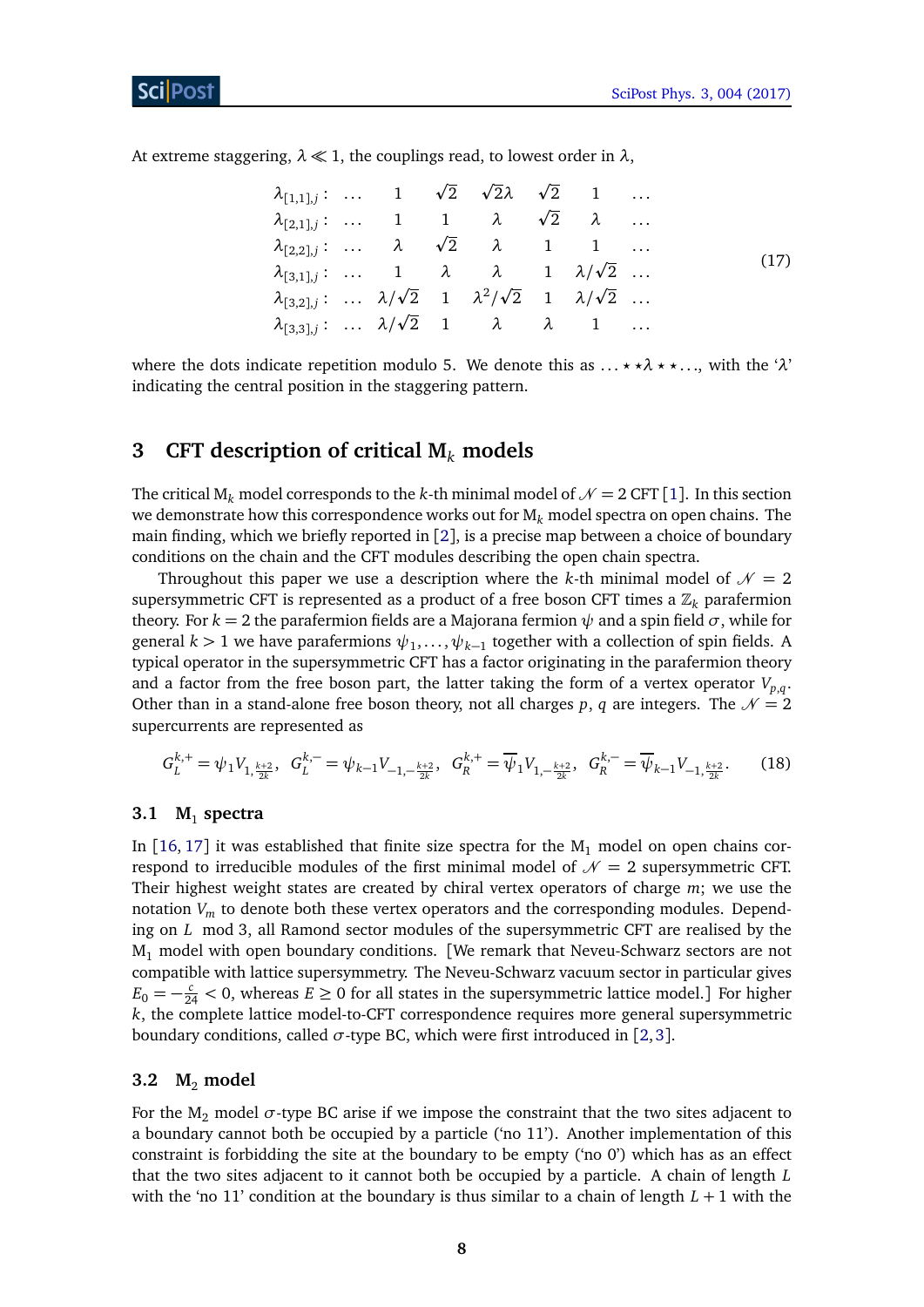'no 0' condition at the boundary. The only difference is a relative factor of  $\sqrt{2}$  for creating or annihilating a particle on the site that is at the boundary in the former description and second from the boundary in the latter. At extreme staggering this difference is important, it can change the number of elementary kinks. However, we expect that at criticality this difference corresponds to an irrelevant perturbation of the conformal field theory.

The numerical finite size spectra for the critical  $M_2$  model with open/open,  $\sigma$ /open and *σ*/*σ* BC can be matched to (combinations of) CFT modules  $V_m$ ,  $\sigma V_m$  and  $\psi V_m$ . In the correspondence, a  $\sigma$ -type BC corresponds to acting on the CFT modules with the operator  $\sigma V_{1/2}.$ We briefly summarise these results, which we established in our paper [[2](#page-38-2)], in the next section.

#### <span id="page-9-0"></span>**3.2.1 M**<sup>2</sup> **finite size spectra and CFT characters**

The CFT finite size spectra in the Ramond sector are built by acting with the modes of *∂ ϕ* and of  $ψ$  on the highest weight states  $σV_m$  (*m* integer) and  $V_m$  (*m* half-integer). On the first type, with  $m$  integer, the  $\psi$  modes are  $\psi_{-l},\, l=1,2,...$  . On the second type, with  $m$  half-integer, the  $\psi$  modes are  $\psi_{-l+1/2}$ ,  $l = 1, 2, ...$  The character formulas for the fermion part of the CFT are given by

$$
ch(q) = \sum_{n} \frac{q^{\frac{1}{2}n^2 + an + b}}{(q)_n},
$$
\n(19)

with  $(q)_n = \prod_{k=1}^n (1 - q^k)$ . Multiplying this by the character formula for the free boson CFT, with the correct dependence of the energy on the charge *m* of the vertex operator, gives

$$
\operatorname{ch}(q) = q^{\frac{4m^2-1}{16}} \sum_{n} \frac{q^{\frac{1}{2}n^2 + an + b}}{(q)_n} \prod_{l} \frac{1}{1 - q^l}.\tag{20}
$$

For  $a = b = 0$  we get the  $V_m$  and  $\psi V_m$  sectors,

$$
\operatorname{ch}(q) = q^{\frac{4m^2-1}{16}} \frac{\prod_{l>0} (1+q^{l-1/2})}{\prod_{l>0} (1-q^l)} = \operatorname{ch}_{V_m}(q) + \operatorname{ch}_{\psi V_m}(q),\tag{21}
$$

<span id="page-9-2"></span>with

<span id="page-9-1"></span>
$$
ch_{V_m}(q) = q^{\frac{4m^2-1}{16}}(1+q+3q^2+5q^3+\ldots),
$$
  
\n
$$
ch_{\psi V_m}(q) = q^{\frac{4m^2-1}{16}}q^{\frac{1}{2}}(1+2q+4q^2+\ldots).
$$
\n(22)

Choosing  $a = \frac{1}{2}$  $\frac{1}{2}$ ,  $b = \frac{1}{16}$  gives the  $\sigma V_m$  sector

$$
\operatorname{ch}_{\sigma V_m}(q) = q^{\frac{m^2}{4}} \frac{\prod_{l>0} (1+q^l)}{\prod_{l>0} (1-q^l)} = q^{\frac{m^2}{4}} (1+2q+4q^2+8q^3+\ldots). \tag{23}
$$

In [[2](#page-38-2)] we showed that

1. For open/open BC the M<sub>2</sub> spectra correspond to modules  $V_m$  and  $\psi V_m$ , with

$$
m = 2f - L - 1/2, \qquad \text{open/open BC.} \tag{24}
$$

The module  $V_m$  is realised for *f* even, while *f* odd leads to  $\psi V_m$ .

2. For open/ $\sigma$  (or  $\sigma$ /open) BC, the M<sub>2</sub> model spectra correspond to modules  $\sigma V_m$  with

$$
m = 2f - L, \qquad \text{open}/\sigma \text{ BC.} \tag{25}
$$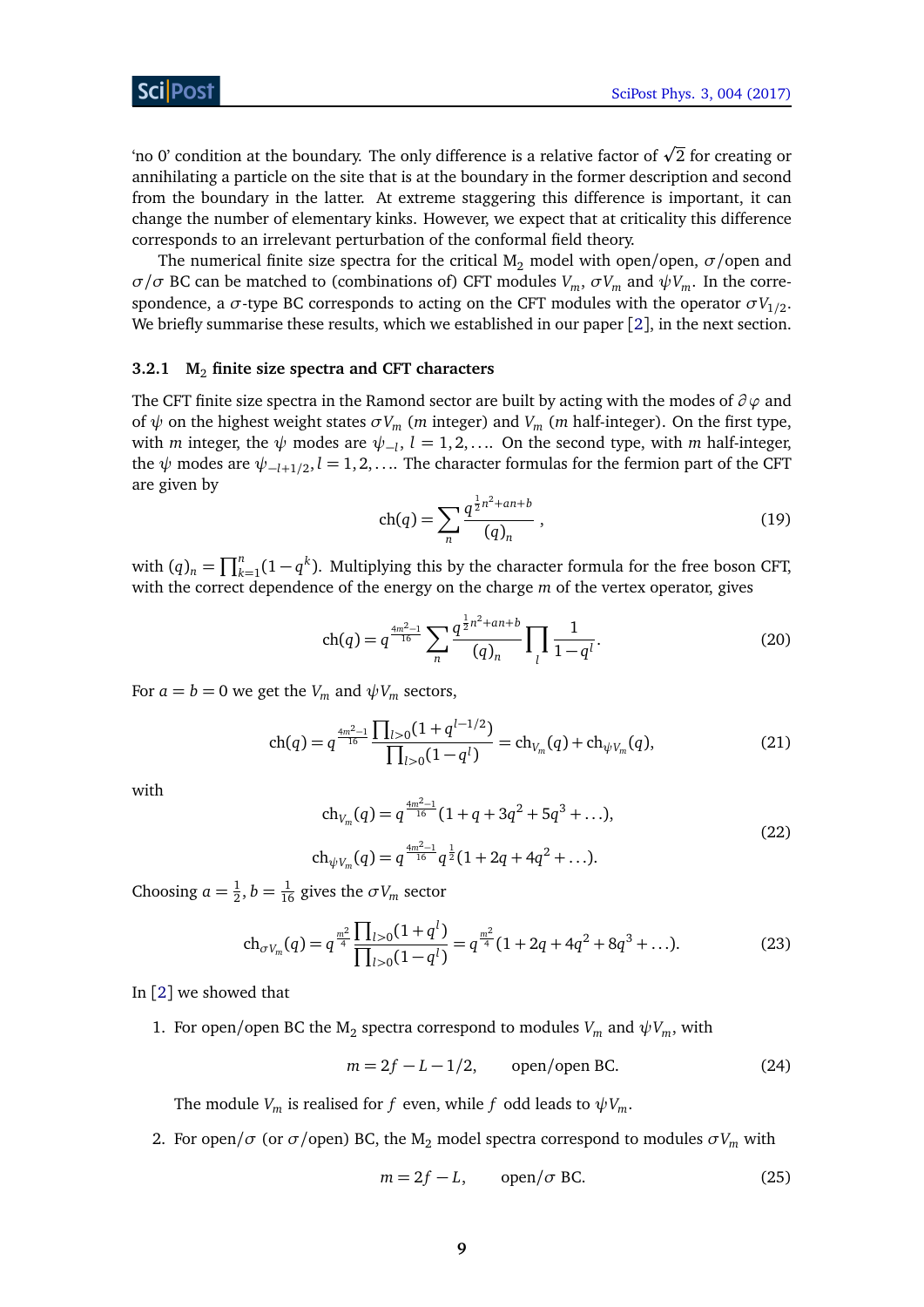3. For  $\sigma/\sigma$  BC we find *both* the modules  $V_m$  and  $\psi V_m$  at

$$
m = 2f - L + 1/2, \qquad \sigma/\sigma \text{ BC.}
$$
 (26)

These findings are consistent with the interpretation that  $\sigma$ -type BC inject an operator  $\sigma V_{1/2}$ into the CFT. The factor  $V_{1/2}$  explains the shift in the *m* values and the fusion rule  $\sigma \times \sigma = 1 + \psi$ explains that  $\sigma$ -type BC on both ends of the chain lead to both the  $V_m$  and the  $\psi V_m$  modules.

#### <span id="page-10-0"></span>**3.3 M**<sup>3</sup> **model**

In the  $M_3$  model we can have a maximum of three particles next to each other on the chain and we therefore have two different constraints available. We can put a constraint (of type *σ*1 ) forbidding three neighbouring sites to be all occupied ('no 111'), or we can make the constraint stronger (type  $\sigma_2$ ) and forbid two adjacent sites to be both occupied ('no 11').

The CFT for the critical M<sub>3</sub> model is a free boson CFT times a  $\mathbb{Z}_3$  parafermion CFT, with total central charge  $c = 9/5$ . The  $\mathbb{Z}_3$  parafermions are  $\psi_{1,2}$  with  $h = 2/3$  and the parafermion spin fields are  $\sigma_{1,2}$  with  $h = 1/15$  and  $\varepsilon$  with  $h = 2/5$ . The free boson compactification radius is  $R = \sqrt{\frac{5}{3}}$ . Following the notation in [[2](#page-38-2)], we label the chiral vertex operators as  $V_m$ ,

$$
V_m = e^{i\frac{2m}{\sqrt{15}}\varphi}.
$$
\n<sup>(27)</sup>

They have bosonic charge  $\tilde{m} = \frac{2m}{3}$  $\frac{2m}{3}$  and conformal dimension  $h_m = \frac{\widetilde{m}^2}{2R^2} = \frac{2m^2}{15}$ . The contribution to the energy of a bosonic vertex operator is

$$
E_{CFT} = h - \frac{c}{24} = \frac{2m^2}{15} - \frac{3}{40}.
$$
 (28)

The supercharge  $\bar{Q}_+$  is the zero-mode of the supercurrent

$$
G^+(z) = \psi_1 V_{\frac{5}{2}}(z). \tag{29}
$$

The supersymmetric ground states are  $|\sigma_{1,2}V_{\pm\frac{1}{4}}\rangle$  $|\sigma_{1,2}V_{\pm\frac{1}{4}}\rangle$  $|\sigma_{1,2}V_{\pm\frac{1}{4}}\rangle$  and  $|V_{\pm\frac{3}{4}}\rangle$ . Figure 2 displays the finite-size energies of the states in the various modules.

In figure [3](#page-12-0) we plot the numerical  $M_3$  model open chain spectra at the critical point for various boundary conditions. It can be seen from the plots that a  $\sigma_1$ -type BC precisely corresponds to the operator  $\sigma_1 V_{1/2}$  and that a  $\sigma_2$ -type BC corresponds to  $\sigma_2 V_1$ . Summarising the results (see also figure 3) we find that for open/open BC, the  $M_3$  model realises the sectors

$$
V_m \qquad \text{for } f = 0 \mod 3
$$
  
\n
$$
\psi_1 V_m \qquad \text{for } f = 1 \mod 3
$$
  
\n
$$
\psi_2 V_m \qquad \text{for } f = 2 \mod 3,
$$
\n(30)

with  $m = \frac{5}{2}$  $\frac{5}{2}f-\frac{3}{2}$  $\frac{3}{2}L - \frac{3}{4}$  $\frac{3}{4}$ . For open/ $\sigma_1$  BC this becomes

$$
\begin{aligned}\n\sigma_1 V_m & \text{for } f = 0 \mod 3 \\
\varepsilon V_m & \text{for } f = 1 \mod 3 \\
\sigma_2 V_m & \text{for } f = 2 \mod 3,\n\end{aligned}\n\tag{31}
$$

with  $m = \frac{5}{2}$  $\frac{5}{2}f-\frac{3}{2}$  $\frac{3}{2}L - \frac{1}{4}$  $\frac{1}{4}$ . This is consistent with the parafermion fusion rules  $\sigma_1 \psi_1 = \varepsilon$  and  $\sigma_1 \psi_2 = \sigma_2$ . For open/ $\sigma_2$  BC

$$
\sigma_2 V_m \quad \text{for } f = 0 \mod 3
$$
  
\n
$$
\sigma_1 V_m \quad \text{for } f = 1 \mod 3
$$
  
\n
$$
\varepsilon V_m \quad \text{for } f = 2 \mod 3,
$$
\n(32)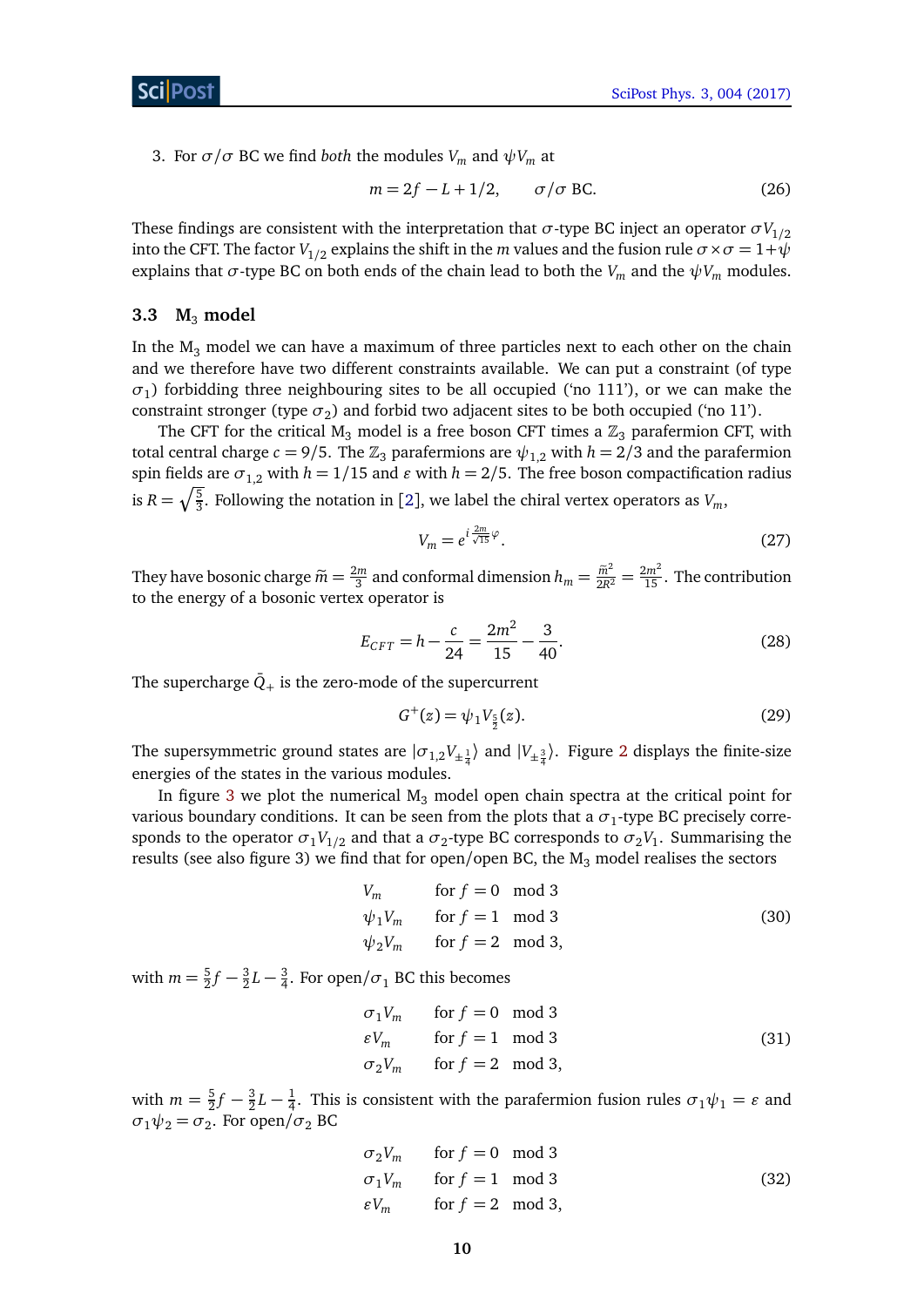with  $m = \frac{5}{2}$  $\frac{5}{2}f-\frac{3}{2}$  $\frac{3}{2}L + \frac{1}{4}$  $\frac{1}{4}$ , in agreement with the fusion rules  $\sigma_2\psi_1 = \sigma_1$  and  $\sigma_2\psi_2 = \varepsilon$ .

Putting  $\sigma_i$ -type BC on both ends, the CFT modules follow the fusion rules  $\sigma_1\sigma_1$  =  $\psi_1$ + $\sigma_2$ ,  $\sigma_1 \sigma_2 = 1 + \varepsilon$  and  $\sigma_2 \sigma_2 = \psi_2 + \sigma_1$ .

For the general M<sub>k</sub> model, defects eliminating  $k + 1 - j$  consecutive '1's will correspond to the  $\mathbb{Z}_k$  parafermion spin fields  $\sigma_j$ ,  $j = 1, ..., k - 1$ . Upon changing the boundary conditions, the various CFT sectors will shift according to the fusion products with these fields.

**×**= *V<sup>m</sup>* **×**= *ψ*1*V<sup>m</sup>* **×**= *ψ*2*V<sup>m</sup>* **×**= *σ*1*V<sup>m</sup>* **×**= *σ*2*V<sup>m</sup>* **×**= *"V<sup>m</sup>* − 13 <sup>4</sup> <sup>−</sup> 9 <sup>4</sup> <sup>−</sup> 5 <sup>4</sup> <sup>−</sup> 1 4 1 4 5 4 9 4 13 4 0 1 2 3 4 *m E*

<span id="page-11-1"></span>Figure 2: The complete spectrum of the CFT corresponding to the  $M_3$  model. The indicated states are for length  $L = 5j$  open/open BC.

#### <span id="page-11-0"></span>**3.3.1 M**<sup>3</sup> **CFT characters**

To see that the degeneracies found in the numerical spectra for the  $M_3$  model for the different types of boundary conditions are consistent with the CFT we look at the characters of the  $\mathbb{Z}_3$ parafermion CFT times a free boson. The Lepowski-Primc formula gives the characters for the  $\mathbb{Z}_3$  parafermion part [[18](#page-39-7)]

$$
ch(q) = \sum_{n_1, n_2} \frac{q^{\frac{2}{3}(n_1^2 + n_1 n_2 + n_2^2) + a_1 n_1 + a_2 n_2 + b}}{(q)_{n_1} (q)_{n_2}}.
$$
\n(33)

<span id="page-11-2"></span>Multiplying this by the partition function for a free boson gives the partition function for the CFT corresponding to the M<sub>3</sub> model. For  $a_1 = a_2 = b = 0$  we get the  $\psi_1 V_m$ ,  $\psi_2 V_m$  and  $V_m$ modules

$$
\operatorname{ch}(q) = q^{\frac{2m^2}{15} - \frac{3}{40}} \sum_{n_1, n_2} \frac{q^{\frac{2}{3}(n_1^2 + n_1 n_2 + n_2^2)}}{(q)_{n_1}(q)_{n_2}} \prod_{l} \frac{1}{1 - q^l},\tag{34}
$$

this gives

$$
\text{ch}(q) = q^{\frac{2m^2}{15} - \frac{3}{40}} \left( 1 + 2q^{2/3} + q + 4q^{5/3} + 3q^2 + 10q^{8/3} + 6q^3 + 18q^{11/3} + 12q^4 + 36q^{14/3} + 21q^5 + \ldots \right). \tag{35}
$$

The integer powers of  $q$  correspond to the  $V_m$  sector. There we thus find degeneracies 1, 1, 3, 6, 12, 21 . . .. The fractional powers of *q* correspond to both the  $\psi_1 V_m$  and the  $\psi_2 V_m$ modules at the same time. In one of these sectors we thus find the degeneracies 1, 2, 5, 9, 18 . . .. This agrees with the numerical spectra of figure [3.](#page-12-0)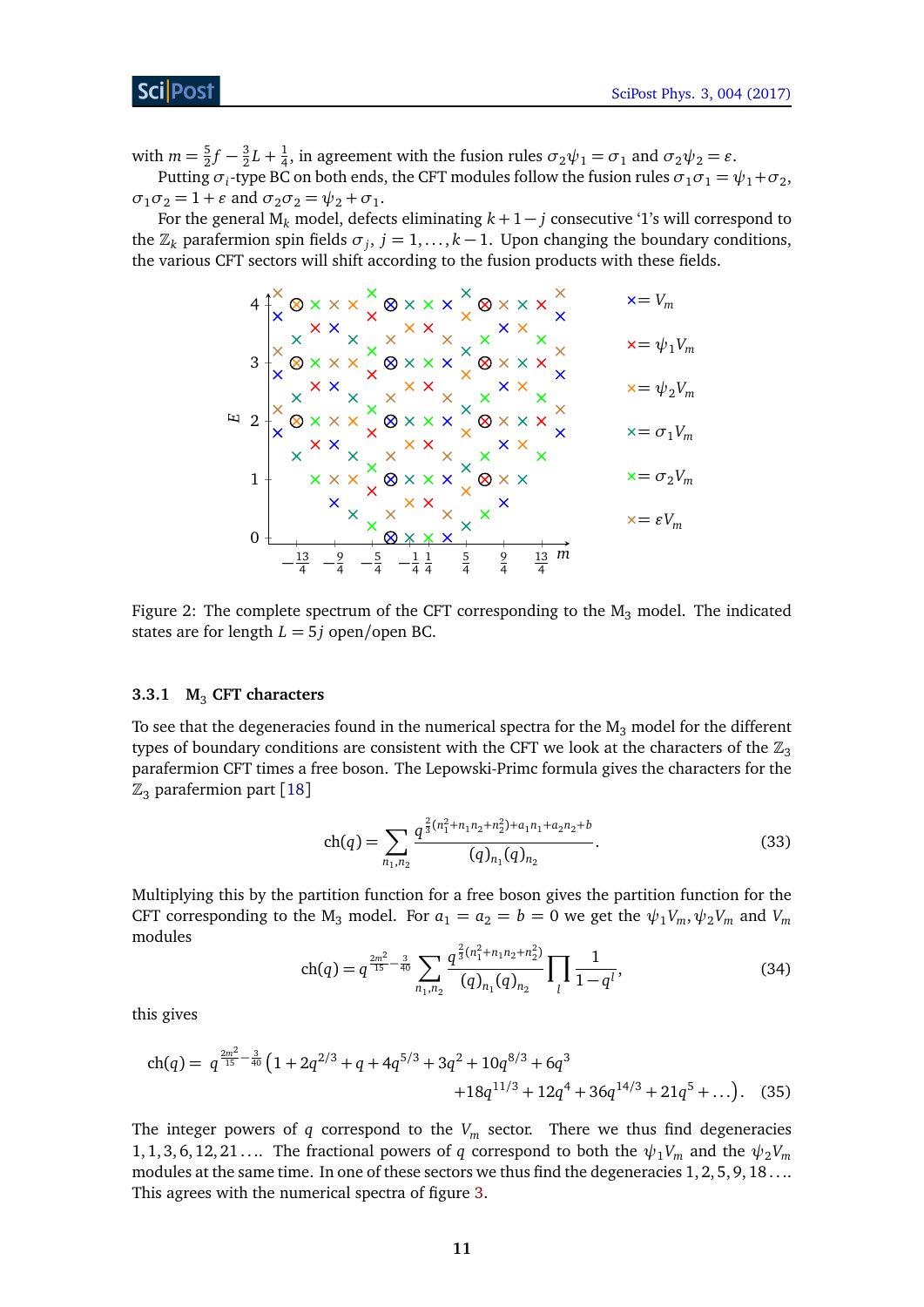

<span id="page-12-0"></span>Figure 3: Numerical  $M_3$  model spectra with  $L = 25$ ,  $f = 14$ , 15, 16 up to  $E = 3.5$ . The labels specify the corresponding CFT modules.

For 
$$
a_1 = -\frac{1}{3}
$$
,  $a_2 = -\frac{2}{3}$ ,  $b = \frac{1}{15}$ , eq. (34) gives the  $\sigma_1 V_m$ ,  $\sigma_2 V_m$  and  $\varepsilon V_m$  modules  
\n
$$
\text{ch}(q) = q^{\frac{2m^2}{15} - \frac{3}{40}} \left( 2q^{1/15} + q^{2/5} + 4q^{16/15} + 3q^{7/5} + 10q^{31/15} + 6q^{12/5} + 20q^{46/15} + 13q^{17/5} + 40q^{61/15} + 24q^{22/5} + \dots \right).
$$
\n(36)

In the  $\sigma_1 V_m$ ,  $\sigma_2 V_m$  we find degeneracies 1, 2, 5, 10, 20... and in the  $\epsilon V_m$  modules we find 1, 3, 6, 13, 24 . . .. The first few of these degeneracies can also be seen in the numerical spectra.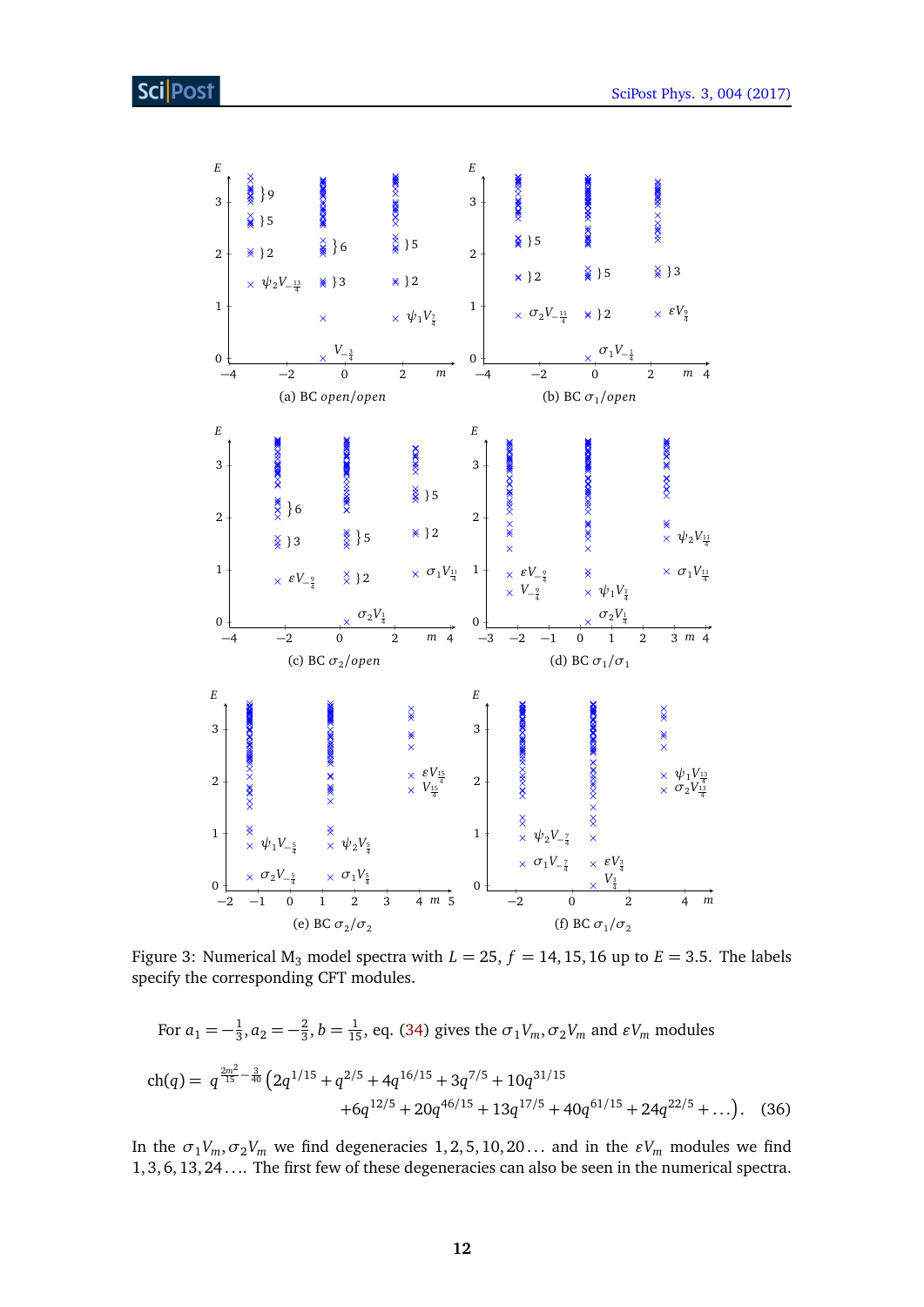# <span id="page-13-0"></span>**4 Continuum limit of the off-critical M***<sup>k</sup>* **models**

In the appendix we recall that the  $\mathcal{N} = 2$  superconformal minimal models, upon perturbation by their least relevant chiral primary field, flow to a massive QFT which in superfield formalism is captured by a superpotential in the form of a Chebyshev polynomial. We expect that, for general *k*, the continuum limit of the integrable staggering perturbation of the M*<sup>k</sup>* lattice model, as given in [[15](#page-39-3)], leads to these same Chebyshev field theories.

# <span id="page-13-1"></span>4.1  $M_1$  model

The continuum limit of the staggered  $M_1$  model is the superfield QFT with Chebyshev superpotential

$$
W_3(X) = \frac{X^3}{3} - X,\tag{37}
$$

where *X* is the superfield. This theory is equivalent to sine-Gordon theory at its  $\mathcal{N} = 2$  supersymmetric point, see section [A.3.2](#page-38-0) in the appendix.

We remark that the particle structure of the  $k = 1$  Chebyshev field theory is similar to that of the M<sup>1</sup> model at extreme staggering, with the QFT charge *F* playing the role of fermion number *f* in the lattice model. The solitonic particles with charge  $F = -1/2$  (called  $d_{0,1}$  and  $u_{1,0}$  in app. [A\)](#page-31-0) correspond to the kinks  $K_{0,1}$  and  $K_{1,0}$  and the particles with charge  $F = 1/2$  $(u_{0,1}$  and  $d_{1,0}$ ) to anti-kinks  $\bar{K}_{0,1}$  and  $\bar{K}_{1,0}$ . The  $K_{a,b}$  and  $\bar{K}_{a,b}$  form a doublet under  $\mathcal{N}=2$ supersymmetry exactly as in the lattice model. In the field theory the supercharges act on the kinks as given in eq. [\(140\)](#page-33-2), where *A* should be read as  $K_{a,b}$  and  $\bar{A}$  as  $\bar{K}_{a,b}$  with  $a, b = 0, 1$  or  $a, b = 1, 0.$ 

## <span id="page-13-2"></span>**4.2 M**<sup>2</sup> **model**

The continuum limit of the staggered  $M_2$  model is described by a superfield QFT with Chebyshev superpotential

$$
W_4(X) = \frac{X^4}{4} - X^2 + \frac{1}{2}.\tag{38}
$$

It is equivalent to  $\mathcal{N} = 1$  supersymmetric sine-Gordon theory at the point where there is an additional  $\mathcal{N} = 2$  supersymmetry, giving rise to a total of  $\mathcal{N} = 3$  left and right supercharges  $Q^{\pm}_{I}$  $_{L,R}^\pm,$   $Q_{L,R}^0.$ 

The appearance of  $\mathcal{N} = 1$  supersymmetry (which provides a third set of supercharges  $Q_{L,R}^0$  in addition to the supercharges for the  $\mathcal{N}=2$  supersymmetry) may be surprising at first. However, a beautiful analysis in [[4,](#page-38-4)[24](#page-39-8)] showed that the  $\rm M_2$  lattice model exhibits a dynamic supersymmetry, with supercharges  $Q_0$  and  $\bar{Q}_0$  in addition to the manifest  $\mathscr{N}=2$  supersymmetry. These additional lattice supercharges lead to the additional  $\mathcal{N} = 1$  supercharges in the continuum limit.

In ref. [[4](#page-38-4)] the perturbing operator was identified as the sum of the fields  $\psi\bar\psi V_{0,\pm1}$ , which have conformal dimension  $h = \bar{h} = 3/4$  (see also appendix [A.2.3\)](#page-35-1).

The fundamental particles in this field theory are the kinks  $K_{0,\pm}$  and  $K_{\pm,0}$ , see figure [4.](#page-14-1) We have given the names in such a way that the kink  $K_{a,b}$  has charge  $F = -1/2$  and  $\bar{K}_{a,b}$ has charge  $F = 1/2$ . These assignments are consistent with the particle numbers of the (anti-) kinks for the  $M_2$  model at extreme staggering, see section [5.](#page-15-0) In the appendix the structure of the *S*-matrix of the supersymmetric sine-Gordon theory is explained: one part of it is just the sine-Gordon *S*-matrix (of course at its  $\mathcal{N} = 2$  supersymmetric point), the other part is the *S*-matrix of the massive tricritical Ising model. The action of the  $\mathcal{N} = 3$  supercharges on the kinks is given in eq. [\(157\)](#page-36-1). We remark that the parity operator that anti-commutes with the  $N = 3$  supercharges exchanges the vacua  $|+\rangle$  and  $|-\rangle$ .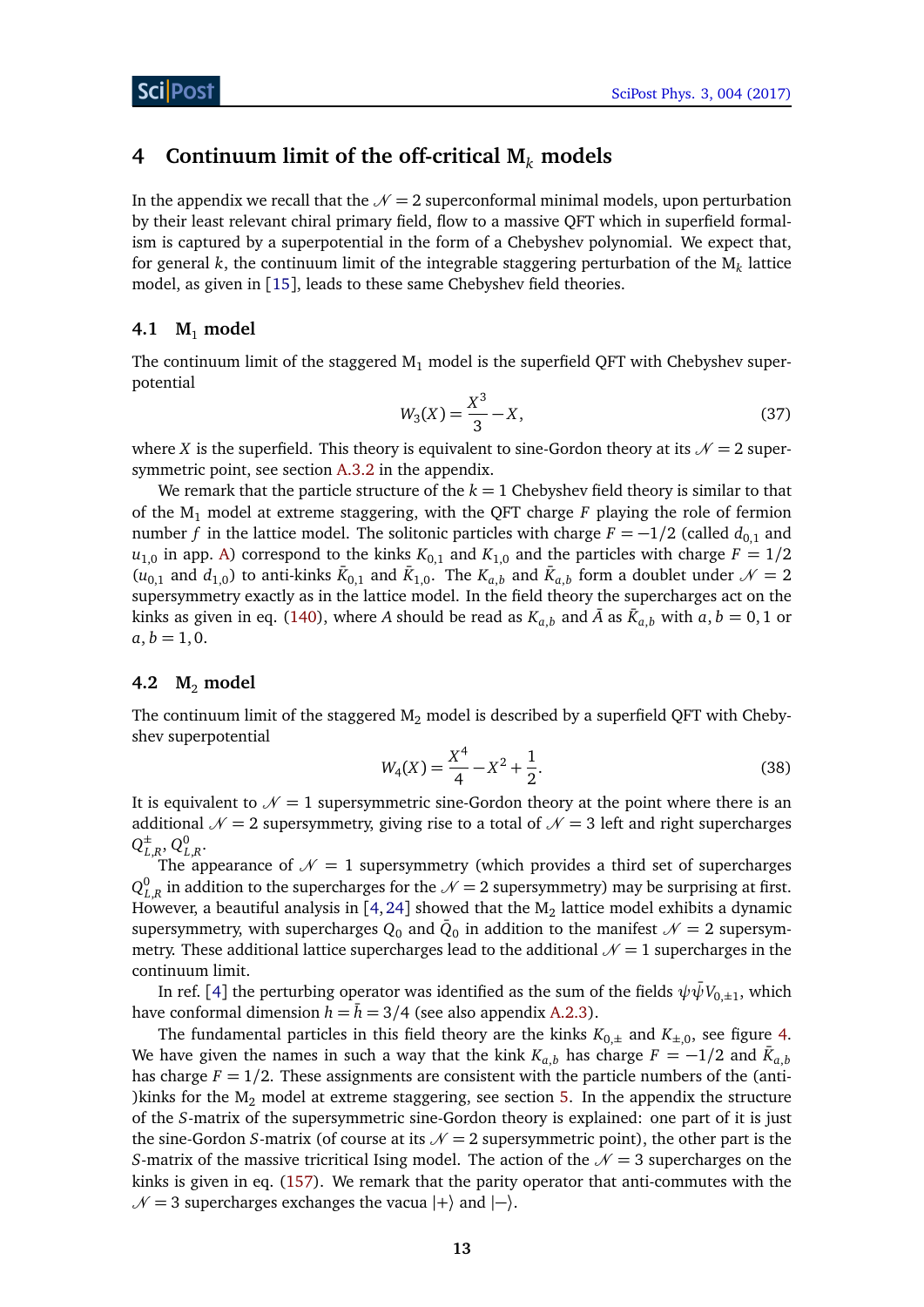# ScilPost

In the  $M_2$  lattice model the  $\mathcal{N}=2$  supercharges exchange kinks and anti-kinks without affecting the  $\pm$  vacuum structure. We will compare the two situations in section [7.](#page-24-0)



<span id="page-14-1"></span>Figure 4: The three supersymmetric vacua and fundamental particles of the Chebyshev superpotential with  $k = 2$ . The fundamental kinks all have energy  $E = \Delta W = 1$ . The supercharges relate the kinks *K* to anti-kinks  $\bar{K}$ , the latter are not depicted in the figure.

# <span id="page-14-0"></span>**4.3 M**<sup>3</sup> **model**

We expect that the continuum limit of the staggered  $M_3$  model will be the superfield QFT with the number  $k + 2 = 5$  Chebyshev superpotential

$$
W_5(X) = \frac{X^5}{5} - X^3 + X.
$$
\n(39)

This theory has four vacua and we identify the particles with the kinks and anti-kinks in the staggered lattice model, see figure [5.](#page-14-2)



<span id="page-14-2"></span>Figure 5: The four supersymmetric vacua and fundamental particles of the Chebyshev superpotential with  $k = 3$ . The fundamental kinks all have energy  $E = \Delta W = 0.8$ . The supercharges relate the kinks *K* to anti-kinks  $\bar{K}$ , the latter are not depicted in the figure.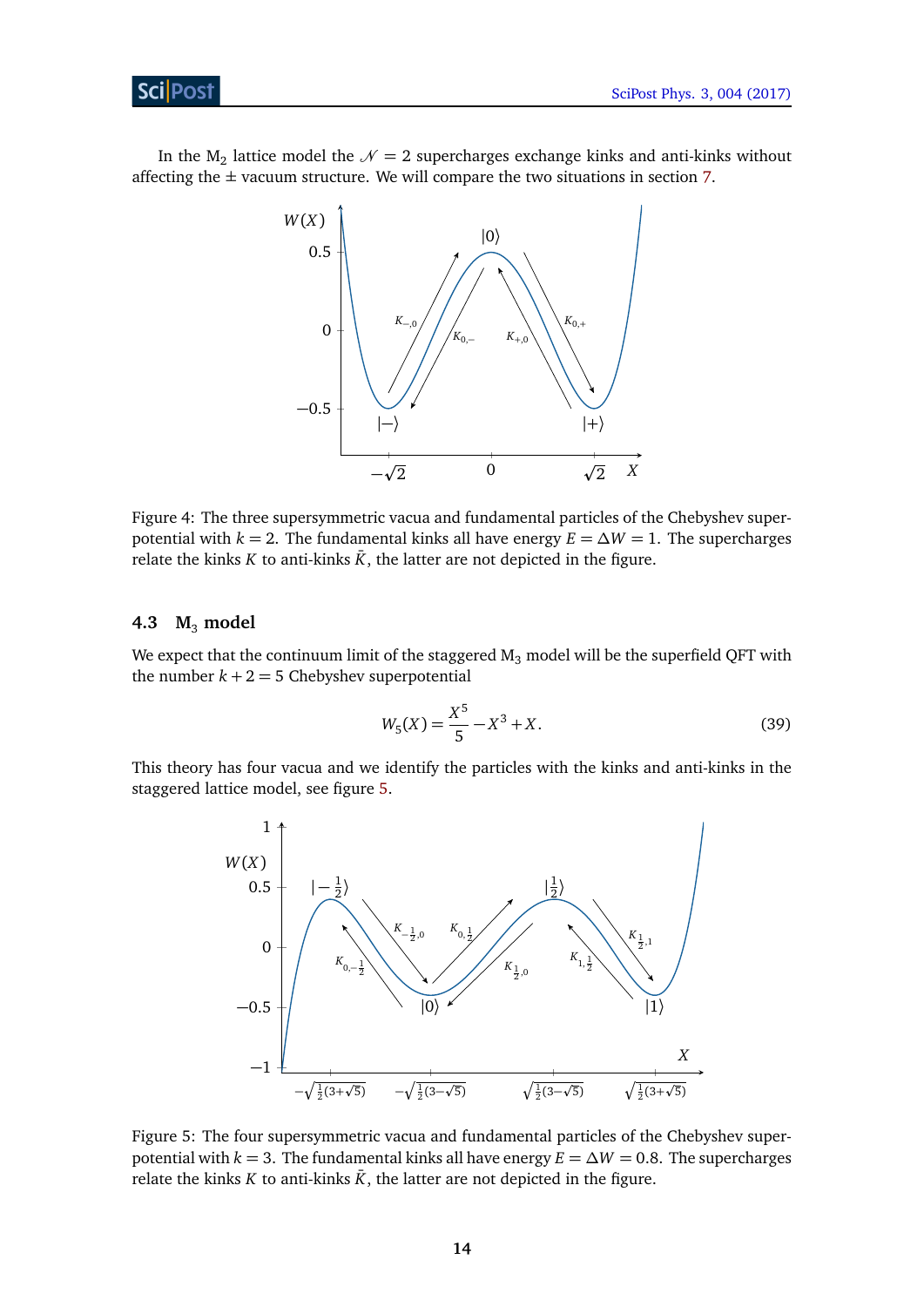# <span id="page-15-0"></span>**5 Off-critical M***<sup>k</sup>* **models at extreme staggering**

We now study the off-critical  $\text{M}_1$ ,  $\text{M}_2$  and  $\text{M}_3$  models in their so-called extreme staggering limit.

# <span id="page-15-1"></span>**5.1 M**<sup>1</sup> **model**

For the  $M_1$  model with periodic boundary conditions there are two zero-energy ground states at  $L = 0$  mod 3 sites. In the extreme staggering limit  $\lambda \rightarrow 0$  with staggering  $\lambda$ 11 $\lambda$ 11... they take the form

$$
|0\rangle = \dots 100100100\dots, \quad |1\rangle = \dots 0(\cdots)0(\cdots)0(\cdots)\dots \tag{40}
$$

where  $(\cdot \cdot) = 10 - 01$ .

For open chains, these two states may or may not be realised as zero-energy states, depending on BC and on the number of sites. For open BC, staggering *λ*11*λ*11 . . . and *L* a multiple of 3 the state |1〉 remains at zero energy but |0〉 incurs a finite energy. For *L* = −1 mod 3 the situation is just the opposite. In zero-energy states take the form (with the square brackets indicating open BC)

$$
L = 3l, f = l: [0(\cdots)0 \dots (\cdots)]
$$
  
\n
$$
L = 3l - 1, f = l: [1001 \dots 10].
$$
 (41)

At extreme staggering and for  $L = -2 \mod 3$ , the state  $|0\rangle$  is a zero-energy state with  $f = \frac{L+2}{3}$ while  $|1\rangle$  is a zero-energy state with  $f = \frac{L-1}{3}$ 3

$$
L = 3l - 1, f = l: [1001...1]
$$
  

$$
L = 3l - 2, f = l - 1: [0(\cdot \cdot)0...0].
$$
 (42)

As soon as  $\lambda > 1$  these two states incur a finite energy and pair up in a supersymmetry doublet.

At extreme staggering, more general eigenstates are formed by connecting the two groundstates with kinks and anti-kinks, which each cost an energy  $E = 1$ . In our next section we discuss such kinks in the context of the  $M_2$  model, where they have a richer structure.

#### <span id="page-15-2"></span>**5.2 M**<sup>2</sup> **model**

In the extreme staggering limit  $\lambda \rightarrow 0$  of the staggering pattern  $1\lambda 1\lambda \dots$  (see eq. [\(12\)](#page-7-1)) we find three degenerate, supersymmetric ground states  $|-\rangle$ ,  $|0\rangle$ ,  $|+\rangle$  in the M<sub>2</sub> model. The excitations are massive kinks that interpolate between any two of them. We use the notation

$$
(\cdot1 \cdot) = 110 + 011. \tag{43}
$$

For  $L = 0$  mod 4 sites and with periodic BC, the three ground states take the form

staggering 
$$
\lambda
$$
 1  $\lambda$  1  $\lambda$  1  $\lambda$  1  $\lambda$  1 ....  
\n $|0\rangle = 1 0 1 0 1 0 1 0 1 0 ....$   
\n $|-\rangle = 0(\cdot 1 \cdot)0(\cdot 1 \cdot)0(\cdot ...$   
\n $|+\rangle = 1 \cdot)0(\cdot 1 \cdot)0(\cdot 1 \cdot)...$  (44)

The  $\ket{\text{-}}$  and  $\ket{\text{+}}$  ground states are related by a shift over two lattice sites. The state with the 0-s at positions 4*l* + 1 is called |−〉 while |+〉 has the 0-s at positions 4*l* + 3.

We can again investigate which of the three states can be realised as zero-energy states of a finite chain, for a given choice of staggering and BC.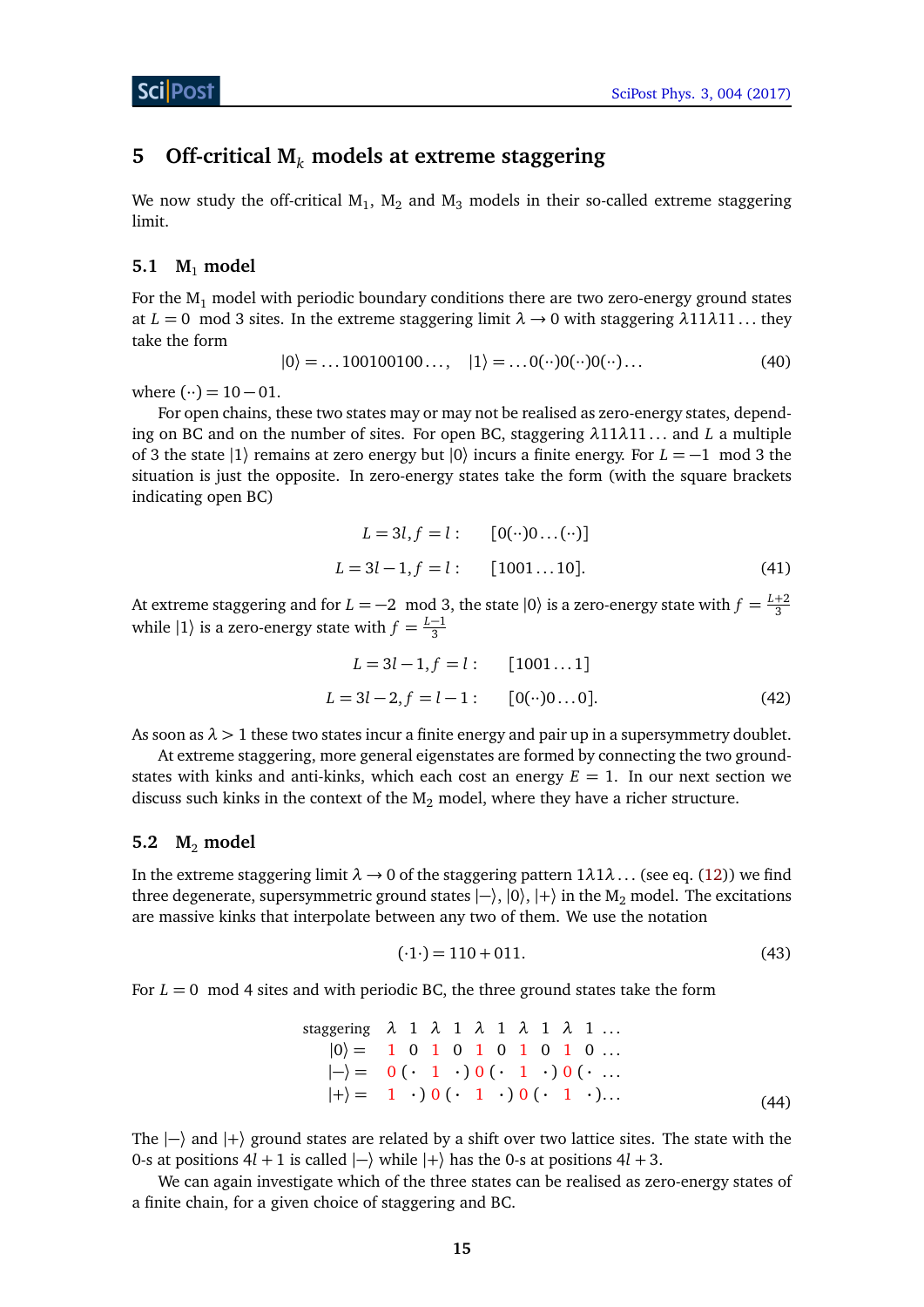For staggering  $1\lambda1\lambda$ ... and open BC, one finds that only the state  $|+\rangle$  can connect to the left boundary. Similarly, for staggering *λ*1*λ*1 . . . and open BC, the left boundary can accommodate  $|0\rangle$  and  $|-\rangle$  at zero energy.

Interestingly, all three states  $|0\rangle$ ,  $|-\rangle$  and  $|+\rangle$  can connect to a left boundary if we choose staggering *λ*1*λ*1 . . . and *σ*-BC, imposing the 'no 11' condition on the first two sites. [The same holds true for staggering 1*λ*1*λ*. . . and *σ*-type BC with 'no 0' condition.] Arranging for the same situation at the right end, we find that for  $L = 4l + 1$ , staggering  $\lambda_1 \dots 1 \lambda$  and  $\sigma$ -type 'no 11' BC on both ends we have three zero-energy ground states. In formula (for  $L = 13$ ),

<span id="page-16-2"></span>
$$
|-\rangle_{\sigma,\sigma} =_{\sigma} [ 0 ( \cdot 1 \cdot) 0 ( \cdot 1 \cdot) 0 ( \cdot 1 \cdot) 0 ]_{\sigma}
$$
  
\n
$$
|+\rangle_{\sigma,\sigma} =_{\sigma} [ 1 0 0 ( \cdot 1 \cdot) 0 ( \cdot 1 \cdot) 0 0 1 ]_{\sigma}
$$
  
\n
$$
|0\rangle_{\sigma,\sigma} =_{\sigma} [ 1 0 1 0 1 0 1 0 1 0 1 0 1 ]_{\sigma}
$$
 (45)

where we denote the  $\sigma$ -type BC by ...]<sub> $\sigma$ </sub>. Of these states,  $|-\rangle_{\sigma,\sigma}$  and  $|+\rangle_{\sigma,\sigma}$  have particle number  $f = 2l$ , while  $|0\rangle_{\sigma,\sigma}$  has  $f = 2l + 1$ .

## <span id="page-16-0"></span>**5.2.1 Kinks and anti-kinks**

At strong staggering, low energy excitations take the form of (anti-)kinks connecting various ground states. We denote a kink in between ground states |*a*〉 and |*b*〉, located at site *j*, by  $K_{a,b}(j).$  Examples (for staggering type  $λ1λ1\ldots$ ) are a kink  $K_{0,+}$  at site 6

$$
K_{0,+}(6): \qquad [10101\underline{0}0(1)0(1)0\ldots \qquad (46)
$$

or a kink *K*<sub>0,−</sub> at site 8

$$
K_{0,-}(8): \qquad [101010100(·1·)0(·1·)0… \qquad (47)
$$

where we indicated the location of the kink with an underscore. The supercharge  $\bar{Q}_+$  can create an extra particle at the kink location, leading to anti-kinks  $\bar{K}_{a,b}(j)$  such as

<span id="page-16-3"></span>
$$
\bar{K}_{0,+}(6): \qquad [10101\underline{1}0(·1·)0(·1·)0... \n\bar{K}_{0,-}(8): \qquad [1010101\underline{1}0(·1·)0(·1·)0... \qquad (48)
$$

The kinks and anti-kinks are superpartners under  $Q_+$ ,  $\bar{Q}_+$ 

$$
\begin{aligned}\n\bar{Q}_{+}K_{\pm,0}(i) &= \bar{K}_{\pm,0}(i), \quad \bar{Q}_{+}K_{0,\pm}(i) = \pm \bar{K}_{0,\pm}(i) \\
Q_{+}\bar{K}_{\pm,0}(i) &= K_{\pm,0}(i), \quad Q_{+}\bar{K}_{0,\pm}(i) = \pm K_{0,\pm}(i).\n\end{aligned} \tag{49}
$$

It follows that all elementary (anti-)kinks have energy  $E = 1$ .

#### <span id="page-16-1"></span>**5.2.2 Multiple (anti-)kinks**

In the extreme staggering limit, the spectrum becomes a collection of states with any number of kinks and anti-kinks present. The energy turns out to be additive, there are no bound states of breather-type.

It is import to understand what the minimal spacing of kinks and anti-kinks of given types can be. It turns out that two kinks  $K_{\pm,0}(i)$  and  $K_{0,\mp}(j)$  can sit at the same location  $j = i$ . The resulting configurations, of energy  $E = 2$ , are 'double' kinks  $K_{\pm,\mp}^{(2)}$  that connect the  $\pm$  to the  $\mp$ vacuum,  $\mathbb{R}^2$ 

$$
K_{-,+}^{(2)}(10): \qquad [0(\cdot 1\cdot)0(\cdot 1\cdot)00(0(\cdot 1\cdot)0(\cdot 1\cdot)0\ldots] \qquad (50)
$$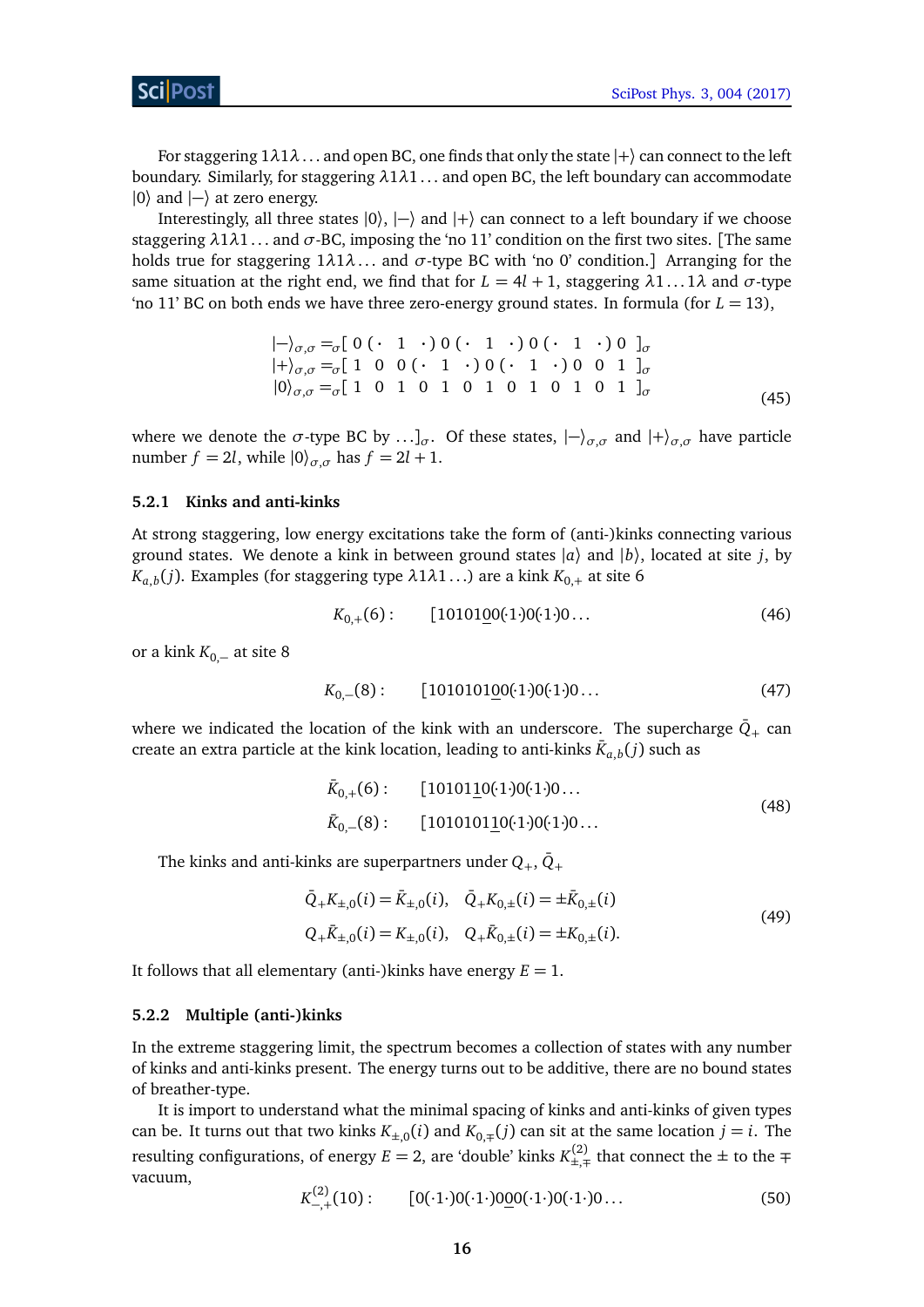| $K_{0,\pm}$                 | 100               | $E=1$ |
|-----------------------------|-------------------|-------|
| $K_{0,\pm}$                 | 110               | $E=1$ |
| $K_{\pm,0}$                 | $0\underline{0}1$ | $E=1$ |
| $K_{\pm,0}$                 | 011               | $E=1$ |
| $K_{\pm,\mp}^{(2)}$         | 000               | $E=2$ |
| $K_{\pm,\mp}^{(\vec{1},1)}$ | 010               | $E=2$ |
| $K_{\pm,\pm}^{(2)}$         | 0(010)0           | $E=2$ |
| $K_{\pm,\pm}^{(1,1)}$       | $0(x1\times)0$    | $E=2$ |

<span id="page-17-2"></span>Table 1: Elementary (anti-)kinks and some of the kink-(anti-)kink states in the extreme staggering limit of the  $M_2$  model.

If we try to bring a kink  $K_{\pm,0}$  as close as possible to a second kink  $K_{0,\pm}$  or an anti-kink  $\bar{K}_{0,\pm},$ we find configurations such as

$$
K_{-,-}^{(2)}(6,8): \t[0(\cdot1\cdot)0(\circ1\circ)0(\cdot1\cdot)...K_{-,-}^{(1,1)}(6,8): \t[0(\cdot1\cdot)0(\times1\times)0(\cdot1\cdot)... \t(51)
$$

where (∘1∘) = 010, (×1×) = 110–011. We conclude that the closest approach of  $K_{\pm,0}(i)$  and  $K_{0,\pm}(j)$  is  $j = i + 2$ , giving the state  $K_{\pm,\pm}^{(2)}(i,i+2)$ . The superpartner of this state is the linear combination  $K_{\pm,\pm}^{(1,1)}(i,i+2) = K_{\pm,0}(i)\bar{K}_{0,\pm}(i+2) + \bar{K}_{\pm,0}(i)K_{0,\pm}(i+2)$ . Both these states have energy  $E = 2$ , there is no binding energy. A summary of the elementary kinks and some of the 2-(anti-)kink states is given in table [1.](#page-17-2)

#### <span id="page-17-0"></span>**5.3 M**<sup>3</sup> **model**

In the extreme staggering limit  $\lambda \ll 1$  of the staggering pattern eq. [\(17\)](#page-8-3), assuming periodic BC on a chain of length  $L = 5l$ , we find the following four ground states [[2](#page-38-2)]

$$
|1\rangle = ... 1110011100... , |_{\frac{1}{2}}\rangle = ... ( \cdot 1 ... ) ( \cdot 1 ... ).
$$
  

$$
|0\rangle = ... 0101101011... , |_{\frac{1}{2}}\rangle = ... ( \cdot 11 \cdot ) ( \cdot 11 \cdot ) ... ,
$$
  
(52)

with ∧ indicating the position of '*λ*' in the staggering pattern eq. [\(17\)](#page-8-3),  $(·1 \cdots) = 01101 - 01110 + 11001 - 11010$  and  $(·11·) = 1110 - 0111$ . All patterns repeat with period 5.

The lattice model kinks have energies given by

$$
E_{a,b} = 2|a - b|.\t\t(53)
$$

Remarkable, these kink-energies agree (up to normalisation) with the masses of the fundamental particles in the superfield QFT with the number  $k + 2 = 5$  Chebyshev superpotential.

# <span id="page-17-1"></span>**6 Counting of M**<sup>2</sup> **model kink states and CFT character formulas**

The M<sub>2</sub> model spectra are easily tractable in two particular limits. For  $\lambda = 1$  they organise into finite combinations of modules of the relevant CFT, while for  $\lambda = 0$  they are understood in terms of states with *n* kinks and  $\bar{n}$  anti-kinks, of energy  $E = n + \bar{n}$ .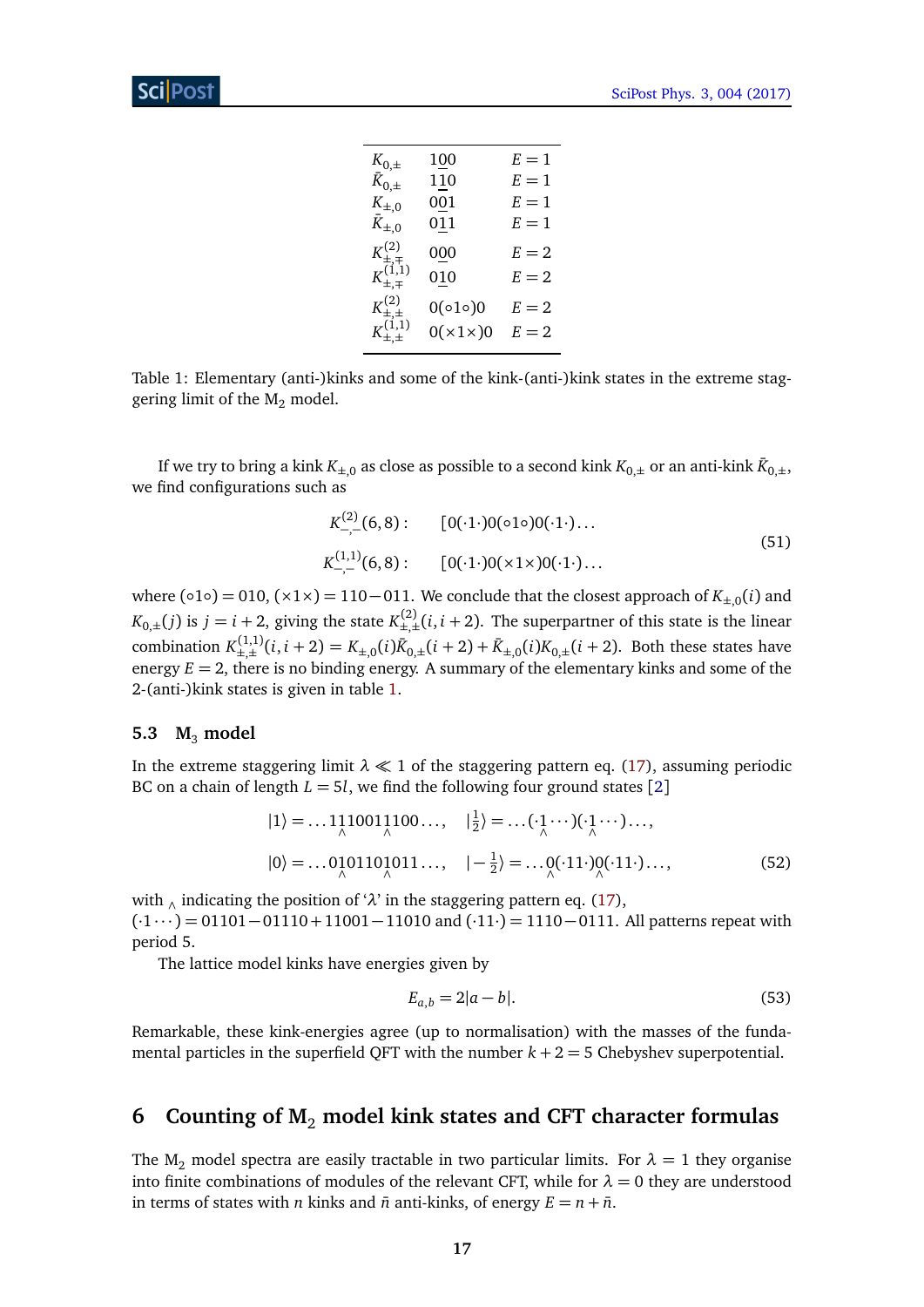Focusing on open chains, with either open or *σ*-type BC at the open ends, we can follow how the  $\lambda = 0$  multi-(anti-)kink states connect to states in the CFT spectra upon interpolating *λ* from 0 to 1. In this section our goal is to establish counting formulas for the multi-kink states (at  $\lambda = 0$ ) such that their *q*-deformations correctly reproduce the corresponding contributions to the CFT characters at  $\lambda = 1$ .

The systematics of the counting procedure are analogous to the counting of quasi-hole excitations over the (fermionic) Moore-Read (MR) state [[5](#page-38-5)]. More generally, a similar connection can be established between the so-called *k*-clustered Read-Rezayi (RR*<sup>k</sup>* ) states [[6](#page-38-6)] and the staggered M*<sup>k</sup>* models. In our first subsection below we explain this connection. After that we proceed to derive the counting formulas for the  $M_2$  model kink states.

## <span id="page-18-0"></span>**6.1 Analogy with MR state in thin torus limit**

A clear connection between the RR*<sup>k</sup>* quantum Hall states and the M*<sup>k</sup>* models arises in a limit where the many-body states simplify to the point of coming close to states that are in essence product states in an occupation number representation. For the  $\mathtt{RR}_k$  states this is the so-called thin-torus or Tao-Thouless limit, while for the M*<sup>k</sup>* model a very similar picture arises in the limit of extreme staggering. While both these limits are far from the physical regimes of interest, it has long been understood that the essential structure of the elementary quasi-hole/quasiparticle excitations over fractional quantum Hall states and their (possibly non-Abelian) fusion rules are nicely recovered in the thin-torus limit [[7](#page-38-7)[–9](#page-38-8)]. We will here establish very similar results for the analogous kink/anti-kink excitations of the M*<sup>k</sup>* models, focusing on the case  $k = 2$ .

In the thin-torus limit the MR states are written as patterns of zeroes and ones where every number corresponds to an orbital in the lowest Landau level (LLL). The orbitals are denoted  $\{0, 1, \ldots, N_{\phi}\}\$ , where  $N_{\phi}$  is the number of flux quanta, such that the total number of orbitals is  $N_{\text{orb}} = N_{\phi} + 1$ . The rule for the MR state is that there should be precisely two particles in any four consecutive orbitals. A violation of the rule, in the form of four consecutive orbitals having only one particle, gives a quasi-hole. As a simple illustration of the thin-torus and extreme staggering limits, we display the patterns of all ground states in periodic BC for  $k = 2$ . For the MR states these are the six thin-torus groundstates, while for the  $M_2$  model these are the three supersymmetric groundstates on a periodic lattice of length 4*l*,

$$
RR_2 \dots 11001100\dots, \dots 01100110\dots, \dots 00110011\dots, \dots 10011001\dots, \dots 10101010\dots, \dots 01010101\dots, \dots
$$
  
\n
$$
M_2 \dots 0(\cdot 1 \cdot)0(\cdot 1 \cdot)0(\cdot 1 \dots, \dots 1 \cdot)0(\cdot 1 \cdot)0(\cdot 1 \cdot)0\dots, \dots
$$
  
\n
$$
\dots 10101010101\dots \tag{54}
$$

We now employ the analogy between the CFT, the thin-torus limit of the MR state and the  $M<sub>2</sub>$  model to learn about open chain BC that open up a two-fold degenerate register. At the level of the CFT, the fundamental degeneracy is that of the two possible fusion channels of the Ising spin-field  $\sigma(z)$ , that is part of the (chiral) CFT associated to MR and M<sub>2</sub> models,

$$
\sigma(z)\sigma(w) = (z-w)^{-1/8}[1+(z-w)^{1/2}\psi(w)] + \dots
$$
\n(55)

Through the qH-CFT connection, this choice of fusion channel carries over to the fusion product of two fundamental quasi-holes or quasi-particles over the MR state. These excitations, of charge  $\pm 1/4$ , each carry a single  $\sigma$ -operator and thus have two choices 1,  $\psi$  for the fusion channel for any two of them. To see how this plays out in a 'open' geometry, we assume spherical geometry, which we view as an open 'tube' capped by specific boundary conditions at the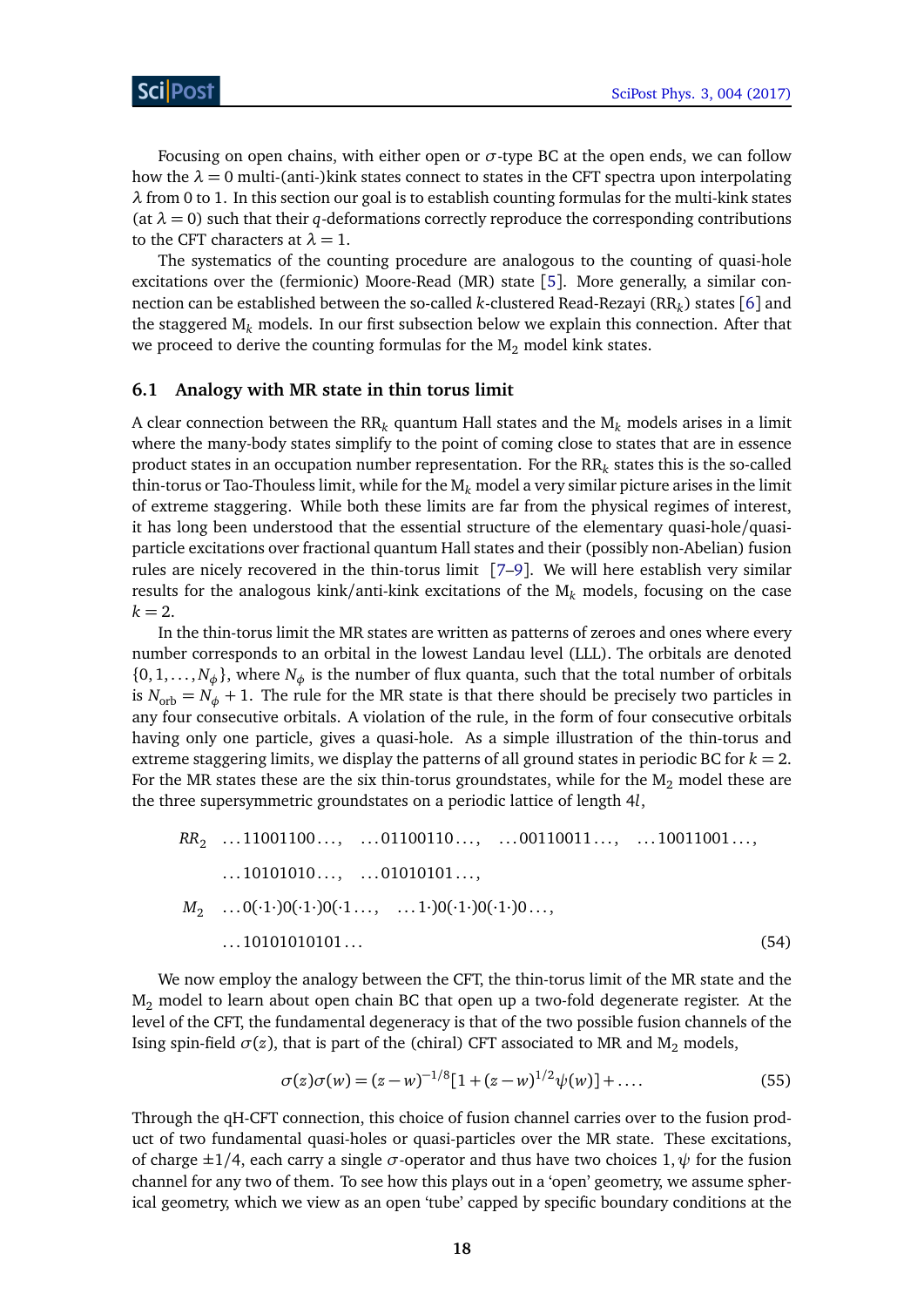

two poles. We first inspect the MR ground state in this geometry. Assuming, for definiteness, *N* = 8 particles, the MR ground state requires a number  $N_{\phi} = 2N - 3 = 13$  flux quanta, or  $N_{\text{orb}} = 14$  LLL orbitals. In thin-torus notation the MR state takes the form

$$
|MR, N = 8\rangle = |11001100110011\rangle.
$$
 (56)

The analogous groundstate of the  $M_2$  model for  $f = 8$  particles on an open chain reads

$$
|M_2, f = 8, +\rangle = [(\cdot 1 \cdot) 0 (\cdot 1 \cdot) 0 (\cdot 1 \cdot) 0 (\cdot 1 \cdot)]. \tag{57}
$$

Clearly, this needs  $L = 15$  sites and staggering pattern  $1\lambda 1\lambda \ldots \lambda 1$  with  $\lambda \to 0$ . Note that in neither case is there any sign of degeneracy with other would-be ground states: the ground states are unique and separated from all other states by a gap. The simplest case with two-fold fusion channel degeneracy is that of the MR states with *∆N<sup>φ</sup>* = 2, implying the presence of *n* = 4 quasi-holes. The general counting formula for *n* quasi-holes and a total of *N* particles reads [[20](#page-39-9)]

$$
\# = \sum_{F \equiv N \mod 2} \left( \begin{array}{c} \frac{N-F}{2} + n \\ n \end{array} \right) \left( \begin{array}{c} n/2 \\ F \end{array} \right).
$$
 (58)

<span id="page-19-1"></span>Here the first binomial counts orbital degeneracies of the *n* quasi-holes, while the second, together with the sum over *F*, pertains to the fusion channel degeneracy. Wishing to view the effects of the quasi-holes as boundary conditions at the two poles, we fix the orbital degeneracy by selecting the states with two quasi-holes at both the north and the south poles, leading to

$$
F = 0 \t |0110011001100110\rangle
$$
  

$$
F = 2 \t |1001100110011001\rangle.
$$
 (59)

Returning again to the  $M_2$  model, we recognise the corresponding states as

<span id="page-19-0"></span>
$$
|-\rangle_{\sigma,\sigma} = {}_{\sigma}[0(.1\cdot)0(.1\cdot)0(.1\cdot)0(.1\cdot)0]_{\sigma}
$$

$$
|+\rangle_{\sigma,\sigma} = {}_{\sigma}[100(.1\cdot)0(.1\cdot)0(.1\cdot)001]_{\sigma}
$$
(60)

at  $L = 17$  sites and with staggering  $\lambda 1\lambda \ldots \lambda 1\lambda$ . These are the same states we encountered in eq. [\(45\)](#page-16-2).

The  $\sigma$ -type BC that the states eq. [\(60\)](#page-19-0) require are analogous to the presence of quasi-holes at each pole in the MR state. To understand this we have to compare the open  $\texttt{M}_{2}$  chains with the MR states not on the sphere but on the cylinder. On a cylinder with vacua '1100' at far left and right, we can extend the  $F = 0$  state as

$$
\dots 1100_{\sigma\sigma}[01100 \dots 110]_{\sigma\sigma} 0011 \dots, \tag{61}
$$

where  $\sigma\sigma$  denotes the two quasi-holes at the boundaries. We can move one of the quasi-holes out from each of the two boundaries to get

$$
\dots 1100_{\sigma} 1010 \dots 10_{\sigma} [01100 \dots 110]_{\sigma} 0101 \dots 01_{\sigma} 0011 \dots \tag{62}
$$

This corresponds to the situation that we have in the  $M_2$  model, where  $\sigma$ -type BC arise from the presence of a single  $\sigma$  quantum at a boundary.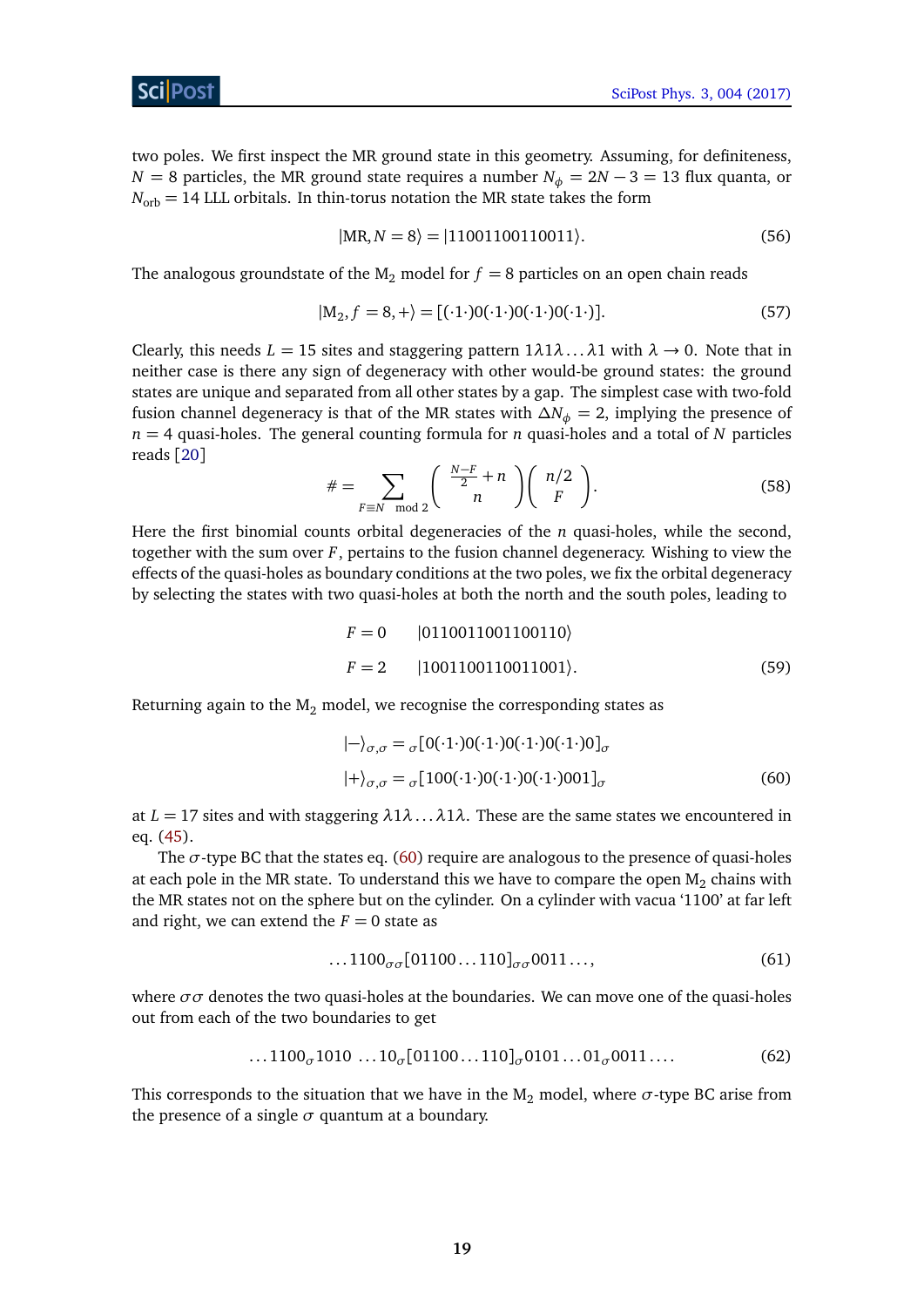#### <span id="page-20-0"></span>**6.2 Example**

As a simple example, let us take an open chain with  $L = 4l - 1$  sites, staggering  $1\lambda1...$  and open/ $\sigma$  BC (meaning 'no 0' condition on the rightmost site  $i = 4l - 1$ ). There is a unique supersymmetric ground state with  $f = 2l$  particles,

$$
|+\rangle_{o,\sigma} = [(\cdot 1 \cdot)0 \dots (\cdot 1 \cdot)0011]_{\sigma} . \tag{63}
$$

This state corresponds to the CFT vacuum  $\sigma V_0$  at  $E_{\text{CFT}} = L_0 - \frac{1}{16} = 0$ . (For the BC used here the CFT charge *m* is given by  $m = 2f - L - 1$ .) In addition, these same BC admit 1-kink configurations such as

$$
\left[ (\cdot 1)0 \dots (\cdot 1)00101 \dots 011 \right]_{\sigma} . \tag{64}
$$

The possible 1-kink states are  $K_{+,0}(i)$  with  $i = 5, 9, \ldots, 4l - 3$ , all with  $f = 2l$  particles. These also contribute to the CFT character at  $m = 0$ . The 1-kink states are counted by a combinatorial factor for choosing one location out of (*l* − 1) possible positions. In the CFT, the lowest value for  $E_{\text{CFT}}$  for these 1-kink states turns out to be  $E_{\text{CFT}} = 1$ , which can be inferred from explicit numerical evaluation. The contribution to the CFT character from 1-kink states is found to be the following *q*-deformation of the kink counting factor

$$
\chi_{f=2l}^{4l-1,0,\sigma}[n=1,\bar{n}=0]=q\binom{l-1}{1}_q=q(1+q+q^2+\ldots+q^{l-2}).\tag{65}
$$

Here we use the *q*-binomial which is defined as

$$
\binom{n}{m}_q = \frac{(q)_n}{(q)_m (q)_{n-m}} = \prod_{i=0}^{m-1} \frac{1 - q^{n-i}}{1 - q^{i+1}}.
$$
\n(66)

We can systematically analyse further contributions *χ* 4*l*−1,*o*,*σ*  $f_{f=2l}^{4l-1,0,0}$  [ $n,\bar{n}$ ] of states with  $n$  kinks and  $\bar{n}$  anti-kinks to the  $m = 0$  character in the CFT, in the form of *q*-deformations of the counting formulas for all multi-(anti-)kink states with  $f = 2l$  particles. Some of these are

$$
\chi_{f=2l}^{4l-1,0,\sigma}[n=0,\bar{n}=0]=1
$$
\n
$$
\chi_{f=2l}^{4l-1,0,\sigma}[n=1,\bar{n}=0]=q\binom{l-1}{1}_q=q+q^2+q^3+q^4+q^5...
$$
\n
$$
\chi_{f=2l}^{4l-1,0,\sigma}[n=1,\bar{n}=1]=q\binom{l}{1}_q\binom{l}{1}_q+q^2\binom{l-1}{1}_q\binom{l-1}{1}_q
$$
\n
$$
=q+3q^2+5q^3+7q^4+9q^5+...
$$
\n
$$
\chi_{f=2l}^{4l-1,0,\sigma}[n=2,\bar{n}=1]=q^3\binom{l}{2}_q\binom{l}{1}_q+q^4\binom{l-1}{2}_q\binom{l-1}{1}_q
$$
\n
$$
=q^3+3q^4+6q^5+...
$$
\n
$$
\chi_{f=2l}^{4l-1,0,\sigma}[n=2,\bar{n}=2]=q^3\binom{3}{1}_q\binom{l}{2}_q\binom{l}{2}_q+q^6\binom{3}{3}_q\binom{l-1}{2}_q\binom{l-1}{2}_q
$$
\n
$$
=q^3+3q^4+8q^5+...
$$
\n(67)

We derive these expressions in section [6.4](#page-22-0) below.

For finite *l*, the sums over all such terms will give a truncation or 'finitisation' of the CFT character  $\mathrm{ch}_{\sigma V_0}(q).$  Sending  $l$  to infinity then leads to the full CFT character, as given in eq. [\(23\)](#page-9-1),

$$
\lim_{l \to \infty} \sum_{n,\bar{n}} \chi_{f=2l}^{4l-1,0,\sigma}[n,\bar{n}] = 1 + 2q + 4q^2 + 8q^3 + \dots = \text{ch}_{\sigma V_0}(q). \tag{68}
$$

In the sections below we present more general identities of this type.

We refer to [[21](#page-39-10)-23] for other examples where CFT spectra in finitised form are obtained from finite size partition sums of solvable lattice models.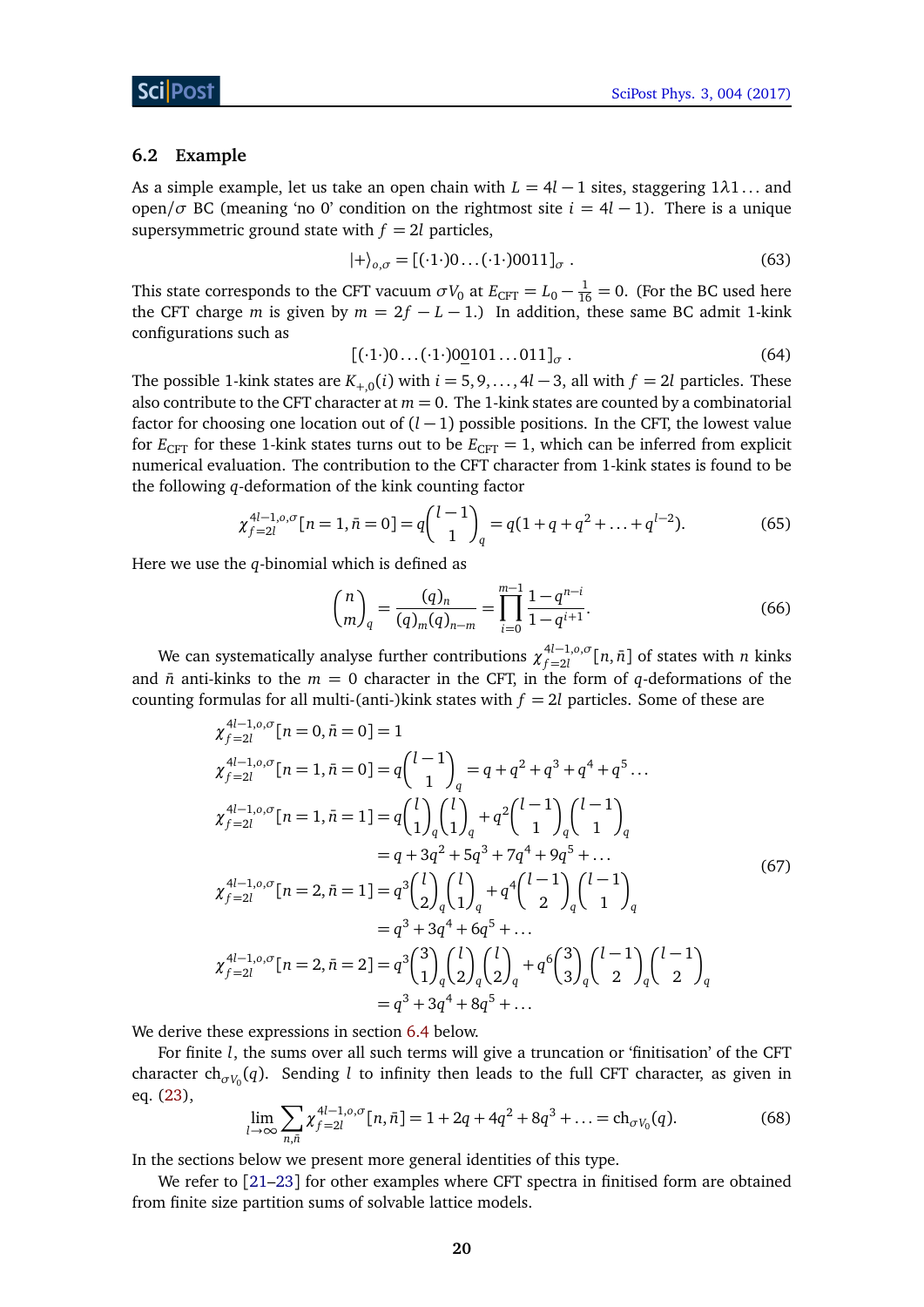# <span id="page-21-0"></span>**6.3 Open/open BC, fusion degeneracies and correspondence to MR quasi-hole state counting**

In counting multi-kink states, we encounter a complication due to fusion channel degeneracies. To illustrate this and explain the counting procedure, we zoom in on the case with  $L = 4l - 1$ , staggering  $1\lambda1$ ... and open BC on both ends. There is again an  $f = 2l$  supersymmetric ground state,

$$
|+\rangle_{0,0} = [(\cdot 1 \cdot) 0 \dots (\cdot 1 \cdot) 0 (\cdot 1 \cdot)], \qquad (69)
$$

corresponding to the CFT vacuum  $V_{1/2}$  at  $E_{\text{CFT}} = 0$ . The lowest excited CFT states with  $m = 1/2$ are kink/anti-kink states. Before we turn to those, we analyse 2-kink states with  $f = 2l - 1$ particles and  $m = -3/2$ . The two kinks will be of types  $K_{+0}(i)$  and  $K_{0+}(j)$ . As explained in section [5,](#page-15-0) possible choices for *j* are  $j = i + 2, i + 6, \ldots$ , while  $i = 1, 5, \ldots$ , giving  $\frac{1}{2}l(l + 1)$ two-kink states. We find that the corresponding CFT character is

$$
\chi_{f=2l-1}^{4l-1,0,0}[n=2,\bar{n}=0]=q\binom{l+1}{2}_q=q(1+q+2q^2+\ldots+q^{2l-2}).\tag{70}
$$

Turning to 4-kink states, with  $f = 2l - 2$  particles and  $m = -7/2$ , we realise that there are two choices

$$
I: K_{+,0} K_{0,-} K_{-,0} K_{0,+}, \qquad II: K_{+,0} K_{0,+} K_{+,0} K_{0,+}.
$$
 (71)

Choice I leads to  $\binom{l+3}{4}$  four-kink states while choice II gives  $\binom{l+2}{4}$  states. The CFT characters are

<span id="page-21-1"></span>
$$
\chi_{f=2l-2}^{4l-1,0,0}[n=4,\bar{n}=0]=q^3\binom{l+3}{4}_q+q^5\binom{l+2}{4}_q.
$$
\n(72)

We now observe that the counting of *n*-kink states is identical to the counting of *n*-quasihole excitations over the MR quantum Hall state. Putting  $N = 2l - \frac{n}{2}$  $\frac{n}{2}$  in the general counting formula eq. [\(58\)](#page-19-1) precisely reproduces the counting of the *n*-kink states in the M<sub>2</sub> model, as specified above. Indeed, we find that the corresponding CFT characters can be written as (note that for these boundary conditions *n* is always even)

$$
\chi_{f=2l-n/2}^{4l-1,0,0}[n,\bar{n}=0]=\sum_{F\equiv n/2\mod 2}q^{\frac{n^2-n}{4}+\frac{F^2}{2}}\binom{\frac{2l-\frac{n}{2}-F}{2}+n}{n}_{q}\binom{\frac{n}{2}}{F}_{q}.
$$
 (73)

In eq. [\(58\)](#page-19-1), the second factor counts the various choices of fusion channels for the *n* quasiholes. Adding these numbers gives  $2^{\frac{n}{2}-1}$ , which is the number of channels opened up by  $\frac{n}{2}$ quasi-holes. *F* counts the number of Majorana fermions associated to the particles in the MR condensate which are not part of a condensed pair. In the CFT, these Majorana's give rise to modes  $\psi_{-\frac{1}{2}-j}$ ,  $j=0,1,...$  of the fermion  $\psi(z)$ . Filling the first *F* of these modes precisely produces the offset energy  $\Delta E_{\text{CFT}} = \frac{F^2}{2}$  $\frac{1}{2}$ . Despite the similarities we remark that there are differences between the MR and M<sub>2</sub> systematics. Most notably, where MR quasi-holes/particles carry charge  $\pm \frac{1}{4}$  $\frac{1}{4}$ , the M<sub>2</sub> model (anti-)kinks have charge  $\pm \frac{1}{2}$  $rac{1}{2}$ .

To complete the analysis of the case with open/open BC, we need to extend the counting formula [\(73\)](#page-21-1) to the more general case where both kinks and anti-kinks are present. Let us first do all cases with  $n + \bar{n} = 2$ . One quickly finds (again guided by explicit numerics)

$$
\chi_{f=2l-1}^{4l-1,0,0}[n=2,\bar{n}=0] = q \binom{l+1}{2}_q,
$$
\n
$$
\chi_{f=2l}^{4l-1,0,0}[n=1,\bar{n}=1] = q \binom{l+1}{2}_q + q^2 \binom{l}{2}_q = q \binom{l}{1}_q \binom{l}{1}_q,
$$
\n
$$
\chi_{f=2l+1}^{4l-1,0,0}[n=0,\bar{n}=2] = q^2 \binom{l}{2}_q.
$$
\n(74)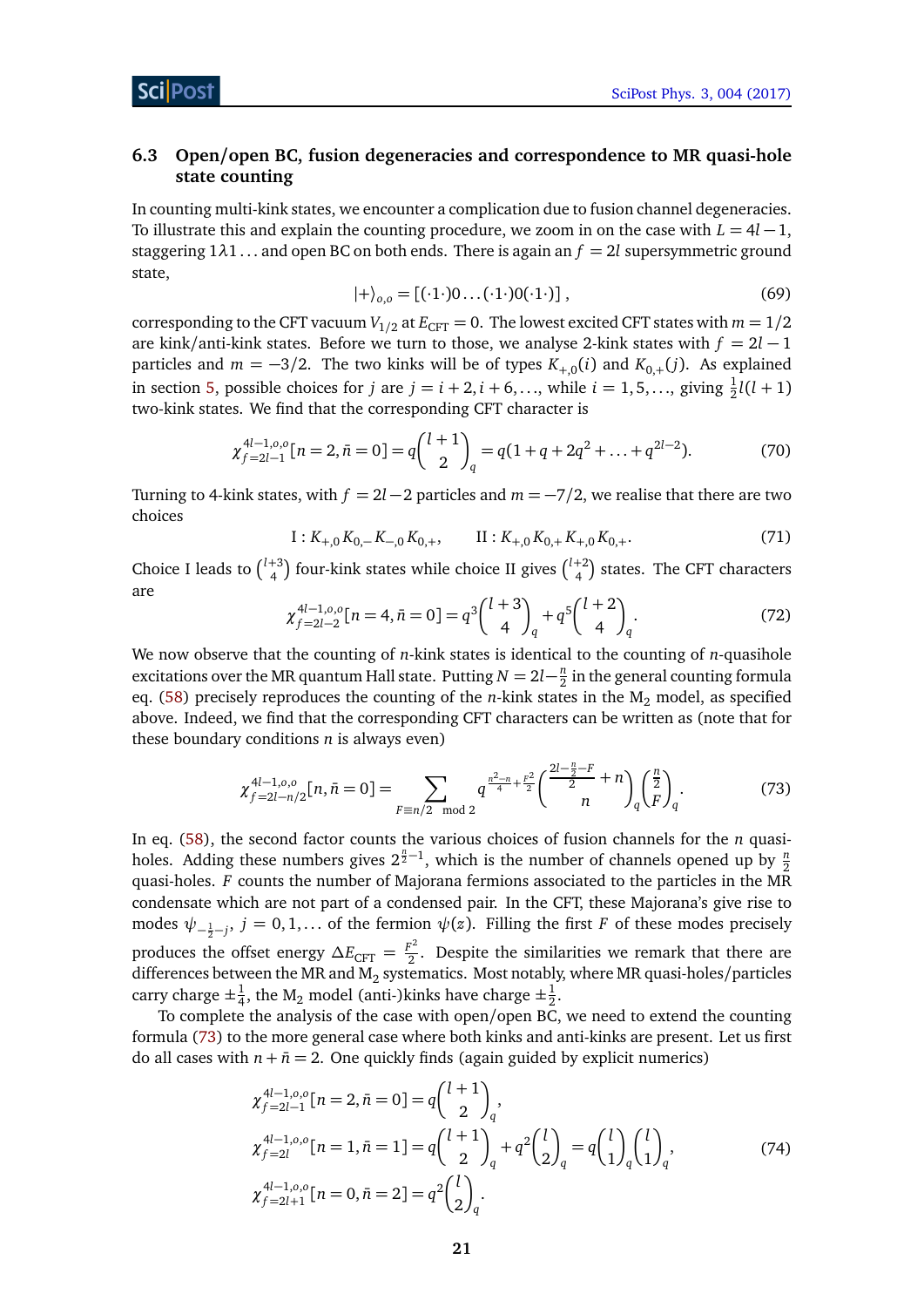# ScilPost

The fine structure in these formulas arises from the fact that the minimal spacing between kink/kink, kink/anti-kink, anti-kink/anti-kink are all different. The structure of these expressions clearly shows the supersymmetric pairing as in eq. [\(49\)](#page-16-3).

Putting it all together we arrive at the following formula for *L* = 4*l*−1 sites and open/open BC 4*l*−1,*o*,*o*

$$
\chi_{f=2l-(n-\bar{n})/2}^{4l-1,0,0}[n,\bar{n}] =
$$
\n
$$
\sum_{F=\frac{n+\bar{n}}{2} \mod 2} q^{\frac{F^2}{2}} {\binom{\frac{n+\bar{n}}{2}}{F}}_q {\binom{l+\frac{3n-\bar{n}}{4}-\frac{F}{2}}{n}}_q {\binom{l+\frac{n+\bar{n}}{4}-\frac{F}{2}}{\bar{n}}}_q.
$$
\n(75)

We carried out extensive checks and confirmed that the counting formulas agree with numerical evaluation of multiplicities at  $\lambda = 0$ . For *l* large, we reproduce the CFT characters eq. [\(22\)](#page-9-2),

$$
\frac{m}{2} - \frac{1}{4} \quad \text{even:} \quad \text{ch}_{V_m}(q) = \lim_{l \to \infty} \sum_{n - \bar{n} = 1/2 - m} \chi_{f = 2l + m/2 - 1/4}^{4l - 1, o, o}[n, \bar{n}]
$$
\n
$$
\frac{m}{2} - \frac{1}{4} \quad \text{odd:} \quad \text{ch}_{\psi V_m}(q) = \lim_{l \to \infty} \sum_{n - \bar{n} = 1/2 - m} \chi_{f = 2l + m/2 - 1/4}^{4l - 1, o, o}[n, \bar{n}].
$$
\n(76)

We checked these identities, and similar identities given in sections below, by explicit expansion of the *q*-series up to order  $q^{15}$ .

# <span id="page-22-0"></span>**6.4 Open/***σ* **BC**

Let us now return to the case with open/ $\sigma$  BC, we consider only  $L = 4l - 1$ . Zooming in on 2-kink states, we observe that they can come as

$$
I: K_{+,0} K_{0,+}, \qquad II: K_{+,0} K_{0,-}.
$$
 (77)

Inspired by the systematics for the open/open case, we associate choice I to  $F = 0$  and choice II to  $F = 2$  and identify the CFT characters

$$
\chi_{f=2l-1}^{4l-1,0,\sigma}[n=2,\bar{n}=0]=q\binom{l+1}{2}_q+q^2\binom{l}{2}_q.
$$
\n(78)

We note that, since the  $\sigma$ -type BC correspond to injecting a  $\sigma$  field in the CFT, the CFT Majorana fermion  $\psi(z)$  now carries integer modes  $\psi_{-j},\,j=0,1,\ldots$  . The energy offset for having the first *F* modes occupied is now  $\Delta E_{\text{CFT}} = \frac{F(F-1)}{2}$ . The general formula for *n* kinks, with *n* even, becomes

$$
\chi_{f=2l-n/2}^{4l-1,0,\sigma}[n,\bar{n}=0]=q^{\frac{n^2}{4}}\sum_{F\equiv\frac{n+2}{2}\mod 2}q^{\frac{F(F-1)}{2}}\binom{\frac{n+2}{2}}{F}_q\binom{\frac{2l-\frac{n}{2}-F-1}{2}}{n}.
$$
 (79)

In a final step we include anti-kinks as well, to arrive at, for  $n + \bar{n}$  even,

$$
\chi_{f=2l-(n-\bar{n})/2}^{4l-1,0,\sigma}[n,\bar{n}] = q^{\frac{n^2+\bar{n}^2+2\bar{n}}{4}} \times \sum_{F \equiv \frac{n+\bar{n}+2}{2} \text{ mod } 2} q^{\frac{F(F-1)}{2}} {q^{\frac{n+\bar{n}+2}{2}}} {q^{(\frac{n+\bar{n}+2}{2})} {q^{(\frac{n+\bar{n}+2}{4}-\frac{F+1}{2})} {q^{(\frac{n+\bar{n}+2}{4}-\frac{F+1}{2})} {q^{(\frac{n+\bar{n}+2}{4}-\frac{F+1}{2})} {q^{(\frac{n+\bar{n}+2}{4}-\frac{F+1}{2})} {q^{(\frac{n+\bar{n}+2}{4}-\frac{F+1}{2})} {q^{(\frac{n+\bar{n}+2}{4}-\frac{F+1}{2})} {q^{(\frac{n+\bar{n}+2}{4}-\frac{F+1}{2})} {q^{(\frac{n+\bar{n}+2}{4}-\frac{F+1}{2})} {q^{(\frac{n+\bar{n}+2}{4}-\frac{F+1}{2})} {q^{(\frac{n+\bar{n}+2}{4}-\frac{F+1}{2})} {q^{(\frac{n+\bar{n}+2}{4}-\frac{F+1}{2})} {q^{(\frac{n+\bar{n}+2}{4}-\frac{F+1}{2})} {q^{(\frac{n+\bar{n}+2}{4}-\frac{F+1}{2})} {q^{(\frac{n+\bar{n}+2}{4}-\frac{F+1}{2})} {q^{(\frac{n+\bar{n}+2}{4}-\frac{F+1}{2})} {q^{(\frac{n+\bar{n}+2}{4}-\frac{F+1}{2})} {q^{(\frac{n+\bar{n}+2}{4}-\frac{F+1}{2})} {q^{(\frac{n+\bar{n}+2}{4}-\frac{F+1}{2})} {q^{(\frac{n+\bar{n}+2}{4}-\frac{F+1}{2})} {q^{(\frac{n+\bar{n}+2}{4}-\frac{F+1}{2})} {q^{(\frac{n+\bar{n}+2}{4}-\frac{F+1}{2})} {q^{(\frac{n+\bar{n}+2}{4}-\frac{F+1}{2})} {q^{(\frac{n+\bar{n}+2}{4}-\frac{F+1}{2})} {q^{(\frac{n+\bar{n}+2}{4}-\frac{F+1}{2})} {q^{(\frac{n+\bar{n}+2}{4}-\frac{F+1}{2})} {q^{(\frac{n+\bar{n
$$

while for  $n + \bar{n}$  odd,

$$
\chi_{f=2l-(n-\bar{n}-1)/2}^{4l-1,0,\sigma}[n,\bar{n}] = q^{\frac{n^2+\bar{n}^2+2n+2\bar{n}+1}{4}} \times \sum_{F \equiv \frac{n+\bar{n}+1}{2}} q^{\frac{F(F-1)}{2}} {F \choose F}_q {l + \frac{3n-\bar{n}+1}{4} - \frac{F+3}{2} \choose n}_q {l + \frac{n+\bar{n}+1}{4} - \frac{F+2}{2} \choose \bar{n}}_q.
$$
 (81)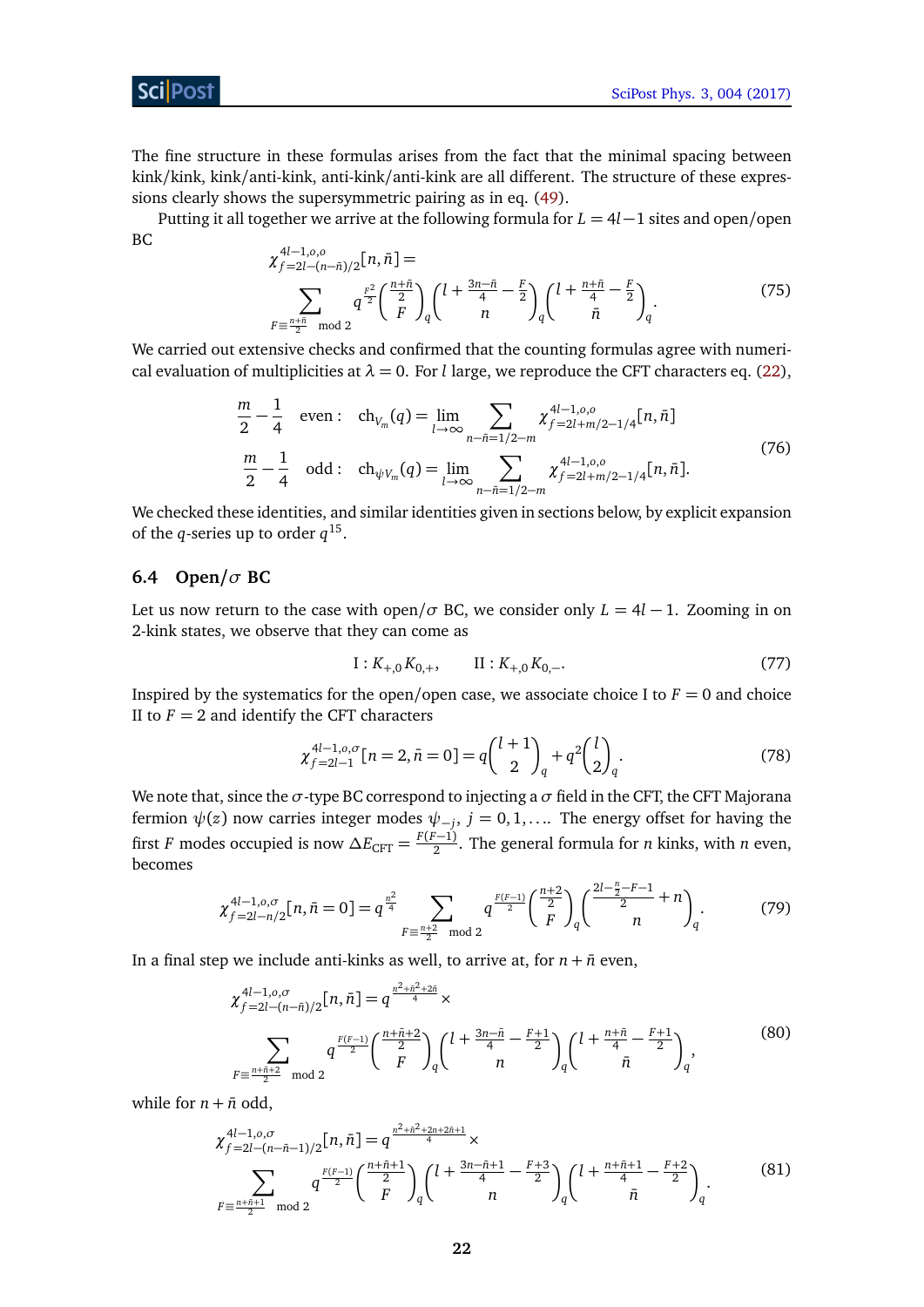The full CFT characters are recovered as

$$
\text{ch}_{\sigma V_m}(q) = \lim_{l \to \infty} \sum_{n,\bar{n}} \chi_{f=2l+m/2}^{4l-1,0,\sigma}[n,\bar{n}]. \tag{82}
$$

# <span id="page-23-0"></span>**6.5** *σ***/***σ* **BC**

We finally turn to the case with  $\sigma$ -type BC on both ends, we consider only  $L = 4l - 2$ . In this case, both ends can accommodate each of the three vacua  $|+\rangle$ ,  $|-\rangle$ ,  $|0\rangle$ , which leads to a larger number of kink-state types. Starting with 1-kink state, we have the choices

$$
I: K_{+,0}, K_{0,+}, \qquad II: K_{-,0}, K_{0,-}.
$$
 (83)

We associate to choice I the value  $F = 0$  and to choice II  $F = 1$ . In addition, the CFT characters have a factor  $(1+q)$  to accommodate for the combinations  $K_{a,0} \pm K_{0,a}$ . The 1-kink states thus lead to the character

$$
\chi_{f=2l}^{4l-1,\sigma,\sigma}[n=1,\bar{n}=0] = q(1+q) \left[ \begin{pmatrix} l-1 \\ 1 \end{pmatrix}_q + q^{\frac{1}{2}} \begin{pmatrix} l-2 \\ 1 \end{pmatrix}_q \right].
$$
 (84)

For these BC, the CFT Majorana fermion *ψ*(*z*) again has half-integer modes and we are back to offset energy  $\Delta E_{\text{CFT}} = \frac{F^2}{2}$  $\frac{1}{2}$ . Note however, that there is no longer a selection rule that links the parity of *F* to the fermion number *f*. This is because the two  $\sigma$ -quanta injected by the  $\sigma$ type BC fuse according to  $\sigma \times \sigma = 1 + \psi$ , allowing both parities of the number of CFT quanta  $ψ$ <sub>− $\frac{1}{2}$ −*j*</sub>, regardless of the particle number *f* . For an odd number *n* of kinks the character formula becomes

$$
\chi_{f=2l-\frac{(n-1)}{2}}^{4l-1,\sigma,\sigma}[n,\bar{n}=0]=q^{\frac{n^2+3n}{4}}(1+q)\sum_{F=0,1,\dots}q^{\frac{r^2}{2}}\binom{\frac{n+1}{2}}{F}_q\binom{\left\lfloor l+\frac{3n-7}{4}-\frac{F}{2}\right\rfloor}{n}.
$$
(85)

where we denote by the floor of *x*, written as  $\lfloor x \rfloor$ , the largest integer not greater than *x*. Allowing for anti-kinks as well but still assuming  $n + \bar{n}$  odd, this becomes

$$
\chi_{f=2l-(n-\bar{n}-1)/2}^{4l-1,\sigma,\sigma}[n,\bar{n}] = q^{\frac{n^2+\bar{n}^2-2n\bar{n}+3n+3\bar{n}}{4}}(1+q) \times \sum_{F=0,1,\dots} q^{\frac{F^2}{2}} {\binom{\frac{n+\bar{n}+1}{2}}{F}}_q {\binom{\lfloor l+\frac{3n-\bar{n}-7}{4}-\frac{F}{2}\rfloor}{n}}_q {\binom{\lfloor l+\frac{n+\bar{n}-5}{4}-\frac{F}{2}\rfloor}{\bar{n}}}_q.
$$
\n(86)

For an even number of kinks we distinguish two situations. For the first, type A, the states at the boundaries are either  $|+\rangle$  or  $|-\rangle$ . For two kinks this leads to

$$
A0: K_{+,0} K_{0,+}, \qquad A1: K_{-,0} K_{0,+}, \quad K_{+,0} K_{0,-}, \qquad A2: K_{-,0} K_{0,-}.
$$
 (87)

We associate  $F = 0$  to A0,  $F = 1$  to A1 and  $F = 2$  to A2 and arrive at the character

$$
\chi_{f=2l-1}^{4l-1,\sigma,\sigma}[n_A=2,\bar{n}_A=0]=q^{\frac{3}{2}}\left[\binom{l}{2}_q+q^{\frac{1}{2}}\binom{2}{1}_q\binom{l}{2}_q+q^2\binom{l-1}{2}_q\right].\tag{88}
$$

For general even  $n_A$  this becomes

$$
\chi_{f=2l-n_A/2}^{4l-1,\sigma,\sigma}[n_A,\bar{n}_A=0]=q^{\frac{n_A^2+n_A}{4}}\sum_{F=0,1,\dots}q^{\frac{F^2}{2}}\binom{\frac{n_A+2}{2}}{F}_q\binom{\lfloor l+\frac{3n_A-4}{4}-\frac{F}{2}\rfloor}{n_A}.
$$
 (89)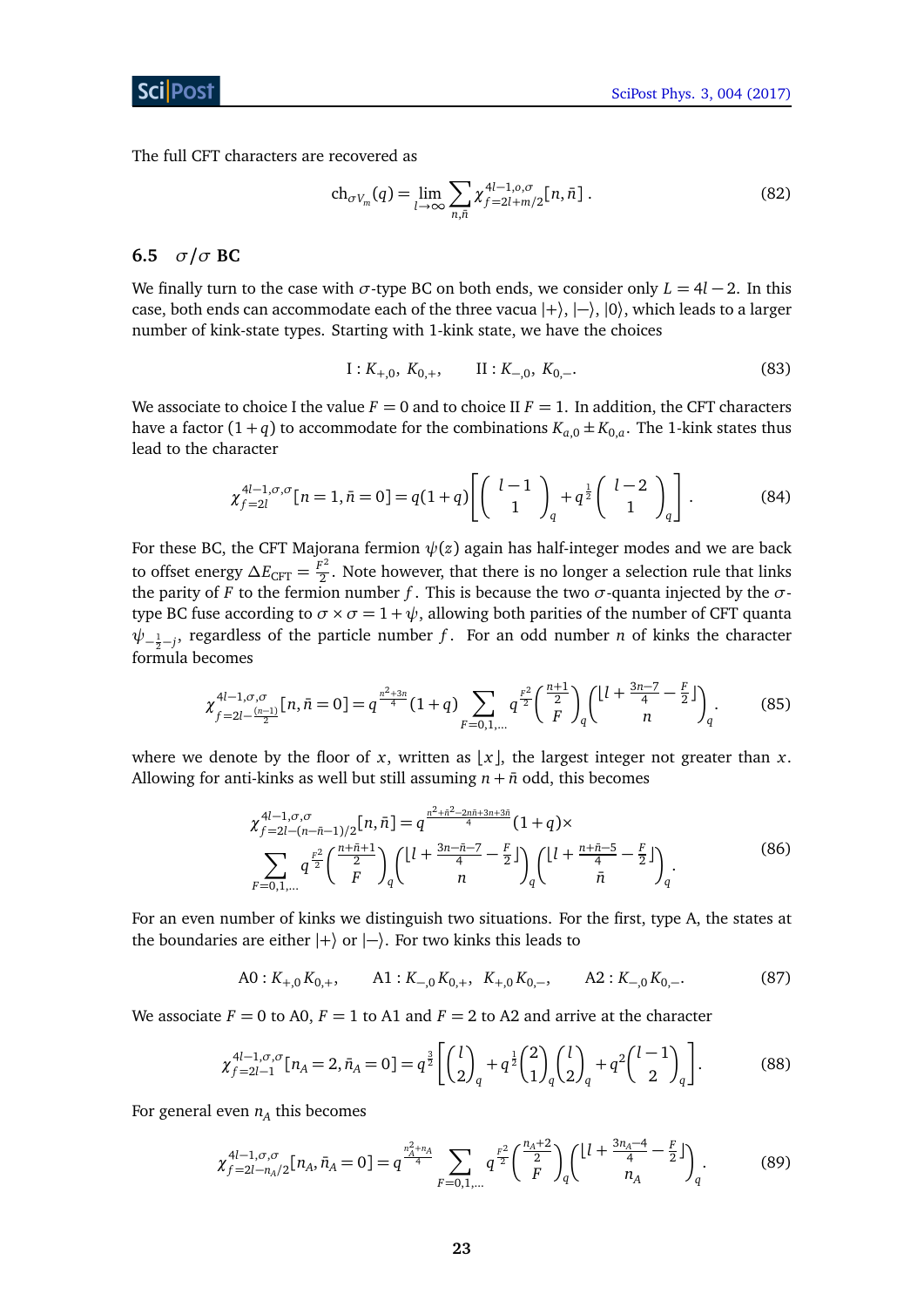**ScilPost** 

and including anti-kinks, with  $n_A + \bar{n}_A$  even, we find

$$
\chi_{f=2l-(n_A-\bar{n}_A)/2}^{4l-1,\sigma,\sigma}[n_A,\bar{n}_A] = q^{\frac{n_A^2+\bar{n}_A^2+n_A+3\bar{n}_A}{4}} \times \sum_{F=0,1,...} q^{\frac{r^2}{2}} {\binom{\frac{n_A+\bar{n}_A+2}{2}}{F}}_q {\binom{\left\lfloor l+\frac{3n_A-\bar{n}_A-4}{4}-\frac{F}{2}\right\rfloor}{n_A}}_q {\binom{\left\lfloor l+\frac{n_A+\bar{n}_A-4}{4}-\frac{F}{2}\right\rfloor}{\bar{n}_A}}_q.
$$
\n(90)

Note that choosing  $n_A = \bar{n}_A = 0$  gives the character

$$
\chi_{f=2l}^{4l-1,\sigma,\sigma}[n_A=0,\bar{n}_A=0]=1+q^{\frac{1}{2}}.
$$
\n(91)

Clearly, these two states correspond to the  $|-\rangle$  and  $|+\rangle$  vacua. They are both 0-kink states at  $\lambda = 0$  and we see that the correspondence with the CFT states at  $\lambda = 1$  is

$$
|-\rangle_{\sigma,\sigma} \leftrightarrow |V_{-1/2}\rangle, \quad |+\rangle_{\sigma,\sigma} \leftrightarrow |\psi V_{-1/2}\rangle. \tag{92}
$$

We are left with type B states, which have an even number of kinks and both boundaries in state 0. For two kinks

$$
B0: K_{0,-}K_{-0}, \qquad B1: K_{0,+}K_{+,0}.
$$
 (93)

We associate  $F = 0$  to B0,  $F = 1$  to B1 and arrive at the character

$$
\chi_{f=2l}^{4l-1,\sigma,\sigma}[n_B=2,\bar{n}_B=0]=q^4\left[\binom{l-1}{2}_q+q^{\frac{1}{2}}\binom{l-2}{2}_q\right].
$$
\n(94)

For general even  $n_B$  this becomes

$$
\chi_{f=2l+1-n_B/2}^{4l-1,\sigma,\sigma}[n_B,\bar{n}_B=0]=q^{\frac{n_B^2+3n_B+2}{4}}\sum_{F=0,1,\dots}q^{\frac{F^2}{2}}\binom{\frac{n_B}{2}}{F}_q\binom{\left[l+\frac{3n_B-10}{4}-\frac{F}{2}\right]}{n_B}.
$$
 (95)

and including anti-kinks, with  $n_B + \bar{n}_B$  even, we find

$$
\chi_{f=2l+1-(n_B-\bar{n}_B)/2}^{4l-1,\sigma,\sigma}[\mathbf{n}_B,\bar{\mathbf{n}}_B] = q^{\frac{n_B^2+\bar{n}_B^2+3n_B+5\bar{n}_B+2}{4}} \times \sum_{F=0,1,\dots} q^{\frac{F^2}{2}} {\begin{pmatrix} \frac{n_B+\bar{n}_B}{2} \\ F \end{pmatrix}}_q {\begin{pmatrix} \lfloor l + \frac{3n_B-\bar{n}_B-10}{4} - \frac{F}{2} \rfloor \\ n_B \end{pmatrix}}_q {\begin{pmatrix} \lfloor l + \frac{n_B+\bar{n}_B-6}{4} - \frac{F}{2} \rfloor \\ \bar{n}_B \end{pmatrix}}_q.
$$
\n(96)

Choosing  $n_B = \bar{n}_B = 0$  gives the character

$$
\chi_{f=2l+1}^{4l-1,\sigma,\sigma}[n_B=0,\bar{n}_B=0]=q^{\frac{1}{2}},\tag{97}
$$

corresponding to the vacuum  $|0\rangle$ , so that

$$
|0\rangle_{\sigma,\sigma} \leftrightarrow |V_{3/2}\rangle. \tag{98}
$$

The CFT character is recovered by summing all contributions

$$
\operatorname{ch}_{V_m}(q) + \operatorname{ch}_{\psi V_m}(q) = \lim_{l \to \infty} \sum_{n,\bar{n}} \chi_{f=2l+m/2+1/4}^{4l-1,\sigma,\sigma}[n,\bar{n}],\tag{99}
$$

where the sum over *n*,  $\bar{n}$  includes all three cases  $n + \bar{n}$  odd and for  $n + \bar{n}$  even types A, B.

# <span id="page-24-0"></span>**7 M**<sup>2</sup> **model versus supersymmetric sine-Gordon theory - action of the supercharges**

In this section we compare the action of the various supercharges on the kinks in the  $M_2$  model and in the supersymmetric sine-Gordon (ssG) field theory.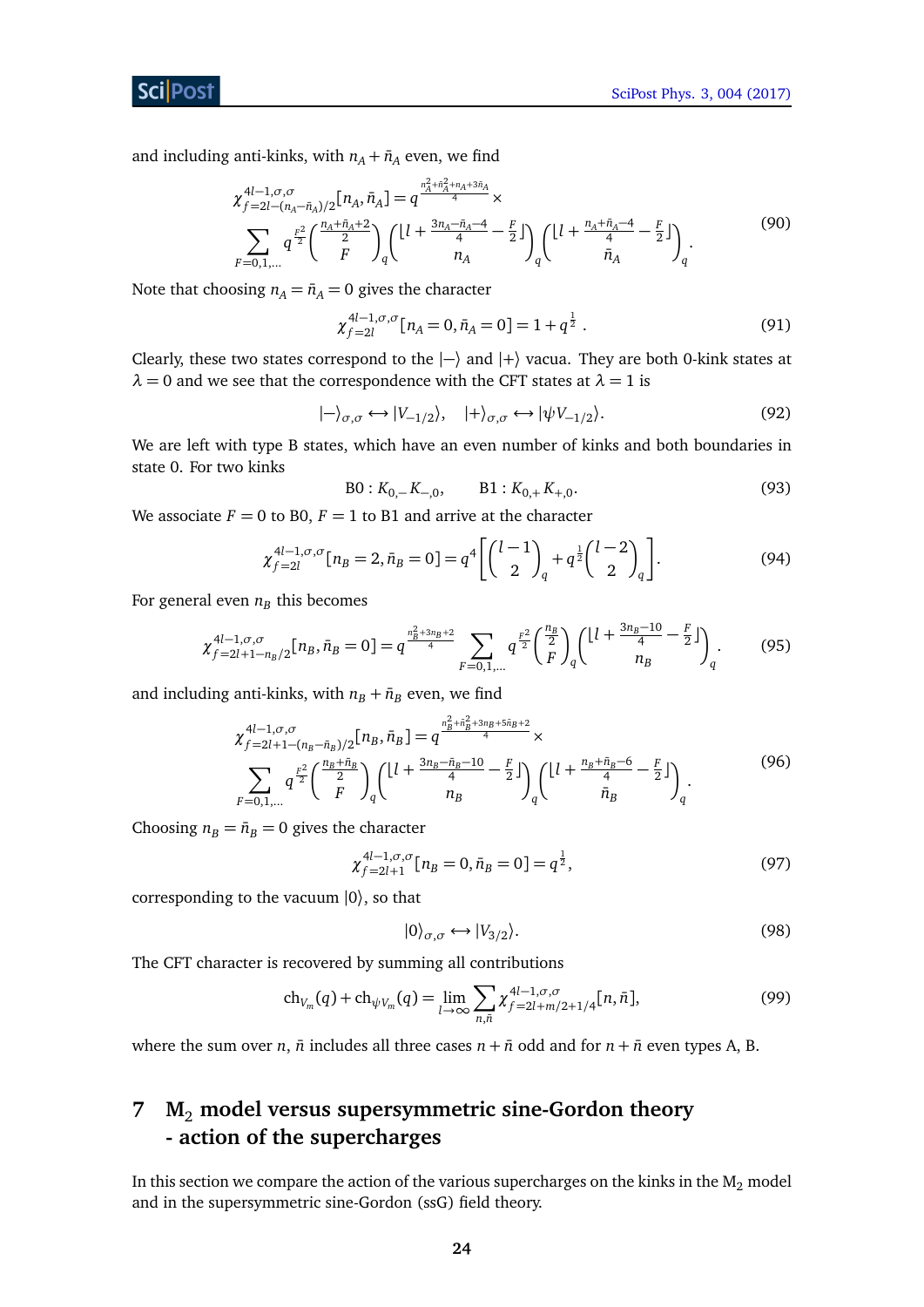#### <span id="page-25-0"></span>**7.1 Kinematics**

We consider the  $M_2$  model on the infinite open chain, where we denote the location of a kink with a superscript,  $K_{a,b}(j) = K_a^j$  $\sigma_{a,b}^{\prime}$ . To lowest order in *λ*, the lattice model Hamiltonian  $H_{M_2}$ acts as

$$
H_{M_2}: K_{\pm,0}^m \to K_{\pm,0}^m + \lambda (K_{\pm,0}^{m-4} + K_{\pm,0}^{m+4})
$$
\n(100)

and similar for  $K_{0,\pm}^m$  and for the anti-kinks. Constructing plane waves such as

<span id="page-25-6"></span>
$$
K_{0,+}^{(k)} = \sum_{l} e^{-ikl} K_{0,+}^{4l+2},\tag{101}
$$

we find eigenvalues for energy and momentum

$$
E_{M_2} = 1 + 2\lambda \cos k, \quad P_{M_2} = k \tag{102}
$$

with the momentum operator defined as the  $P = i \log(T_4)$  with  $T_4$  the operator that shifts  $m \rightarrow m + 4$ . In the supersymmetric sine-Gordon theory the kink states are labelled by the rapidity and we have

$$
E_{ssG} = m \cosh(\theta), \quad P_{ssG} = m \sinh(\theta). \tag{103}
$$

Clearly, the staggered chain does not have the Poincaré invariance of the supersymmetric sine-Gordon theory (in the latter, this has emerged in the RG flow from the weakly perturbed  $M_2$  model towards the fixed point). However, in the long-wavelength limit we can make the comparison, identifying *k* with *mθ*.

#### <span id="page-25-1"></span>**7.2 M**<sup>2</sup> **model supercharges**

The paper [[4](#page-38-4)] identified, in addition to the supercharges  $Q_+$ ,  $\bar{Q}_+$ , additional pairs of what are called dynamical supersymmetries of the  $\rm M_2$  lattice model, with charges  $\rm Q_-,\bar Q_-$ , and  $\rm Q_0,\bar Q_0.$ These supersymmetries change not only the particle number *f* but also the number *L* of lattice sites. The operators  $Q_-$  and  $\bar{Q}_-$  are obtained from  $Q_+$  and  $\bar{Q}_+$  via conjugation with an operator *S*,

<span id="page-25-3"></span>
$$
Q_{-} = SQ_{+}S, \qquad \bar{Q}_{-} = S\bar{Q}_{+}S. \tag{104}
$$

<span id="page-25-2"></span>*S* represents a  $\mathbb{Z}_2$  symmetry which corresponds to 'spin-reversal' in an associated spin-1 XXZ chain. For the infinite open chain the 'spin-reversal' transformation is a good symmetry of the p Hamiltonian when  $\lambda_{j+2} = \lambda_j$  and  $\mu_j = 1/\sqrt{2}$ . It leaves invariant the three ground states  $|0\rangle$ ,  $|+\rangle$ , and  $|-\rangle$  and acts on single kinks as

$$
S: K_{\pm,0}^m \longleftrightarrow \bar{K}_{\pm,0}^m, \qquad K_{0,\pm}^m \longrightarrow \bar{K}_{0,\mp}^{m+2}, \qquad \bar{K}_{0,\pm}^m \longrightarrow K_{0,\mp}^{m-2}.
$$
 (105)

We refer to [[4](#page-38-4)] for the definition of  $Q_0$  and  $\bar{Q}_0$ .

We now analyse the action of the  $M_2$  model supercharges on (anti-)kinks. The action of the 'manifest' lattice supercharges  $Q_+, \bar{Q}_+$  is, to zero-th order in  $\lambda$ , given in eq. [\(49\)](#page-16-3). Extending this to first order we find

<span id="page-25-4"></span>
$$
\bar{Q}_{+}K_{\pm,0}^{m} = \bar{K}_{\pm,0}^{m} + \lambda \bar{K}_{\pm,0}^{m-4} + \dots, \qquad Q_{+}\bar{K}_{\pm,0}^{m} = K_{\pm,0}^{m} + \lambda K_{\pm,0}^{m+4} + \dots
$$
\n
$$
\bar{Q}_{+}K_{0,\pm}^{m} = \pm \bar{K}_{0,\pm}^{m} \pm \lambda \bar{K}_{0,\pm}^{m+4} + \dots, \qquad Q_{+}\bar{K}_{0,\pm}^{m} = \pm K_{0,\pm}^{m} \pm \lambda K_{0,\pm}^{m-4} + \dots
$$
\n(106)

where the ... indicate terms with multiple kinks.

With eq. [\(104\)](#page-25-2) and eq. [\(105\)](#page-25-3) this leads to

<span id="page-25-5"></span>
$$
Q_{-}K_{\pm,0}^{m} = \bar{K}_{\pm,0}^{m} + \lambda \bar{K}_{\pm,0}^{m-4} + \dots, \qquad \bar{Q}_{-}\bar{K}_{\pm,0}^{m} = K_{\pm,0}^{m} + \lambda K_{\pm,0}^{m+4} + \dots
$$
  
\n
$$
Q_{-}K_{0,\pm}^{m} = \mp \bar{K}_{0,\pm}^{m+4} \mp \lambda \bar{K}_{0,\pm}^{m} + \dots, \qquad \bar{Q}_{-}\bar{K}_{0,\pm}^{m} = \mp K_{0,\pm}^{m-4} \mp \lambda K_{0,\pm}^{m} + \dots
$$
\n(107)

where the ... again indicate terms with multiple kinks. It can be checked that this action of *Q*<sub>−</sub>,  $\overline{Q}$ <sub>−</sub> agrees with the action spelled out in eq. (7) of ref [[4](#page-38-4)].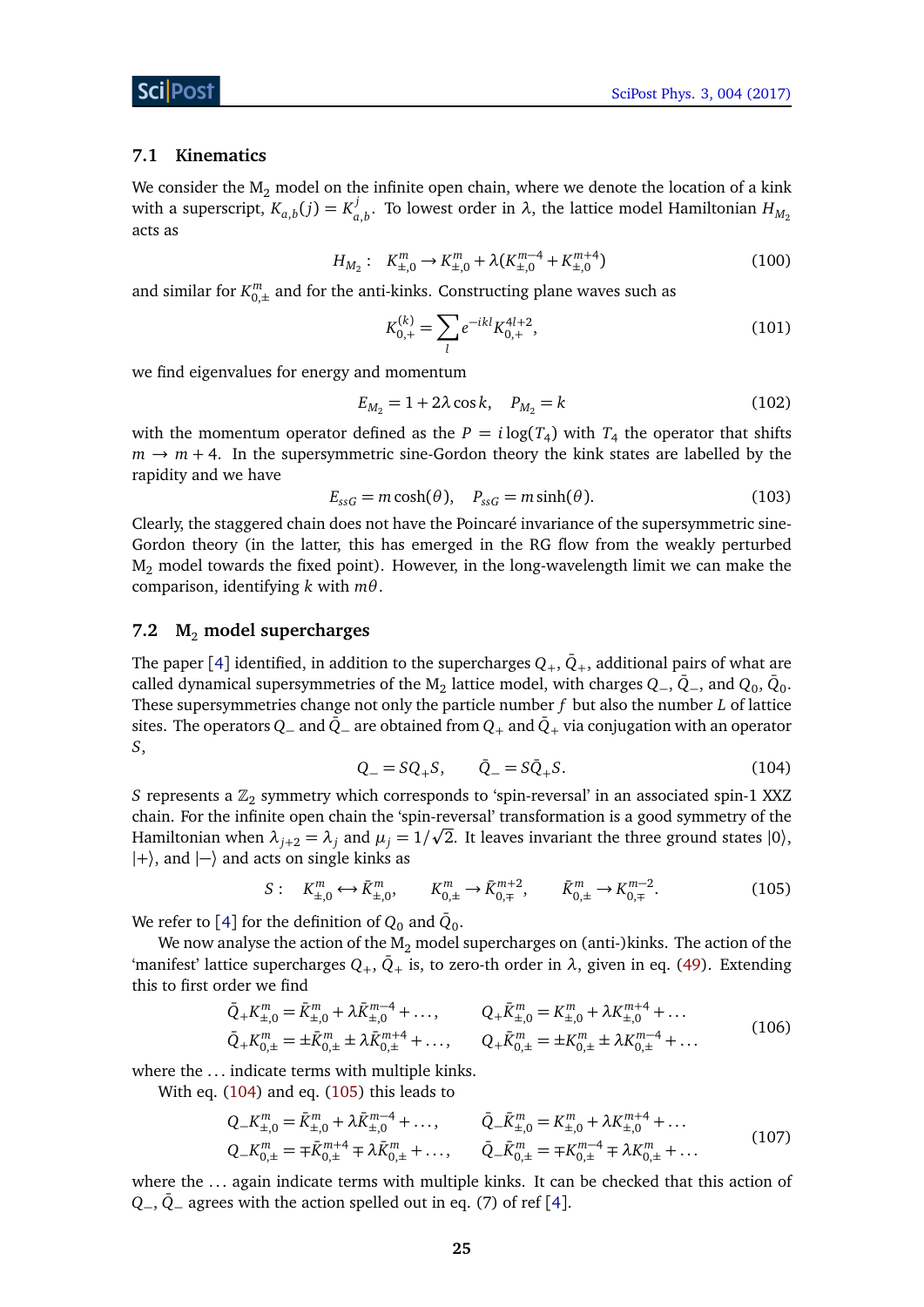#### <span id="page-26-0"></span>**7.3 Supercharges in supersymmetric sine-Gordon theory**

In appendix [A,](#page-31-0) eq. [\(157\)](#page-36-2), we specify the action of all supercharges  $Q_{L,R}^{0,+,+}$  on the kink states  $K_{a,b}(\theta)$  in the supersymmeric sine-Gordon theory.

To write the action on multi-(anti-)kink states, we need to specify the appropriate parity operator. We define a  $\mathbb{Z}_2$  operator Γ, which exchanges the  $\pm$  vacua, by

<span id="page-26-2"></span>
$$
\Gamma: K_{\pm,0}(\theta) \longleftrightarrow K_{\mp,0}(\theta), \quad \bar{K}_{\pm,0}(\theta) \longleftrightarrow \bar{K}_{\mp,0}(\theta),
$$
  
\n
$$
K_{0,\pm}(\theta) \longleftrightarrow K_{0,\mp}(\theta), \quad \bar{K}_{0,\pm}(\theta) \longleftrightarrow -\bar{K}_{0,\mp}(\theta).
$$
 (108)

This operator anti-commutes with all six supercharges and plays the role of the fermion-parity operator for the massive  $\mathcal{N} = 3$  superalgebra.

On multi-kink states, the supercharges have the schematic form

$$
Q_{L,R}^a|K^{(1)}(\theta_1)\dots K^{(n)}(\theta_n)\rangle = \sum_{j=1}^n |\Gamma^{(1)}K^{(1)}(\theta_1)\dots \Gamma^{(j-1)}K^{(j-1)}(\theta_{j-1})Q_{L,R}^{(j),a}K^{(j)}(\theta_j)\dots K^{(n)}(\theta_n)\rangle
$$
\n(109)

with *Γ* as in eq. [\(108\)](#page-26-2). The lattice model supercharges  $Q_{\pm}$  and  $\bar{Q}_{\pm}$  lack the *Γ*-string. They do have an alternative string, extending over all sites  $m' < m$  to the left of where the supercharge act, with per site a factor (−1)<sup>f<sub>m′</sub>.</sup> These lattice model Fermi factors lead to the ± signs in the action of the lattice model supercharges on kinks of type  $K_{0,\pm}$  and  $\bar{K}_{0,\pm},$  see eq. [\(106\)](#page-25-4) and [\(107\)](#page-25-5). If we wish to express the lattice model supercharges  $Q_{\pm}$  and  $\bar{Q}_{\pm}$  in terms of the supercharges of the supersymmetric sine-Gordon theory, we need to cancel the *Γ* -strings. This can be done by taking suitable (even) products.

# <span id="page-26-1"></span>**7.4 M**<sup>2</sup> **model vs. supersymmetric sine-Gordon theory**

One would expect that the six field theory supercharges  $Q_{L,R}^{0, +, -}$  correspond to the six lattice model supercharges  $Q_{+,-,0}$  and  $\bar{Q}_{+,-,0}$ . However, there are clearly a number of subtleties. We already discussed the difference in the dynamical regime (lattice dispersion versus Poincaré invariance) and the difference in the fermion parity operators.

Comparing the field theory supercharges with the lattice model results, we can establish a correspondence, to 1st order in  $\lambda$ . The precise statement is that, within the supersymmetric sine-Gordon theory, we can define operators  $Q_{\pm}[\mathrm{ssG}]$  which become similar to  $Q_{\pm}[\mathrm{M}_2]$ , once we identify the degenerate vacua {0,+,−} and the corresponding multi-(anti-)kink states between the two theories,

$$
t = -1 \quad : \quad Q_{+}[ssG] = \frac{1}{\sqrt{2}} Q_{R}^{0}(Q_{L}^{-} - \lambda Q_{R}^{+})
$$
\n
$$
\bar{Q}_{+}[ssG] = -\frac{1}{\sqrt{2}} Q_{L}^{0}(Q_{R}^{-} - \lambda Q_{L}^{+})
$$
\n
$$
t = 1 \quad : \quad Q_{+}[ssG] = -\frac{1}{\sqrt{2}} Q_{L}^{0}(Q_{R}^{+} + \lambda Q_{L}^{-})
$$
\n
$$
\bar{Q}_{+}[ssG] = \frac{1}{\sqrt{2}} Q_{R}^{0}(Q_{L}^{+} + \lambda Q_{R}^{-}). \tag{110}
$$

It is instructive to evaluate the anti-commutators of these expressions. For  $t = -1$ ,

$$
{Q_{+}[ssG], \bar{Q}_{+}[ssG]} = -\frac{1}{2} \{ Q_{R}^{0}(Q_{L}^{-} - \lambda Q_{R}^{+}), Q_{L}^{0}(Q_{R}^{-} - \lambda Q_{L}^{+}) \}
$$
  

$$
= \frac{1}{2} Q_{R}^{0} Q_{L}^{0} (\{ Q_{L}^{-}, Q_{R}^{-} \} - \lambda \{ Q_{L}^{-}, Q_{L}^{+} \} - \lambda \{ Q_{R}^{+}, Q_{R}^{-} \} )
$$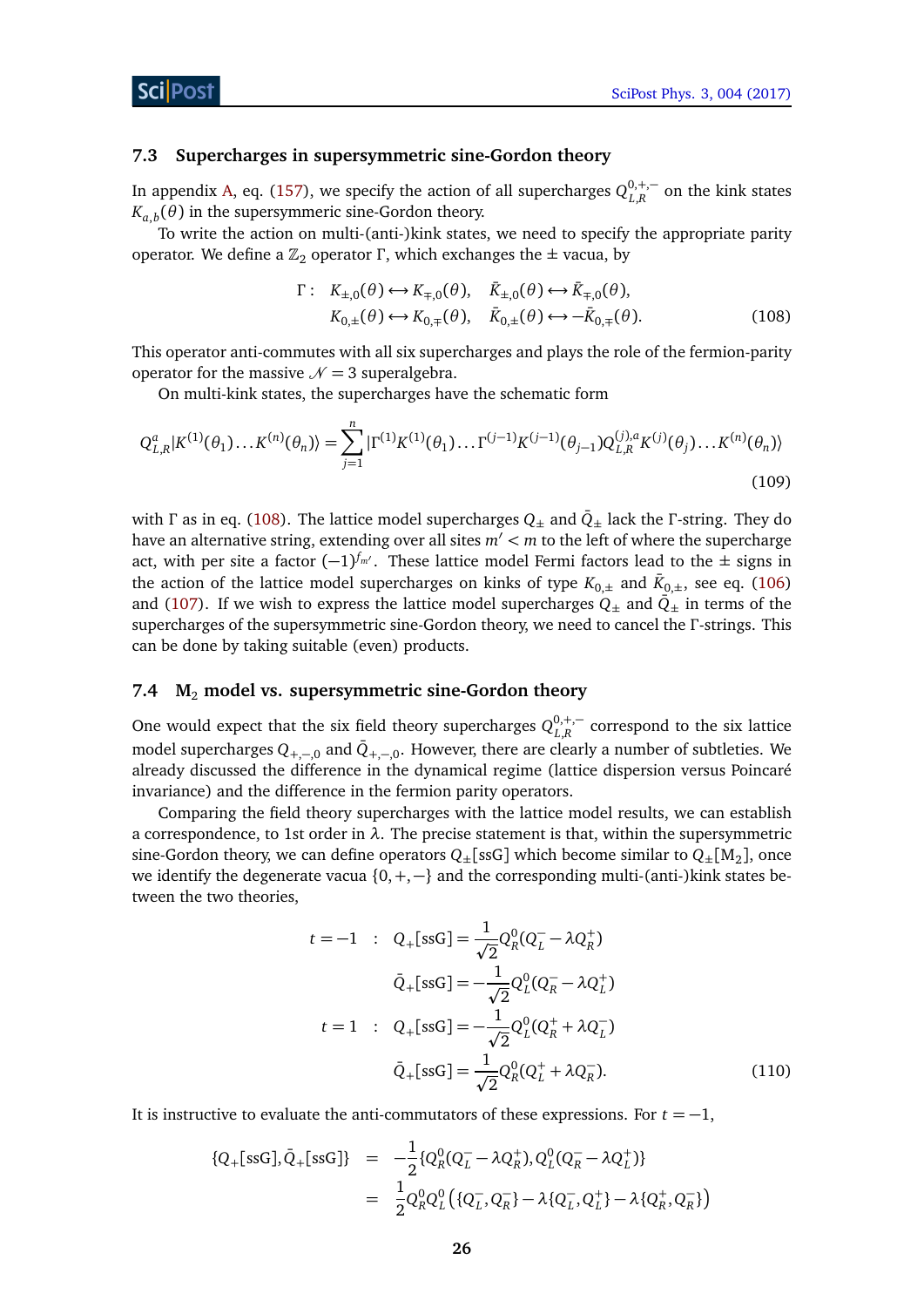$$
= \frac{1}{2}t(2t - 2\lambda(H - P) - 2\lambda(H + P))
$$
  
=  $t^2 - 2tH$   
=  $1 + 2\lambda \cosh(\theta)$ , (111)

where we used that  $Q_R^0 Q_L^0 = Q_L^0 Q_R^0 = t$  and  $t = -1$ . For  $t = 1$ ,

$$
\{Q_{+}[ssG], \bar{Q}_{+}[ssG]\} = -\frac{1}{2} \{Q_{L}^{0}(Q_{R}^{+} + \lambda Q_{L}^{-}), Q_{R}^{0}(Q_{L}^{+} + \lambda Q_{R}^{-})\}
$$
\n
$$
= \frac{1}{2} Q_{R}^{0} Q_{L}^{0} \{Q_{R}^{+}, Q_{L}^{+}\} + \lambda \{Q_{L}^{-}, Q_{L}^{+}\} + \lambda \{Q_{R}^{+}, Q_{R}^{-}\}\}
$$
\n
$$
= \frac{1}{2} t (2t + 2\lambda (H - P) + 2\lambda (H + P))
$$
\n
$$
= t^{2} + 2tH
$$
\n
$$
= 1 + 2\lambda \cosh(\theta). \qquad (112)
$$

The two terms in the last line are similar to those in eq. [\(102\)](#page-25-6). The first, which in the lattice model is related to the kink rest mass, arises in the field theory setting as the square  $t^2$  of the topological charge *t*. The second term, of order *λ*, is the lattice kink kinetic energy 2*λ*cos(*k*), which in the supersymmetric sine-Gordon theory takes the relativistic form 2*λ*cosh(*θ*). Extending this reasoning to multi-kink states, we see that the contribution from the topological terms in the field theory to the order  $\lambda^0$  energy in the lattice model is a contribution of  $t^2 = 1$ per kink or anti-kink, in agreement with the lattice model energy operator at  $\lambda = 0$ .

We can easily extend the correspondence to the lattice model charges *Q*<sup>−</sup> and *Q*¯ −, which take the form

$$
t = -1 \quad : \quad Q_{-}[s s G] = -\frac{1}{\sqrt{2}} Q_{R}^{0} (Q_{L}^{+} - \lambda Q_{R}^{-})
$$
\n
$$
\bar{Q}_{-}[s s G] = \frac{1}{\sqrt{2}} Q_{L}^{0} (Q_{R}^{+} - \lambda Q_{L}^{-})
$$
\n
$$
t = 1 \quad : \quad Q_{-}[s s G] = \frac{1}{\sqrt{2}} Q_{R}^{0} (Q_{R}^{-} + \lambda Q_{L}^{+})
$$
\n
$$
\bar{Q}_{-}[s s G] = -\frac{1}{\sqrt{2}} Q_{L}^{0} (Q_{L}^{-} + \lambda Q_{R}^{+}). \tag{113}
$$

From their explicit action on kinks, or from the relation with the field theory supercharges, it becomes clear that the mutual anti-commutators  $\{Q_+,Q_-\}$  and  $\{\bar{Q}_+, \bar{Q}_-\}$  are non-vanishing, with details depending on the topological charge *t*. This is in contrast to the implementation of these same charges in the  $T^4 = 1$  $T^4 = 1$  $T^4 = 1$  momentum sectors of a finite closed chain, see ref [4].

We refer to [[24](#page-39-8)] for similar results for the lattice model operators  $Q_0$  and  $\bar{Q}_0$ .

# <span id="page-27-0"></span>**8 M**<sup>2</sup> **model versus supersymmetric sine-Gordon theory - finite chains**

In this section we again compare the kinks in the  $\mathrm{M}_2$  lattice model with the kinks in the supersymmetric sine-Gordon theory, this time on a finite open chain. The boundaries break some of the supersymmetries and we will not pursue the comparison at the level of the supercharges. Instead, we focus on the kink spectrum. We first (section [8.1\)](#page-28-0) analyse the  $M_2$  model kink spectrum on a open chain with *σ*-type boundary conditions. We find a fine-structure in the 1-kink spectrum, which has its origin in mixing of kinks of type  $K_{0,\pm}$  at the boundary. In section [8.2](#page-29-0)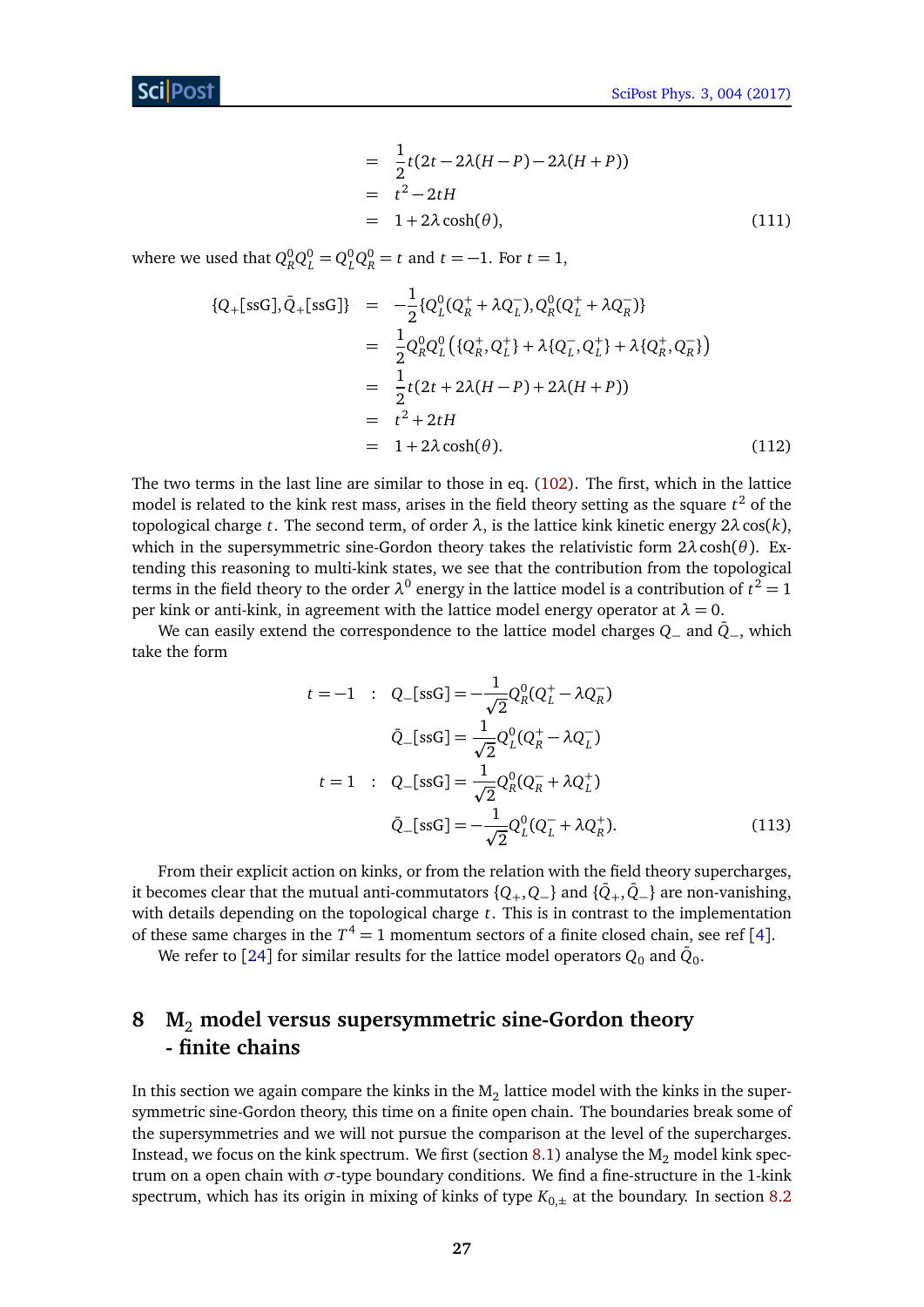we then analyse a similar splitting in the field theory kink spectrum, where the appropriate formalism employs boundary reflection matrices. Comparing the two we see a qualitative agreement.

## <span id="page-28-0"></span>**8.1 Mobile M**<sup>2</sup> **model kinks on open chains**

We consider an open chain with  $L = 4l + 2$  sites, staggering type  $\lambda 1\lambda 1\lambda 1...$  and choose  $\sigma$ type boundary conditions with 'no 0' conditions on both the first and the last site. At particle number *f* = *L*/2 the lowest energy states are 1-kink states of type  $K_{0,+}$ . A total of *l* kinks  $K_{0,-}$ are possible on the sites  $i = 4k$  and the same number of kinks  $K_{0,+}$  are possible on the sites  $i = 4k + 2$  (*k* integer). Fig. [6](#page-28-1) shows the energies (obtained from numerics) of the six 1-kink states at  $L = 14$ ,  $f = 7$ .



<span id="page-28-1"></span>Figure 6: The energies of the six one kink states in the  $M_2$  model for small  $\lambda$  for  $L = 14$ ,  $f = 7$ , *σ*/*σ* BC (no 0/no 0) , staggering *λ*1*λ*1 . . .*λ*1.

Because *λ* is a small parameter we can calculate the energy eigenvalues and the eigenstates of the Hamiltonian perturbatively in  $\lambda$ . We write  $H = H^{(0)} + H^{(1)} + H^{(2)}$ , where  $H^{(0)}$  does not depend on *λ*,  $H^{(1)}$  is linear in *λ* and  $H^{(2)}$  is quadratic in *λ*. We have already seen that the zeroth order of the Hamiltonian just counts the number of kinks. At first order the Hamiltonian of eq. [\(13\)](#page-7-2) becomes a hopping Hamiltonian for the kinks

<span id="page-28-2"></span>
$$
\langle K_{0,\pm}^{i\pm 4} | H^{(1)} | K_{0,\pm}^{i} \rangle = \lambda.
$$
 (114)

Hence the 1-kink states have energies

$$
E_n = 1 + 2\lambda \cos \frac{n\pi}{l+1}.
$$
\n(115)

The *j*-th component of eigenvector number *n*, with  $n \in \{1, \ldots, l\}$  has amplitude

$$
e_j^{(n)} = \sqrt{\frac{2}{l+1}} \sin \frac{n j \pi}{l+1}.
$$
\n(116)

For  $n \ll l$  the energy splitting between two of the hopping eigenstates is

$$
E_n - E_{n+1} = \frac{2n\pi^2}{l^2} \lambda + \mathcal{O}\left(\frac{n^2}{l^3}\right). \tag{117}
$$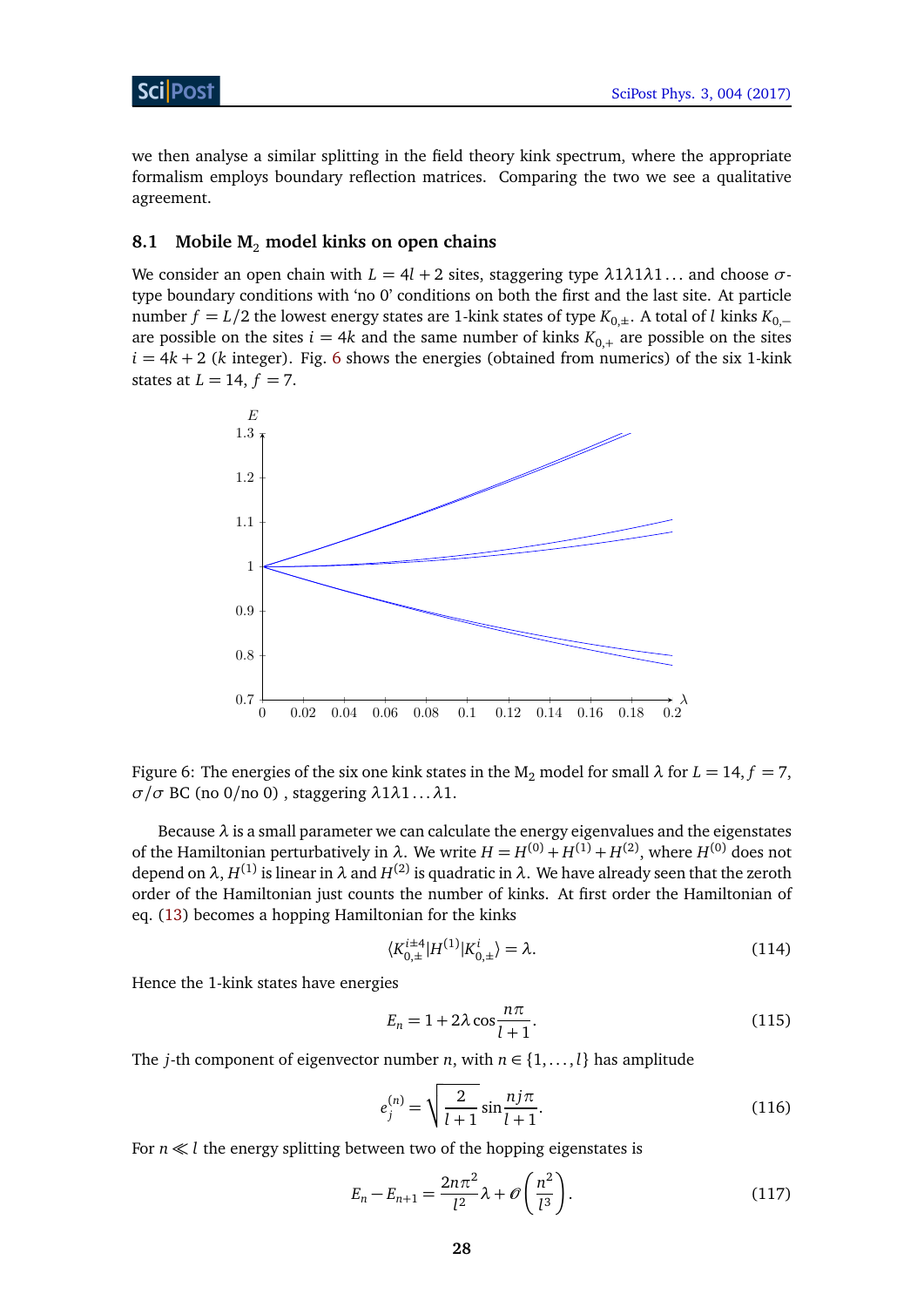# ScilPos

The degeneracy between the 1-kink states of types  $K_{0,-}$  and  $K_{0,+}$  is lifted at second order in  $\lambda$ . The second order correction to the Hamiltonian acting on the two-dimensional subspaces of  $K_{0,-}$  and  $K_{0,+}$  hopping eigenstates has two parts,

$$
H_{ij}^{(2),\text{tot}} = \sum_{k \neq i,j} \frac{H_{ik}^{(1)} H_{kj}^{(1)}}{E_j - E_k} + H_{ij}^{(2)},\tag{118}
$$

where the sum is over all states  $|k\rangle$  with energy different from 1 at order zero. At order  $\lambda^2$ the  $K_{0,-}$  and  $K_{0,+}$  eigenstates do not mix in the bulk, the only term that mixes them comes from the Hamiltonian acting near the boundary. The amplitude for the process that mixes the *n*-th eigenstates of *K*0,<sup>−</sup> and *K*0,<sup>+</sup> near the boundary comes from the square of the order-*λ* correction to the Hamiltonian and is given by

$$
A(l,n) = \left(e_1^{(n)}\right)^2 = \frac{2\sin^2\frac{n\pi}{l+1}}{l+1}.
$$
\n(119)

The diagonal terms are more complicated because they have many contributions. The total second order correction to the Hamiltonian becomes [[24](#page-39-8)]

$$
H_{ij}^{(2),\text{tot}} = \begin{pmatrix} 1 + (l - 1/2)A(l,n) & -\frac{1}{\sqrt{2}}A(l,n) \\ -\frac{1}{\sqrt{2}}A(l,n) & 1 + lA(l,n) \end{pmatrix}.
$$
 (120)

<span id="page-29-1"></span>This matrix has the eigenvectors (−1,<sup>p</sup> 2) and ( 2, 1) for all values of *l*, *n*. The corresponding eigenvalues are  $1 + (l - 1)A(l, n)$  and  $1 + (l + 1/2)A(l, n)$ . So the energy splitting at order  $\lambda^2$ becomes

p

$$
E_n^+ - E_n^- = \frac{3}{2} A(l, n) \lambda^2 = \frac{3n^2 \pi^2}{l^3} \lambda^2 + \mathcal{O}\left(\frac{n^3}{l^4}\right).
$$
 (121)

# <span id="page-29-0"></span>**8.2 Boundary scattering and kink-spectrum in supersymmetric sine-Gordon theory**

We will here compare the result eq. [\(121\)](#page-29-1) with a similar mixing of kink states in the spectrum of the supersymmetric sine-Gordon theory on a finite segment of length  $\mathcal L$ . To make this match we observe that the for long-wavelength mobile kinks the dispersion eq. [\(115\)](#page-28-2) of the mobile kinks in the  $M_2$  model agrees with the dispersion of long-wavelength kink states in the field theory,

$$
E_n^{ssG} = \text{const.} + \frac{1}{2m} p_n^2, \quad p_n = m\theta_n = \frac{\pi n}{\mathscr{L}},\tag{122}
$$

if we identify  $\mathcal{L} \rightarrow l$  and  $2m \rightarrow 1/|\lambda|$ .

To understand the kink spectrum in the supersymmetric sine-Gordon theory, we need to understand the boundary scattering amplitudes of the kinks. The supersymmetric sine-Gordon kinks can be understood as products of sine-Gordon kinks times kink states in the massive QFT that arises as an integrable perturbation of the tricritical Ising model CFT, see appendix [A.2.](#page-33-1) Their boundary scattering has been analysed in the literature, [[25](#page-39-12)[–27](#page-39-13)], but to our knowledge a complete description of all possible boundary states and the corresponding boundary scattering amplitudes has not been obtained. We will here explore the boundary scattering corresponding to  $M_2$  model  $\sigma$ -type BC at a qualitative level, and argue that it leads to a splitting similar to the result eq. [\(121\)](#page-29-1) obtained in the  $M_2$  model.

The boundary scattering amplitudes for kinks in supersymmetric sine-Gordon theory factorise in a factor corresponding to the sine-Gordon kink/anti-kinks times a factor pertaining to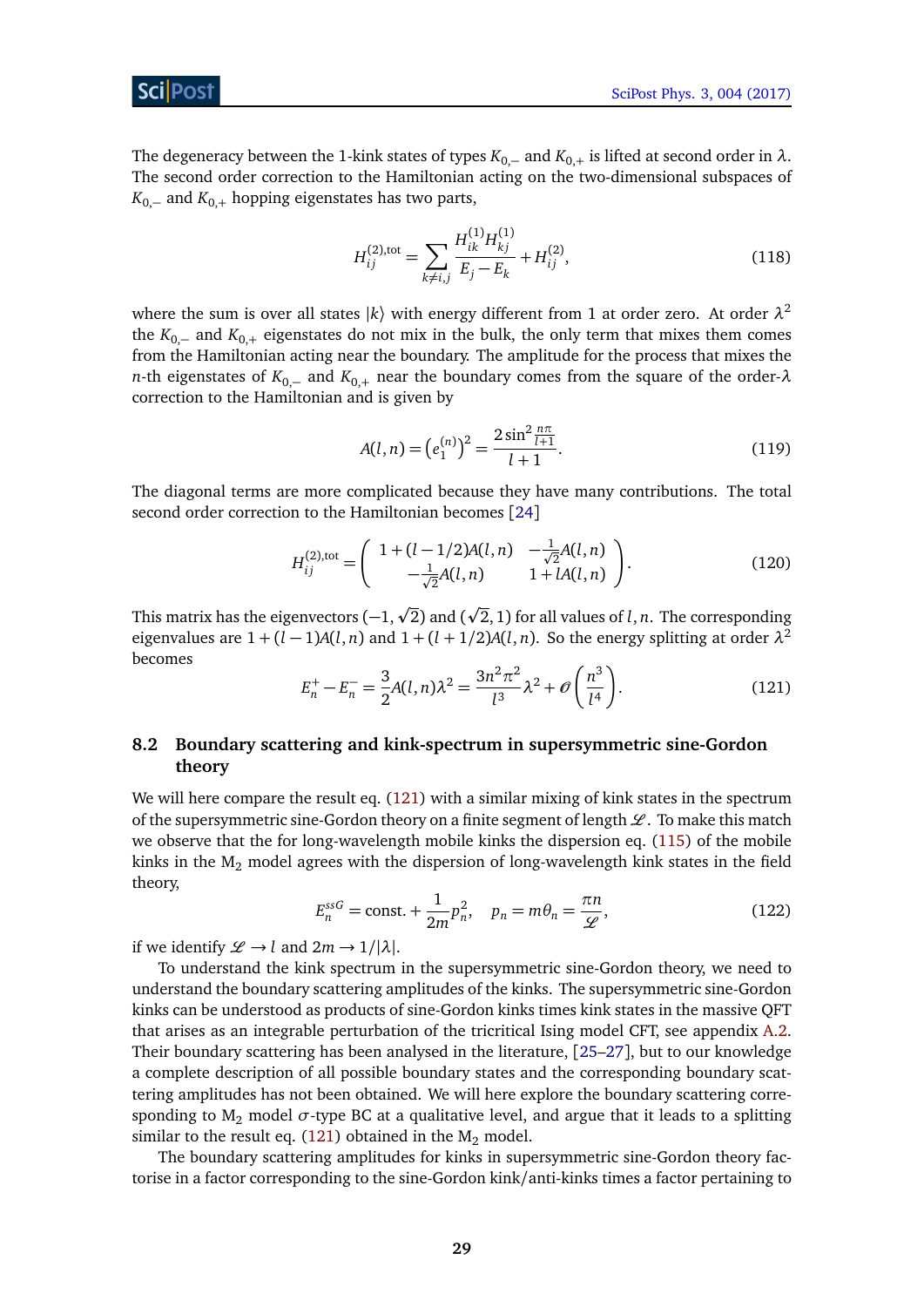the perturbed tricritical Ising model. The boundary scattering of the sine-Gordon kink/antikinks is necessarily diagonal as the  $M_2$  model BC conserve charge and thus prevent processes where kinks reflect into anti-kinks.

What remains is the possibility of mixing of the  $\pm$  vacua labelling the single kink states. As in section [8.1](#page-28-0) we focus on kinks of type  $K_{0,\pm}$ , and consider how these reflect off a right boundary with *σ*-type BC. An important clue to the identification of their boundary scattering comes from the fact that these BC (in combination with the staggering pattern) allow all three vacua |+〉, |−〉 and |0〉 to live at the boundary at zero energy cost. In the analysis by Nepomechie [[25](#page-39-12)] of boundary scattering in the perturbed tricritical Ising model, a single choice of CFT boundary state was identified, which he calls (*d*), that allows all three vacua at the boundary. He goes on to analyse the boundary reflection matrices corresponding to this boundary state in the perturbed theory. In addition to diagonal reflection amplitudes  $P_{\pm}(\theta)$  he finds non-zero amplitudes *V*<sub>±</sub>( $\theta$ ) for processes where  $K_{0,+}$  reflects into  $K_{0,-}$  or vice versa. The reflection matrix acting on kinks  $(K_{0,+}, K_{0,-})$  takes the form

$$
R_a^b(\theta) = \begin{pmatrix} P_+ & V_+ \\ V_- & P_- \end{pmatrix} = \begin{pmatrix} 1/\sqrt{2} & -i\sinh(\theta/2) \\ -i\sinh(\theta/2) & 1/\sqrt{2} \end{pmatrix} T(\theta), \tag{123}
$$

with  $T(\theta)$  an overall diagonal factor. We will proceed on the assumption that this same reflection matrix forms a factor of the boundary scattering amplitudes in the supersymmetric sine-Gordon theory in the situation corresponding to  $M_2$  model  $\sigma$ -type BC.

We can obtain the quantisation of the kink momenta in finite volume  $\mathscr{L}$ , by demanding that their dynamic phase after propagating back and forth through the system and reflecting off both the right and left boundaries adds up to a multiple of 2*π*. If the kink starts out moving to the right there is a factor  $R_a^b(\theta)$  for the reflection off the right boundary. The reflection off the left boundary gives a scalar *R*(*θ*). Hence we get

$$
e^{2i\mathscr{L}p(\theta)}R_a^b(\theta)R(\theta) = 1.
$$
\n(124)

The eigenvalues of the normalised reflection matrix are

$$
e^{i\phi_{\pm}} = \lambda_{\pm} = \frac{1 \pm i\sqrt{2}\sinh(\frac{\theta}{2})}{\sqrt{1 + 2\sinh(\frac{\theta}{2})^2}},
$$
\n(125)

where *<sup>λ</sup>*<sup>+</sup> corresponds to the eigenvector (1,−1) and *<sup>λ</sup>*<sup>−</sup> to the eigenvector (1, 1). These are not the same eigenvectors as we found in section [8.1.](#page-28-0) This is due to the fact that in the M<sub>2</sub> model the lattice positions of the kinks differ between  $K_{0,+}$  and  $K_{0,-}$ , which affects the processes near a boundary. This asymmetry is absent in the field theory description.

For small  $\theta$  the momentum becomes  $p = m\theta$  and the reflection phases can be approximated by  $\phi_{\pm} = \pm \frac{\theta}{\sqrt{2}}$  $\frac{1}{2}$ . The quantisation condition becomes

$$
e^{2im\theta \mathcal{L}}e^{\pm i\frac{\theta}{\sqrt{2}}}T(\theta)R(\theta) = 1.
$$
 (126)

Writing  $T(\theta)R(\theta) = e^{i\phi(\theta)}$  and approximating  $\phi(\theta)$  by its value  $\phi_0$  at  $\theta = 0$ , we have

$$
2m\theta_n \mathcal{L} \pm \frac{\theta_n}{\sqrt{2}} + \phi_0 = 2\pi n \tag{127}
$$

which leads to

$$
\theta_n^{\pm} = \frac{2\pi n - \phi_0}{2m\mathcal{L} \pm \frac{1}{\sqrt{2}}}.
$$
\n(128)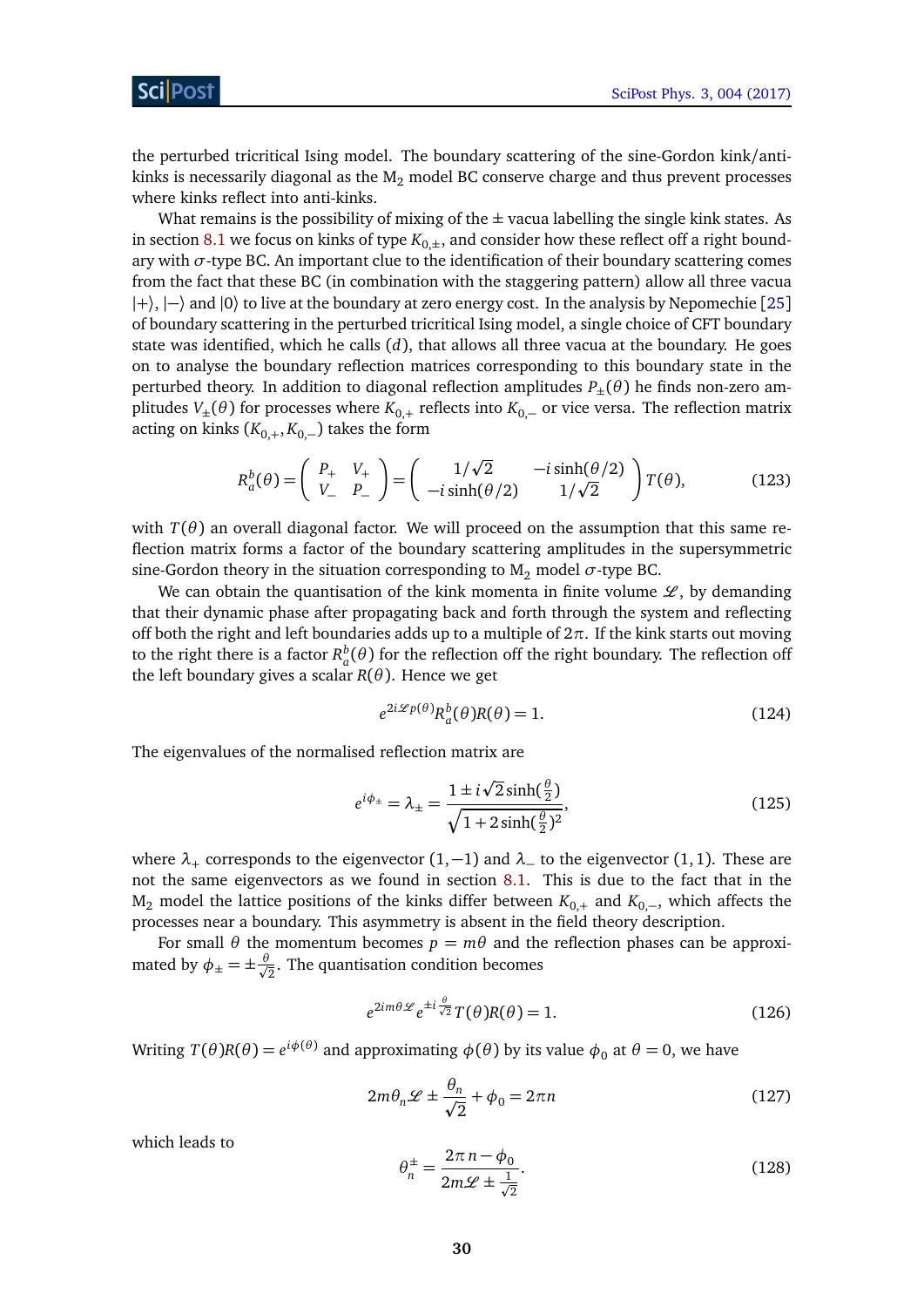ScilPos<sup>.</sup>

Using  $E_n^{\pm} = m \cosh(\theta_n^{\pm})$  $\binom{n}{n}$  and expanding in  $1/\mathscr{L}$  gives

$$
E_n^{\pm} \approx m + \frac{(2\pi n - \phi_0)^2}{8m\mathcal{L}^2} \mp \frac{(2\pi n - \phi_0)^2}{8\sqrt{2}m^2\mathcal{L}^3} \,. \tag{129}
$$

Comparing the leading term to the M<sub>2</sub> model dispersion leads to  $\phi_0 = 0$ , which then gives a fine-structure p

$$
E_n^+ - E_n^- = -\frac{2\sqrt{2}\pi^2 n^2}{(2m)^2 \mathcal{L}^3}.
$$
\n(130)

Translating back to the  $M_2$  model parameters, we find qualitative agreement with the eq. [\(121\)](#page-29-1) Iranslating back to the M<sub>2</sub> model para<br>(up to a multiplicative factor 2 $\sqrt{2}/3$ ).

Clearly, the extremely staggered  $M_2$  chain differs in its details from the supersymmetric sine-Gordon theory, and we should be careful in making the comparison. Nevertheless, we believe the qualitative comparison is justified and leads to a better understanding of the  $M<sub>2</sub>$ model in the strongly staggered regime.

# **Acknowledgements**

We thank Paul Fendley, Liza Huijse, and Rafael Nepomechie for discussions. Part of this work was done at the Rudolf Peierls Institute in Oxford and at the Galileo Galilei Institute in Firenze - we acknowledge the hospitality of these institutions.

**Funding information** TF is supported by the Netherlands Organisation for Scientific Research (NWO). The research is part of the Delta ITP consortium, a program of the Netherlands Organisation for Scientific Research (NWO) that is funded by the Dutch Ministry of Education, Culture and Science (OCW).

# <span id="page-31-0"></span>**A Integrable Field Theory**

In this appendix some background information is given about the quantum field theories that correspond to the continuum limit of the staggered  $M_1$  and  $M_2$  models, the sine-Gordon and supersymmetric sine-Gordon models. The  $M_1$  model leads to the sine-Gordon theory at the point where it has an  $\mathcal{N} = 2$  supersymmetry. The latter is closely related to the supersymmetry in the  $M_1$  lattice model. The  $M_2$  model leads to what is called the  $\mathcal{N}=1$  supersymmetric sine-Gordon model, at a point where this exhibits an extra  $\mathcal{N} = 2$  supersymmetry - we sometimes refer to this as the  $\mathcal{N} = 3$  supersymmetric sine-Gordon theory.

## <span id="page-31-1"></span>**A.1 The sine-Gordon theory**

The sine-Gordon theory is described by the action

$$
S = \int dt dx \left( \frac{1}{8\pi} (\partial_{\mu} \Phi)^2 - \frac{m^2}{\beta^2} \cos(\beta \Phi) \right),
$$
 (131)

where  $\Phi(x, y)$  is a scalar field and  $\beta$  is a dimensionless coupling constant. The theory exhibits a discrete symmetry  $\Phi \to \Phi + n \frac{2\pi}{\beta}$ *, <i>n* ∈ ℤ, which is spontaneously broken at  $β<sup>2</sup> = 2$ . The conformal dimension of  $e^{i\beta\Phi(x,y)}$  is  $\beta^2$ , so the cosine term is exactly marginal for  $\beta^2 = 2$ . For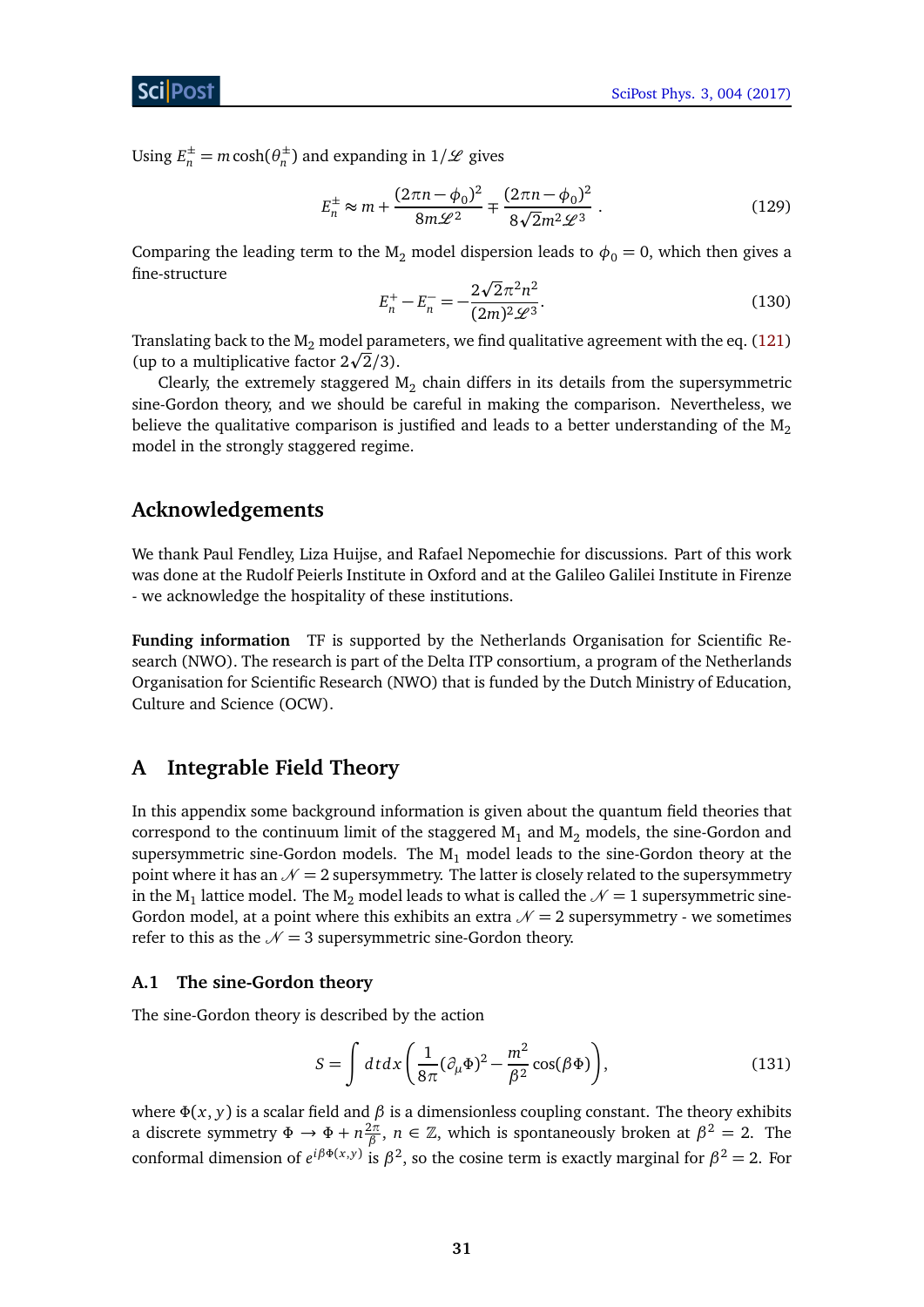# Sci Post

 $\beta^2$  < 2 the action describes a massive field theory with a particle spectrum which consists of soliton-antisoliton pairs  $(A, \overline{A})$  which carry a topological charge

$$
T = \frac{\beta}{2\pi} \int_{-\infty}^{\infty} dx \frac{\partial}{\partial x} \Phi(x, y) = \frac{\beta}{2\pi} (\Phi(+\infty, y) - \Phi(-\infty, y)).
$$
 (132)

In general there are in addition to the solitons also neutral particles in the spectrum. These are the breathers  $B_n$ ,  $n = 1, 2, \ldots < \lambda$ , where  $\lambda$  depends on the value of  $\beta$ 

<span id="page-32-3"></span><span id="page-32-2"></span>
$$
\lambda = \frac{2}{\beta^2} - 1.\tag{133}
$$

The scattering of the sine-Gordon solitons is described by [[28](#page-40-0)]

$$
A(\theta)A(\theta') = a(\theta - \theta')A(\theta')A(\theta),
$$
  
\n
$$
\bar{A}(\theta)\bar{A}(\theta') = a(\theta - \theta')\bar{A}(\theta')\bar{A}(\theta),
$$
  
\n
$$
A(\theta)\bar{A}(\theta') = b(\theta - \theta')\bar{A}(\theta')A(\theta) + c(\theta - \theta')A(\theta')\bar{A}(\theta)
$$
  
\n
$$
\bar{A}(\theta)A(\theta') = b(\theta - \theta')A(\theta')\bar{A}(\theta) + c(\theta - \theta')\bar{A}(\theta')A(\theta),
$$
\n(134)

<span id="page-32-4"></span>with

$$
a(\theta) = \sin(\lambda(\pi + i\theta))\rho(-i\theta),
$$
  
\n
$$
b(\theta) = \sin(-i\lambda\theta)\rho(-i\theta),
$$
  
\n
$$
c(\theta) = \sin(\lambda\pi)\rho(-i\theta),
$$
\n(135)

where  $\rho(u)$  can be written in terms of gamma-functions.

# <span id="page-32-0"></span>**A.1.1** Sine-Gordon theory with  $N = 2$  supersymmetry as a perturbed superconformal **field theory**

We will now start from the  $\mathcal{N} = 2$  supersymmetric  $c = 1$  CFT and add a perturbing operator which generates a massive sine-Gordon field theory. In this way we find the value of *β* for which the sine-Gordon theory has  $\mathcal{N} = 2$  supersymmetry. We thus consider the free boson CFT at the supersymmetric point where the compactification radius is  $R = \sqrt{3}$  and add a supersymmetry preserving perturbation known as the Chebyshev perturbation [[29,](#page-40-1)[30](#page-40-2)]

$$
S_{\text{pert}} = g \int d^2 z \left( G_{R,-1/2}^- G_{L,-1/2}^- \varphi^+ + G_{R,-1/2}^+ G_{L,-1/2}^+ \varphi^- \right), \tag{136}
$$

where *ϕ* <sup>±</sup> are primary fields in the Neveu-Schwarz sector with *<sup>h</sup>* <sup>=</sup> ¯*<sup>h</sup>* <sup>=</sup> <sup>1</sup>*/*6. This leads to

<span id="page-32-5"></span>
$$
S_{\text{pert}} = 2g \int d^2 z \cos(\frac{2}{\sqrt{3}}\Phi). \tag{137}
$$

so that adding this term to the action of the free boson gives precisely the sine-Gordon theory with  $\beta^2 = 4/3$ ,  $\lambda = 1/2$ . We conclude that the sine-Gordon action has an  $\mathcal{N} = 2$  supersymmetry at the point  $\lambda = \frac{1}{2}$  $\frac{1}{2}$ . This is the point that corresponds to the continuum limit of the staggered M<sub>1</sub> model. Because  $\lambda$  < 1 there are no breathers at the  $\mathcal{N} = 2$  supersymmetric point.

#### <span id="page-32-1"></span>**A.1.2** Particles in sine-Gordon theory with  $N = 2$  supersymmetry

In the  $\beta^2=4/3$  sine-Gordon field theory the supercharges  $Q_L^\pm$  $\mathcal{L}_{L,R}^{\pm}$  satisfy the following algebra [[31](#page-40-3)]

$$
\{Q_L^+, Q_L^-\} = E + P, \qquad \{Q_R^-, Q_R^+\} = E - P,
$$
  
\n
$$
\{Q_L^+, Q_R^+\} = \frac{1}{2} (1 - (-1)^T), \qquad \{Q_L^-, Q_R^-\} = \frac{1}{2} (1 - (-1)^T),
$$
\n(138)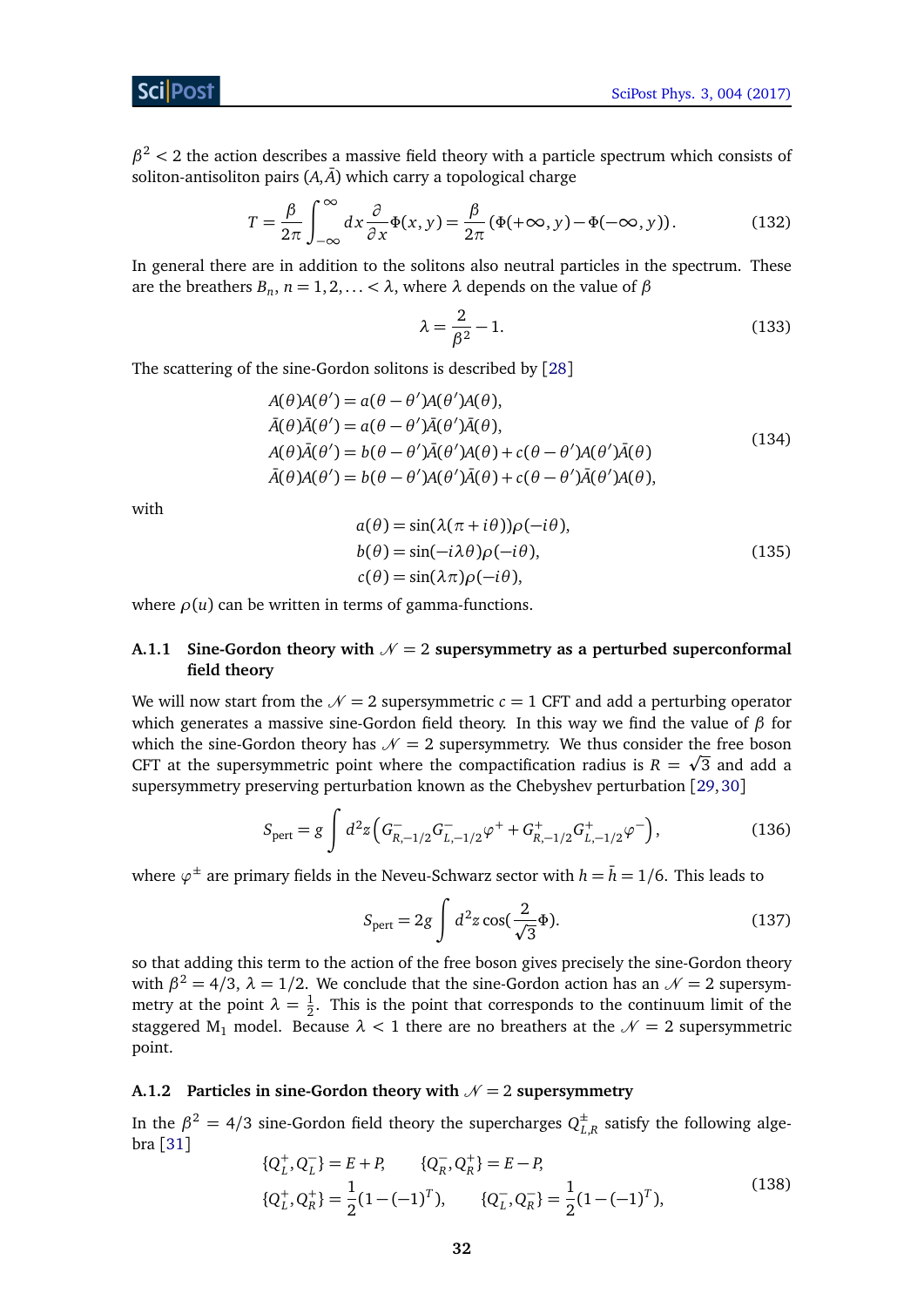with all other anti-commutators vanishing. The energy and momentum that enter the algebra are

<span id="page-33-2"></span>
$$
E = m \cosh(\theta), \qquad P = m \sinh(\theta), \tag{139}
$$

and *T* is the topological charge, see eq. [\(132\)](#page-32-2).

In the massive theory the  $U(1)$  currents  $J_L$  and  $J_R$  are no longer separately conserved as in the CFT. The combination  $F = J_L - J_R$ , which is conserved, is identified with the fermion number *F*. This implies that  $Q_L^{\pm}$  $L_L^{\pm}$  has fermion number  $F = \pm 1$ ,  $Q_R^{\pm}$  $R^{\pm}$  has *F* =  $\mp$ 1. A soliton *A* has fermion number  $F = -1/2$  while  $\overline{A}$  has  $F = 1/2$ . These fractional fermion numbers lead to factors  $(-1)^F = \pm i$  when supercharges act on multi-(anti-)soliton states (see [[29](#page-40-1)]).

The action of the supercharges on the (anti-)solitons reads

$$
Q_L^+ A(\theta) + iA(\theta)Q_L^+ = e^{\theta/2}\bar{A}(\theta), \qquad Q_L^+ \bar{A}(\theta) - i\bar{A}(\theta)Q_L^+ = 0, Q_L^- \bar{A}(\theta) + i\bar{A}(\theta)Q_L^- = e^{\theta/2}A(\theta), \qquad Q_L^- A(\theta) - iA(\theta)Q_L^- = 0, Q_R^+ \bar{A}(\theta) - i\bar{A}(\theta)Q_R^+ = e^{-\theta/2}A(\theta), \qquad Q_R^+ A(\theta) + iA(\theta)Q_R^+ = 0, Q_R^- A(\theta) - iA(\theta)Q_R^- = e^{-\theta/2}\bar{A}(\theta), \qquad Q_R^- \bar{A}(\theta) + i\bar{A}(\theta)Q_R^- = 0.
$$
\n(140)

#### <span id="page-33-0"></span>**A.1.3 Commutation of supercharges with the scattering of solitons**

We now explicitly show that the  $\mathcal{N} = 2$  supercharges commute with the scattering of the sine-Gordon solitons at the point  $\lambda = \frac{1}{2}$  $\frac{1}{2}$ . Acting with the supercharge  $Q_L^+$  on the left hand side of the first of the scattering relations in eq. [\(134\)](#page-32-3) gives

$$
Q_L^+ A(\theta)A(\theta') = e^{\theta/2} \bar{A}(\theta)A(\theta') - ie^{\theta'/2} A(\theta) \bar{A}(\theta')
$$
  
=  $(be^{\theta/2} - ice^{\theta'/2})A(\theta')\bar{A}(\theta) + (ce^{\theta/2} - ibe^{\theta'/2})\bar{A}(\theta')A(\theta),$  (141)

where *b*,*c* depend on  $\theta - \theta'$ . Acting on the right hand side of the same equation we get

$$
Q_L^+ A(\theta) A(\theta') = Q_L^+ \left( a(\theta - \theta') A(\theta') A(\theta) \right)
$$
  
=  $ae^{\theta'/2} \bar{A}(\theta') A(\theta) - iae^{\theta/2} A(\theta') \bar{A}(\theta).$  (142)

Using eq. [\(135\)](#page-32-4) above it can be verified that these two expressions indeed agree when  $\lambda = \frac{1}{2}$  $rac{1}{2}$ . The other case that needs to be checked is the scattering of  $A(\theta)$  with  $\bar{A}(\theta')$ . Here the left hand side gives

$$
Q_L^+ A(\theta) \bar{A}(\theta') = a e^{\theta/2} \bar{A}(\theta') \bar{A}(\theta)
$$
\n(143)

while from the right hand side we get

$$
Q_L^+ A(\theta) \bar{A}(\theta') = \left( i b e^{\theta/2} + c e^{\theta'/2} \right) \bar{A}(\theta') \bar{A}(\theta).
$$
 (144)

The two agree if  $\lambda = \frac{1}{2}$  $\frac{1}{2}$ .

# <span id="page-33-1"></span>**A.2 Supersymmetric sine-Gordon theory**

The  $\mathcal{N} = 1$  supersymmetric sine-Gordon theory has the following action (see, for example, [[32](#page-40-4)])

$$
S_{ssG} = \int dt dx \left( \frac{1}{8\pi} \partial_{\mu} \Phi \partial^{\mu} \Phi + i \bar{\Psi} \gamma^{\mu} \partial_{\mu} \Psi + m \bar{\Psi} \Psi \cos \left( \frac{\beta}{2} \Phi \right) + \frac{m^2}{4\pi \beta^2} \cos(\beta \Phi) \right), \tag{145}
$$

where *Φ* is a real scalar field,  $\Psi = (\psi_-, \psi_+)$  a Majorana fermion field, *m* the mass and *β* the coupling constant. The theory is invariant under  $\mathcal{N} = 1$  supersymmetry. The Lagrangian has a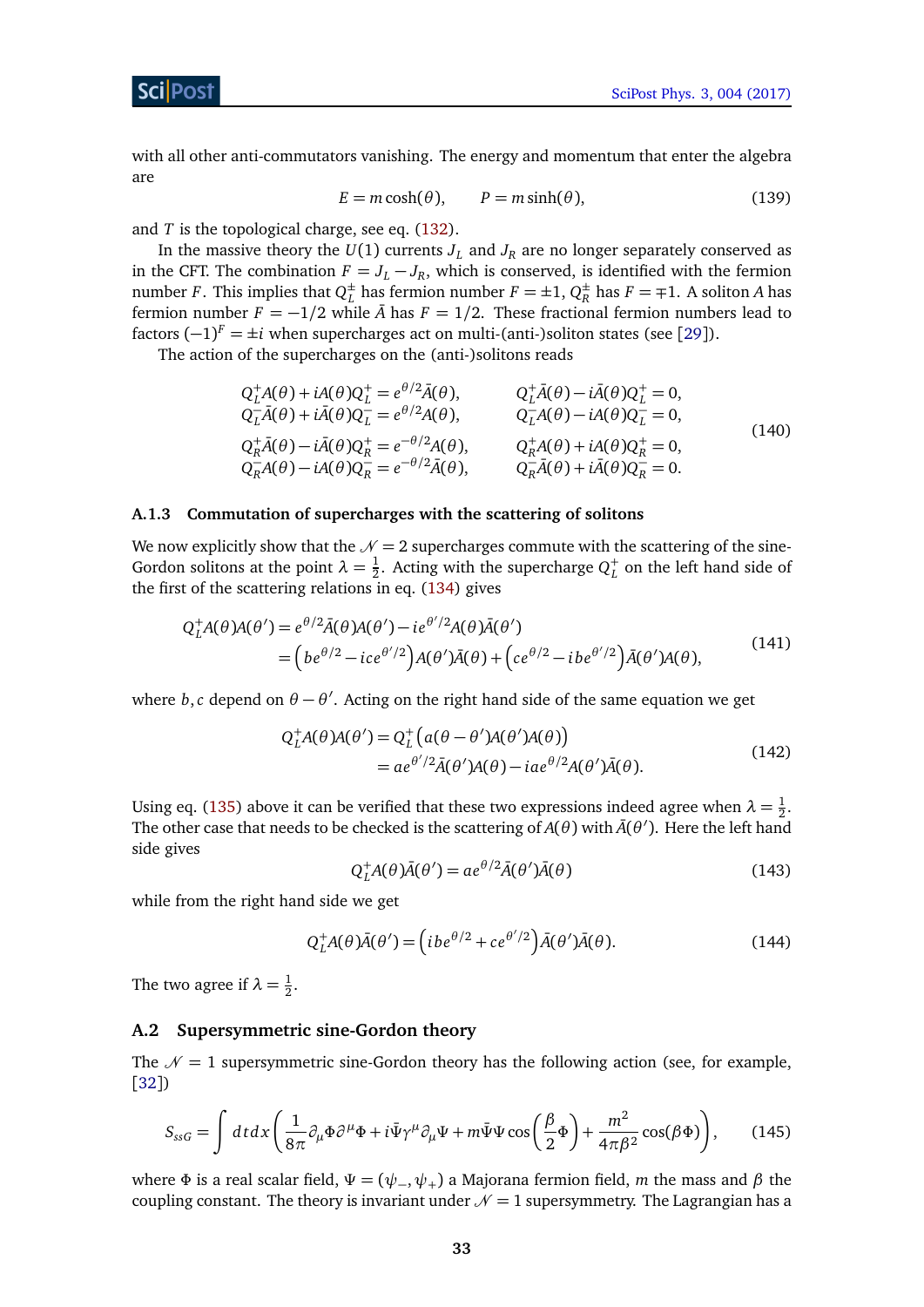discrete symmetry  $\Phi \to \Phi + n \frac{4\pi}{\beta}$ *β* , *n* ∈ Z. It is also invariant under a half-period shift *Φ* → *Φ*+ 2*π β* if at the same time the relative sign of the fermions is changed  $\psi_+ \to -\psi_+$ ,  $\psi_- \to \psi_-$  (that is *Ψ* → −*γ* <sup>3</sup>*Ψ*). This can be interpreted as an alternation of the sign of the fermion mass term between consecutive supersymmetric sine-Gordon vacua. At the even vacua *Φ* = 2*n* 2*π β* the mass is positive, at the odd vacua  $\Phi = (2n+1) \frac{2\pi}{\beta}$  $\frac{2\pi}{\beta}$  it is negative. When the mass is positive the Majorana fermion describes the high temperature phase of the Ising model and there is only one ground state |0〉. When the mass is negative it describes the low temperature phase, the  $\mathbb{Z}_2$  symmetry is spontaneously broken and there are two ground states  $|\pm\rangle$ .

#### <span id="page-34-0"></span>**A.2.1 Particles in supersymmetric sine-Gordon theory**

The particle content of the supersymmetric sine-Gordon theory is richer than that of the sine-Gordon theory. If a soliton interpolates between an even vacuum and an odd vacuum it can either go from ground state  $|0\rangle$  to ground state  $|+\rangle$  or to ground state  $|-\rangle$ , we call these solitons kinks *K*0,<sup>+</sup> and *K*0,<sup>−</sup> respectively. If a soliton interpolates between an odd and an even vacuum it goes from either  $|+\rangle$  or  $|-\rangle$  to  $|0\rangle$ . These are the kinks  $K_{+,0}$  and  $K_{-,0}$ . The antisolitons (antikinks) are denoted by a bar. See figure [7](#page-34-1) for an overview of all eight particles in supersymmetric sine-Gordon theory.



<span id="page-34-1"></span>Figure 7: The four kinks and anti-kinks in supersymmetric sine-Gordon theory. Kinks go from left to right, anti-kinks from right to left.

<span id="page-34-2"></span>The S-matrix of the supersymmetric sine-Gordon theory decomposes in a part that contains the supersymmetric structure, *S<sup>k</sup>* , and a part describing the general sine-Gordon solitons *SsG* [[32](#page-40-4)],

$$
S_{ssG} = S_{sG}(\theta_1 - \theta_2, \lambda) \otimes S_k(\theta_1 - \theta_2).
$$
 (146)

Here  $S_{SG}$  is the sine-Gordon S-matrix (see eq. [\(134\)](#page-32-3)) and

$$
\lambda = \frac{2}{\beta^2} - \frac{1}{2}.\tag{147}
$$

Note that the definition of  $\lambda$  is different from the sine-Gordon case.  $S_k$  is equal to the Smatrix of the tricritical Ising model perturbed by the primary field of conformal dimension  $h = 3/5$  [[33](#page-40-5)]. The tricritical Ising model CFT is the first in the series of the minimal unitary superconformal models and has central charge  $c = 7/10$ . This perturbing field should be added with a negative coupling to arrive at a massive field theory with unbroken  $\mathcal{N} = 1$ supersymmetry [[33](#page-40-5)]. This theory has three vacua, labeled as  $0, \pm 1$ , which agrees with the supersymmetric vacua described above for the supersymmetric sine-Gordon theory.

The kinks  $K_{a,b}$  ,  $\bar{K}_{a,b}$  can be also be described as consisting of the product of a sine-Gordon soliton *A*( $\theta$ ) or antisoliton  $\bar{A}(\theta)$  multiplied by kinks  $\mathcal{K}_{a,b}$  between the vacua of the perturbed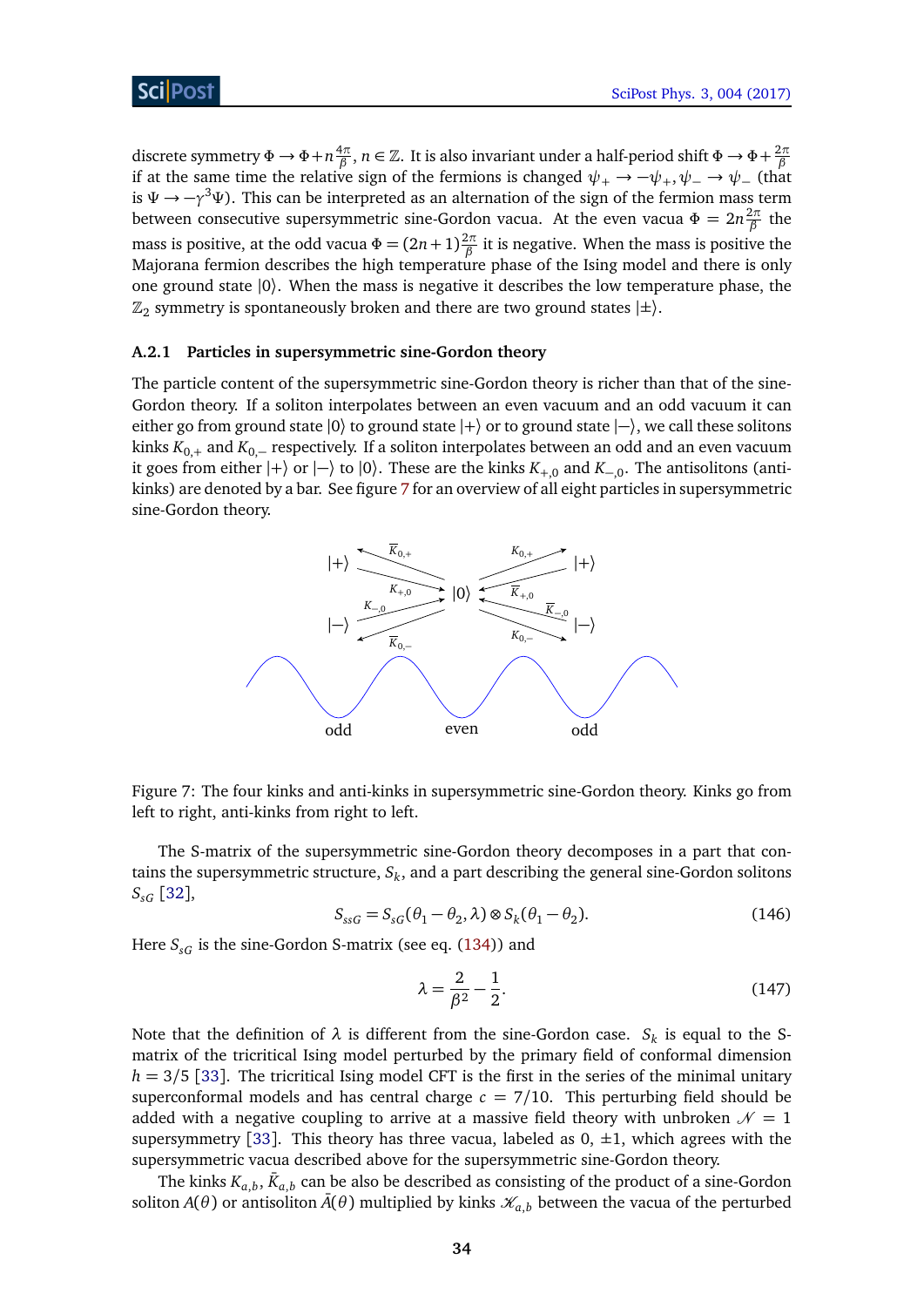tricritical Ising model

$$
K_{a,b}(\theta) = A(\theta) \otimes \mathcal{K}_{a,b}(\theta), \qquad \bar{K}_{a,b}(\theta) = \bar{A}(\theta) \otimes \mathcal{K}_{a,b}(\theta)
$$
(148)

with  $a, b = 0, \pm$  (we identify the labels  $a = \pm 1$  with  $a = \pm$ ).

The general structure of *S*-matrices in supersymmetric particle theories

$$
S(\theta) = S_{BF}(\theta) \otimes S_B(\theta),
$$
\n(149)

of which eq. [\(146\)](#page-34-2) is an example, was given in [[34](#page-40-6)]. The *S*-matrix of the supersymmetric sine-Gordon theory was found in [[32,](#page-40-4)[35,](#page-40-7)[36](#page-40-8)].

#### <span id="page-35-0"></span>**A.2.2**  $\mathcal{N} = 1$  **supersymmetry**

In the decomposition described above the  $\mathcal{N} = 1$  supersymmetry of supersymmetric sine-Gordon theory originates in the tricritical Ising part of the theory. The  $\mathcal{N} = 1$  algebra is [[31](#page-40-3)]

$$
(Q_L^0)^2 = E + P, \qquad (Q_R^0)^2 = E - P, \qquad \{Q_L^0, Q_R^0\} = 2t. \tag{150}
$$

The  $\mathcal{N} = 1$  supersymmetry acts on the  $\mathcal{K}_{\pm 1,0}$  and  $\mathcal{K}_{0,\pm 1}$  as [[25](#page-39-12)]

$$
Q_{L}^{0} \mathcal{K}_{0,\pm 1}(\theta) - \mathcal{K}_{0,\mp 1}(\theta) Q_{L}^{0} = \mp e^{\theta/2} \mathcal{K}_{0,\pm 1},
$$
  
\n
$$
Q_{R}^{0} \mathcal{K}_{0,\pm 1}(\theta) - \mathcal{K}_{0,\mp 1}(\theta) Q_{R}^{0} = \mp e^{-\theta/2} \mathcal{K}_{0,\pm 1},
$$
  
\n
$$
Q_{L}^{0} \mathcal{K}_{\pm 1,0}(\theta) - \mathcal{K}_{\mp 1,0}(\theta) Q_{L}^{0} = \pm i e^{\theta/2} \mathcal{K}_{\mp 1,0},
$$
  
\n
$$
Q_{R}^{0} \mathcal{K}_{\pm 1,0}(\theta) - \mathcal{K}_{\mp 1,0}(\theta) Q_{R}^{0} = \mp i e^{-\theta/2} \mathcal{K}_{\mp 1,0}.
$$
\n(151)

The topological charge, *t*, of  $\mathscr{K}_{0,\pm 1}$  is 1, the topological charge of  $\mathscr{K}_{\pm 1,0}$  is  $-1$ . An *n*-kink state is always of the form

$$
|\mathcal{K}_{a_1,a_2},\mathcal{K}_{a_2,a_3},\mathcal{K}_{a_3,a_4},\ldots,\mathcal{K}_{a_N,a_{N+1}}\rangle.
$$
 (152)

The total topological charge is given by the sum of the topological charges of the individual kinks and is given by [[25](#page-39-12)]

$$
t = -(a_1^2 - a_{N+1}^2). \tag{153}
$$

## <span id="page-35-1"></span>**A.2.3**  $\mathcal{N} = 3$  supersymmetric sine-Gordon as a perturbed conformal field theory

The supersymmetric sine-Gordon theory can be seen as a perturbation of the  $c = 3/2$  superconformal field theory with perturbation  $U = \bar{\Psi}\Psi \cos \frac{\beta \Phi}{2}$  $\frac{3\Phi}{2}$  [[32](#page-40-4)]. At the point  $\beta^2 = 2$  this per-turbation can be written in the form eq. [\(136\)](#page-32-5), where the Neveu-Schwarz primaries  $\varphi_L^{\pm}$  $^{\pm}_{h,\bar{h}}$  are vertex operators  $V_{0,\pm 1}$  with  $h = \bar{h} = 1/4$ . Indeed, using the explicit form of the supercharges  $G_L^{\pm} = \psi V_{\pm 1, \pm 1}, G_R^{\pm} = \bar{\psi} V_{\mp 1, \pm 1}$ , we have

$$
S_{\text{pert}} = g \int d^2 z \, \psi \bar{\psi} \left( V_{0,1} + V_{0,-1} \right) = 2g \int d^2 z \, \psi \bar{\psi} \cos(\frac{\Phi}{\sqrt{2}}). \tag{154}
$$

The form of eq. [\(136\)](#page-32-5) guarantees that  $\mathcal{N}=2$  supersymmetry is preserved. We conclude that at the point  $\beta = \sqrt{2}$  the  $\mathcal{N} = 1$  supersymmetry of the supersymmetric sine-Gordon theory is enhanced to an  $\mathcal{N}=3$  supersymmetry. At this point  $\lambda=\frac{1}{2}$  $\frac{1}{2}$  and there are no bound states in the theory.

The  $\mathcal{N} = 3$  superconformal field theory has an *SU*(2) symmetry for both right and left movers. The perturbation  $S<sub>pert</sub>$  does not preserve these separately but does preserve one combination which forms a single *SU*(2). This combination is given by

$$
J^{0} = J_{L}^{0} - J_{R}^{0}, \quad J^{+} = J_{L}^{+} - J_{R}^{-}, \quad J^{-} = J_{L}^{-} - J_{R}^{+}.
$$
 (155)

Since  $J_I^ L^V_{L}V_{0,1} = J_R^+V_{0,-1}$  and  $J_R^ I_R^-V_{0,1} = J_L^+V_{0,-1}$ follows that  $J^+(V_{0,1} + V_{0,-1}) = J^-(V_{0,1} + V_{0,-1}) = 0$  and thus  $S_{\text{pert}}$  is an  $SU(2)$  singlet.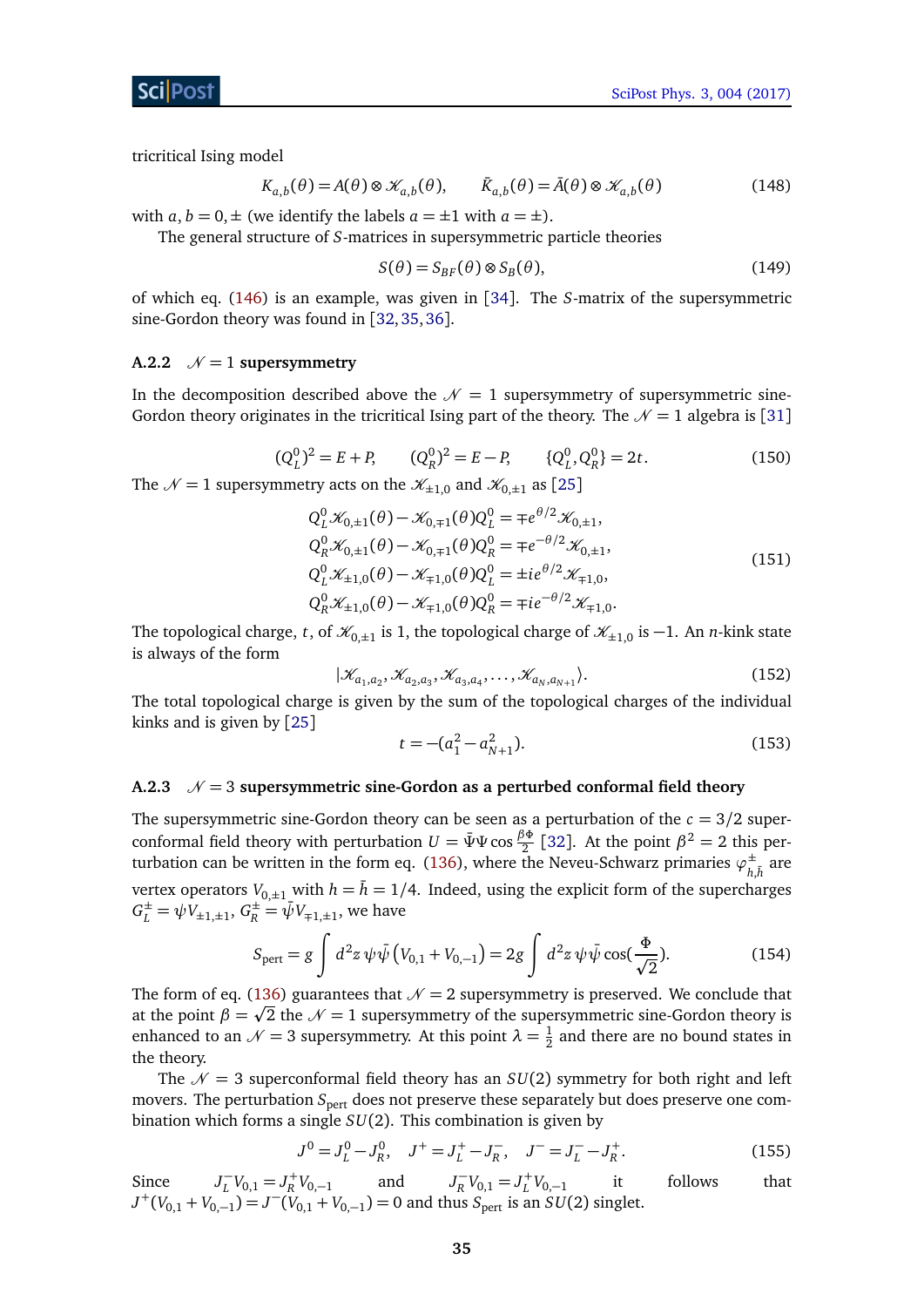# **ScilPost**

# <span id="page-36-0"></span>**A.2.4** Particles in  $N = 3$  supersymmetric sine-Gordon theory

To write the superalgebra in a uniform form we redefine the  ${\cal N}$  = 2 charges by a factor of  $\sqrt{2}.$ The massive  $N = 3$  algebra becomes

<span id="page-36-1"></span>
$$
\{Q_L^+, Q_L^-\} = 2(Q_L^0)^2 = 2(H + P)
$$
  
\n
$$
\{Q_R^-, Q_R^+\} = 2(Q_R^0)^2 = 2(H - P)
$$
  
\n
$$
\{Q_L^0, Q_R^0\} = \{Q_L^-, Q_R^-\} = \{Q_L^+, Q_R^+\} = 2t,
$$
\n(156)

with *t* = 1 for kinks of type  $K_{0,\pm}$ ,  $\bar{K}_{0,\pm}$  and *t* = −1 for  $K_{\pm,0}$ ,  $\bar{K}_{\pm,0}$ .

We explicitly write the combined action of the  $N = 3$  supersymmetry on the kinks

$$
Q_{L}^{0}K_{\pm,0}(\theta) - K_{\mp,0}(\theta)Q_{L}^{0} = \pm i e^{\theta/2} K_{\mp,0},
$$
  
\n
$$
Q_{L}^{0}\bar{K}_{\pm,0}(\theta) - \bar{K}_{\mp,0}(\theta)Q_{L}^{0} = \mp i e^{\theta/2} \bar{K}_{\mp,0},
$$
  
\n
$$
Q_{L}^{+}K_{\pm,0}(\theta) - K_{\mp,0}(\theta)Q_{L}^{+} = \mp \sqrt{2}ie^{\theta/2}\bar{K}_{\mp,0},
$$
  
\n
$$
Q_{L}^{+}\bar{K}_{\pm,0}(\theta) - \bar{K}_{\mp,0}(\theta)Q_{L}^{+} = 0,
$$
  
\n
$$
Q_{L}^{-}K_{\pm,0}(\theta) - K_{\mp,0}(\theta)Q_{L}^{-} = 0,
$$
  
\n
$$
Q_{L}^{-}\bar{K}_{\pm,0}(\theta) - \bar{K}_{\mp,0}(\theta)Q_{L}^{-} = \mp \sqrt{2}ie^{\theta/2}K_{\mp,0},
$$
  
\n(157a)

$$
Q_{L}^{0}K_{0,\pm}(\theta) - K_{0,\mp}(\theta)Q_{L}^{0} = \pm e^{\theta/2}K_{0,\pm},
$$
  
\n
$$
Q_{L}^{0}\bar{K}_{0,\pm}(\theta) + \bar{K}_{0,\mp}(\theta)Q_{L}^{0} = \mp e^{\theta/2}\bar{K}_{0,\pm},
$$
  
\n
$$
Q_{L}^{+}K_{0,\pm}(\theta) - K_{0,\mp}(\theta)Q_{L}^{+} = -\sqrt{2}e^{\theta/2}\bar{K}_{0,\pm},
$$
  
\n
$$
Q_{L}^{+}\bar{K}_{0,\pm}(\theta) + \bar{K}_{0,\mp}(\theta)Q_{L}^{+} = 0,
$$
  
\n
$$
Q_{L}^{-}K_{0,\pm}(\theta) - K_{0,\mp}(\theta)Q_{L}^{-} = 0,
$$
  
\n
$$
Q_{L}^{-}\bar{K}_{0,\pm}(\theta) + \bar{K}_{0,\mp}(\theta)Q_{L}^{-} = -\sqrt{2}e^{\theta/2}K_{0,\pm},
$$
  
\n(157b)

$$
Q_R^0 K_{\pm,0}(\theta) - K_{\mp,0}(\theta) Q_R^0 = \mp i e^{-\theta/2} K_{\mp,0},
$$
  
\n
$$
Q_R^0 \bar{K}_{\pm,0}(\theta) - \bar{K}_{\mp,0}(\theta) Q_R^0 = \pm i e^{-\theta/2} \bar{K}_{\mp,0},
$$
  
\n
$$
Q_R^- K_{\pm,0}(\theta) - K_{\mp,0}(\theta) Q_R^- = \pm \sqrt{2} i e^{-\theta/2} \bar{K}_{\mp,0},
$$
  
\n
$$
Q_R^- \bar{K}_{\pm,0}(\theta) - \bar{K}_{\mp,0}(\theta) Q_R^- = 0,
$$
  
\n
$$
Q_R^+ K_{\pm,0}(\theta) - K_{\mp,0}(\theta) Q_R^+ = 0,
$$
  
\n
$$
Q_R^+ \bar{K}_{\pm,0}(\theta) - \bar{K}_{\mp,0}(\theta) Q_R^+ = \pm \sqrt{2} i e^{-\theta/2} K_{\mp,0},
$$
  
\n(157c)

$$
Q_{R}^{0}K_{0,\pm}(\theta) - K_{0,\mp}(\theta)Q_{R}^{0} = \pm e^{-\theta/2}K_{0,\pm},
$$
  
\n
$$
Q_{R}^{0}\bar{K}_{0,\pm}(\theta) + \bar{K}_{0,\mp}(\theta)Q_{R}^{0} = \mp e^{-\theta/2}\bar{K}_{0,\pm},
$$
  
\n
$$
Q_{R}^{-}K_{0,\pm}(\theta) - K_{0,\mp}(\theta)Q_{R}^{-} = -\sqrt{2}e^{-\theta/2}\bar{K}_{0,\pm},
$$
  
\n
$$
Q_{R}^{-}\bar{K}_{0,\pm}(\theta) + \bar{K}_{0,\mp}(\theta)Q_{R}^{-} = 0,
$$
  
\n
$$
Q_{R}^{+}K_{0,\pm}(\theta) - K_{0,\mp}(\theta)Q_{R}^{+} = 0,
$$
  
\n
$$
Q_{R}^{+}\bar{K}_{0,\pm}(\theta) + \bar{K}_{0,\mp}(\theta)Q_{R}^{+} = -\sqrt{2}e^{-\theta/2}K_{0,\pm}.
$$
\n(157d)

<span id="page-36-2"></span>The action of the *SU*(2) currents on the kinks is

$$
J^{+}K_{\pm,0} = \bar{K}_{\pm,0}, \qquad J^{+}K_{0,\pm} = \pm \bar{K}_{0,\pm},
$$
  
\n
$$
J^{-}K_{\pm,0} = 0, \qquad J^{-}K_{0,\pm} = 0,
$$
  
\n
$$
J^{0}K_{\pm,0} = -\frac{1}{2}K_{\pm,0}, \quad J^{0}K_{0,\pm} = -\frac{1}{2}K_{0,\pm},
$$
  
\n
$$
J^{+}\bar{K}_{\pm,0} = 0, \qquad J^{+}\bar{K}_{0,\pm} = 0,
$$
  
\n
$$
J^{-}\bar{K}_{\pm,0} = K_{\pm,0}, \qquad J^{-}\bar{K}_{0,\pm} = \pm K_{0,\pm},
$$
  
\n
$$
J^{0}\bar{K}_{\pm,0} = \frac{1}{2}\bar{K}_{\pm,0}, \qquad J^{0}\bar{K}_{0,\pm} = \frac{1}{2}\bar{K}_{0,\pm},
$$
  
\n(158)

so that  $(K_{\pm,0}, \bar{K}_{\pm,0})$  and  $(K_{0,\pm},\pm \bar{K}_{0,\pm})$  form doublets under  $SU(2)$ .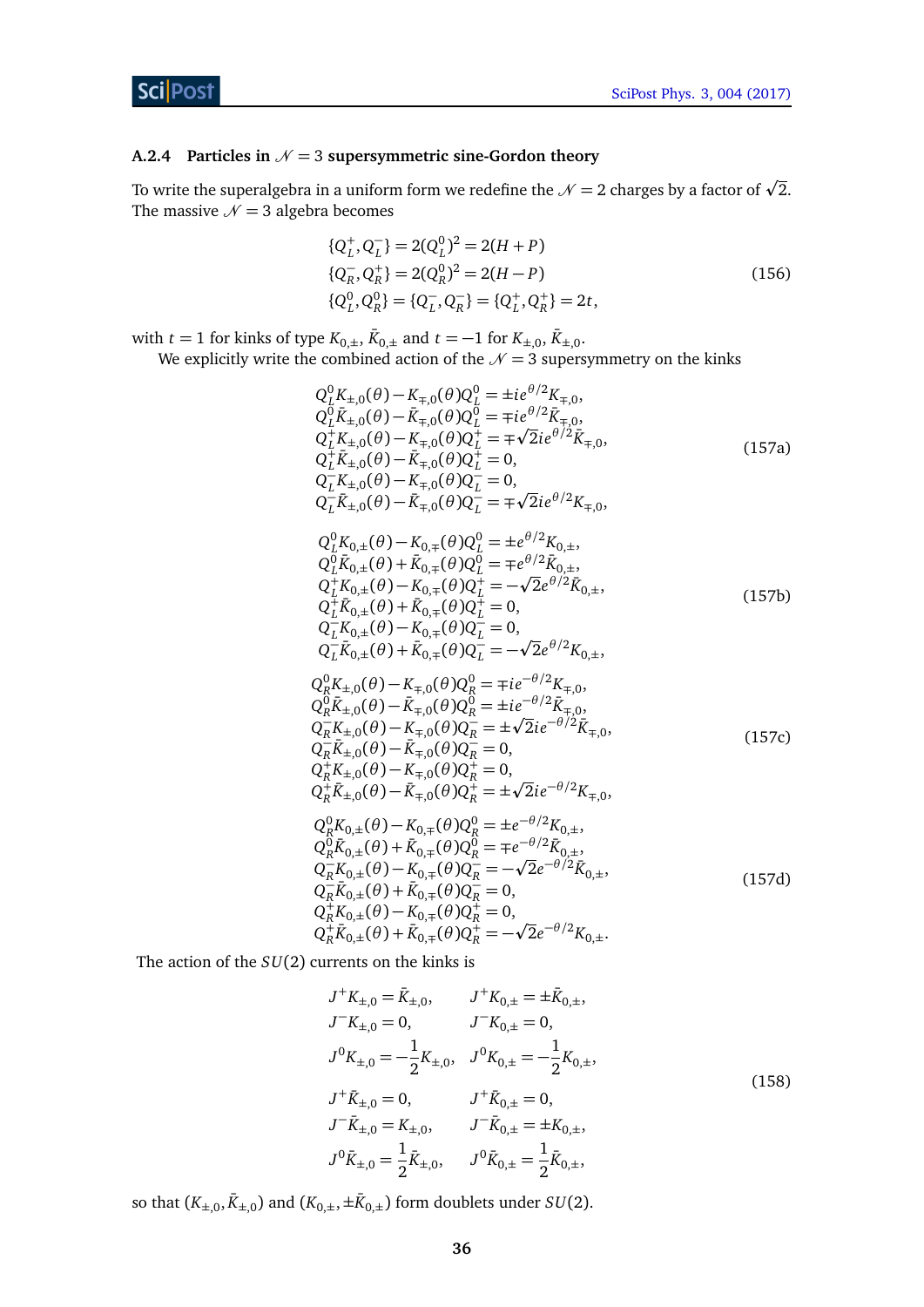## <span id="page-37-0"></span>**A.3 Superfields and superpotentials**

We have now seen the field theories that correspond to the continuum limit of the staggered  $M_1$ and  $M<sub>2</sub>$  models. In this section we will turn to the formalism of superfields and superpotentials to be able to easily describe the massive field theories of the higher  $M_k$  models. It turns out that this description is also more convenient for understanding the relation of the  $\mathsf{M}_k$  lattice models with the field theory. A chiral superfield can be written in the form

$$
X \sim x + \theta^{-} \rho + \bar{\theta}^{-} \eta + \theta^{-} \bar{\theta}^{-} \chi, \qquad (159)
$$

where *x* is both a left and a right chiral primary,  $\rho = G_L^ L_{L-1/2}$  *x*, *η* =  $G_{R_1}$ *R*,−1*/*2 *x* and  $\chi = G^-_L$ −<br>*L*,−1/2<sup>*G*<sub>R</sub></sup>, *R*,−1*/*2 *x*,

$$
\bar{X} \sim \bar{x} + \theta^+ \bar{\rho} + \bar{\theta}^+ \bar{\eta} + \theta^+ \bar{\theta}^+ \bar{\chi}, \qquad (160)
$$

with  $\bar{\rho} = G_{L,-1/2}^+ x$ ,  $\bar{\eta} = G_{R,-1/2}^+ x$  and  $\bar{\chi} = G_{L,-1/2}^+ G_{R,-1/2}^+ x$ .

The  $\mathcal{N}=2$  supersymmetric Landau-Ginzburg action is given in terms of chiral superfields as [[37](#page-40-9)]

$$
S = \int d^2z d^4\theta K(X,\bar{X}) + \int d^2z d^2\theta^- W(X) + \int d^2z d^2\theta^+ \bar{W}(\bar{X}),\tag{161}
$$

where  $d^2\theta^- = d\theta^- d\bar{\theta}^-$  and  $d^2\theta^+ = d\theta^+ d\bar{\theta}^+$ .

The bosonic part of the superpotential is given by

$$
V_{bos} = \left| \frac{\partial W}{\partial X} \right|_{X=x}^{2}.
$$
 (162)

For the *k*-th  $\mathcal{N} = 2$  superconformal minimal model with  $c = \frac{3k}{k+2}$  the superpotential is  $W(X) = X^{k+2}$  [[37](#page-40-9)].

#### <span id="page-37-1"></span>**A.3.1 Integrable massive field theories with a Chebyshev superpotential**

The  $\mathcal{N} = 2$  superconformal minimal models perturbed by the least relevant chiral primary field are integrable and the perturbed *k*-th superconformal minimal model is described by the Chebyshev superpotential [[29,](#page-40-1) [30](#page-40-2)]. We conjecture that these are exactly the field theory descriptions of the M*<sup>k</sup>* models with an integrable staggering.

$$
W_{k+2}(X = 2\cos(\theta)) = \frac{2\cos((k+2)\theta)}{k+2},
$$
\n(163)

which gives

$$
k = 1, \t W_3(X) = \frac{X^3}{3} - X
$$
  
\n
$$
k = 2, \t W_4(X) = \frac{X^4}{4} - X^2 + \frac{1}{2}
$$
  
\n
$$
k = 3, \t W_5(X) = \frac{X^5}{5} - X^3 + X.
$$
\n(164)

The potentials have  $k + 1$  extrema, given by [[30](#page-40-2)]

$$
X^{(r)} = 2\cos\left(\frac{\pi r}{k+2}\right), \quad r = 1, \dots, k+1.
$$
 (165)

The spectrum consists of the  $k$  solitons  $X_{i,i+1}$  and  $k$  antisolitons  $X_{i+1,i}$  connecting neighbouring vacua. All these solitons have equal mass [[30](#page-40-2)]

$$
m = |\Delta W| = |W_k(X_i) - W_k(X_{i+1})| = \frac{4}{k+2}.
$$
\n(166)

Each of these solitons is actually a doublet under supersymmetry, which gives in total 4*k* solitonic particles in the spectrum.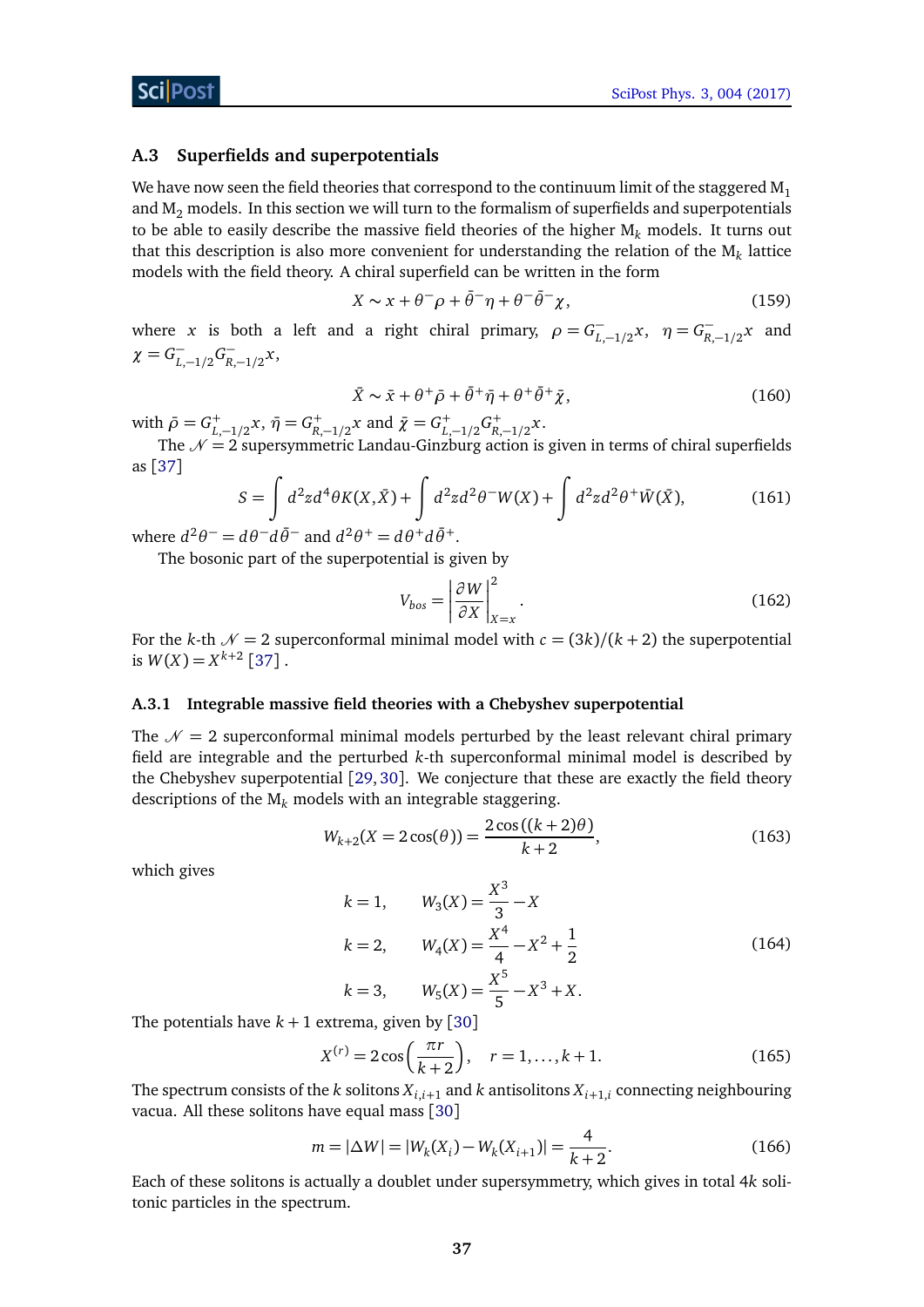#### <span id="page-38-0"></span>**A.3.2 Comparison of** *k* = 1 **Chebyshev QFT with sine-Gordon theory**

Because the sine-Gordon theory has only bosonic fields in its action we can calculate the bosonic part of the Chebyshev  $k = 1$  superpotential and see that it corresponds to the sine-Gordon action. Using  $x = V_{0,1}$ , the bosonic part gives

 $V_{\rm bos}=|x^2-\lambda|^2\thicksim (V_{0,2}-\lambda)(V_{0,-2}-\lambda)\thicksim-\lambda\left(V_{0,2}+V_{0,-2}\right)$  which is precisely the perturbation discussed in section [A.1.1.](#page-32-0)

Although the Chebyshev theory with  $k = 1$  is in principle the same as the sine-Gordon model at its  $\mathcal{N} = 2$  supersymmetric point, the number of solitons appears to be different [[30](#page-40-2)]. In the superfield description we have the soliton  $X_{0,1}$  which consists of a doublet  $(u_{0,1}, d_{0,1})$ where  $u_{0,1}$  has charge  $F = +1/2$  and  $d_{0,1}$  has charge  $F = -1/2$ . The corresponding antisolitons  $X_{1,0}$  are a doublet  $(u_{1,0}, d_{1,0})$  where now  $u_{1,0}$  has charge  $F = -1/2$  and  $d_{1,0}$  has charge  $F = 1/2$ . The doublet structure occurs because the Dirac equation for the fermion has a zeroenergy solution in the presence of the soliton, so the fermion can be either there or not. The relation with the solitons and antisolitons of sine-Gordon  $A$  and  $\overline{A}$  is non-local. Since the above states are doublets under the supercharges  $Q^{\pm}_{I}$  $L<sup>±</sup>$ ,  $Q<sup>±</sup>$ <sub>*R*</sub> whose charges are *F* = ±1 and *F* =  $\mp$ 1 respectively, we see that we have to identify  $u_{0,1}$  and  $d_{1,0}$  with  $\bar{A}$  and  $u_{1,0}$  and  $d_{0,1}$  with A [[30](#page-40-2)].

# **References**

- <span id="page-38-1"></span>[1] P. Fendley, B. Nienhuis and K. Schoutens, *Lattice fermion models with supersymmetry*, J. Phys. A: Math. Gen. **36**, 12399 (2003), doi:10.1088/[0305-4470](http://dx.doi.org/10.1088/0305-4470/36/50/004)/36/50/004.
- <span id="page-38-2"></span>[2] T. Fokkema and K. Schoutens, *Defects and degeneracies in supersymmetry protected phases*, EPL **111**, 30007 (2015), doi:10.1209/[0295-5075](http://dx.doi.org/10.1209/0295-5075/111/30007)/111/30007.
- <span id="page-38-3"></span>[3] L. Huijse and C. Hagendorf, *On the ground states of the M` models*, [arXiv:1509.08879.](https://arxiv.org/abs/1509.08879)
- <span id="page-38-4"></span>[4] C. Hagendorf, T. B. Fokkema and L. Huijse, *Bethe ansatz solvability and supersymmetry of the M*<sup>2</sup> *model of single fermions and pairs*, J. Phys. A: Math. Theor. **47**, 485201 (2014), doi:10.1088/[1751-8113](http://dx.doi.org/10.1088/1751-8113/47/48/485201)/47/48/485201.
- <span id="page-38-5"></span>[5] G. Moore and N. Read, *Nonabelions in the fractional quantum Hall effect*, Nucl. Phys. B **360**, 362 (1991), doi:10.1016/[0550-3213\(91\)90407-O.](http://dx.doi.org/10.1016/0550-3213(91)90407-O)
- <span id="page-38-6"></span>[6] N. Read and E.H. Rezayi, *Beyond paired quantum Hall states: parafermions and incompressible states in the first excited Landau level*, Phys. Rev. B **59**, 8084 (1999), doi:10.1103/[PhysRevB.59.8084.](http://dx.doi.org/10.1103/PhysRevB.59.8084)
- <span id="page-38-7"></span>[7] E. J. Bergholtz, J. Kailasvuori, E. Wikberg, T. H. Hansson and A. Karlhede, *Pfaffian quantum Hall state made simple: Multiple vacua and domain walls on a thin torus*, Phys. Rev. B **74**, 081308 (2006), doi:10.1103/[PhysRevB.74.081308.](http://dx.doi.org/10.1103/PhysRevB.74.081308)
- [8] A. Seidel and D.-H. Lee, *Abelian and Non-Abelian Hall Liquids and Charge-Density Wave: Quantum Number Fractionalization in One and Two Dimensions*, Phys. Rev. Lett. **97**, 056804 (2006), doi:10.1103/[PhysRevLett.97.056804.](http://dx.doi.org/10.1103/PhysRevLett.97.056804)
- <span id="page-38-8"></span>[9] E. Ardonne, E. J. Bergholtz, J. Kailasvuori and E. Wikberg, *Degeneracy of non-abelian quantum Hall states on the torus: Domain walls and conformal field theory*, J. Stat. Mech. P04016 (2008), doi:10.1088/[1742-5468](http://dx.doi.org/10.1088/1742-5468/2008/04/P04016)/2008/04/P04016.
- <span id="page-38-9"></span>[10] P. Fendley, K. Schoutens and J. de Boer, *Lattice Models with N* = 2 *Supersymmetry*, Phys. Rev. Lett. **90** 120402 (2003), doi:10.1103/[PhysRevLett.90.120402.](http://dx.doi.org/10.1103/PhysRevLett.90.120402)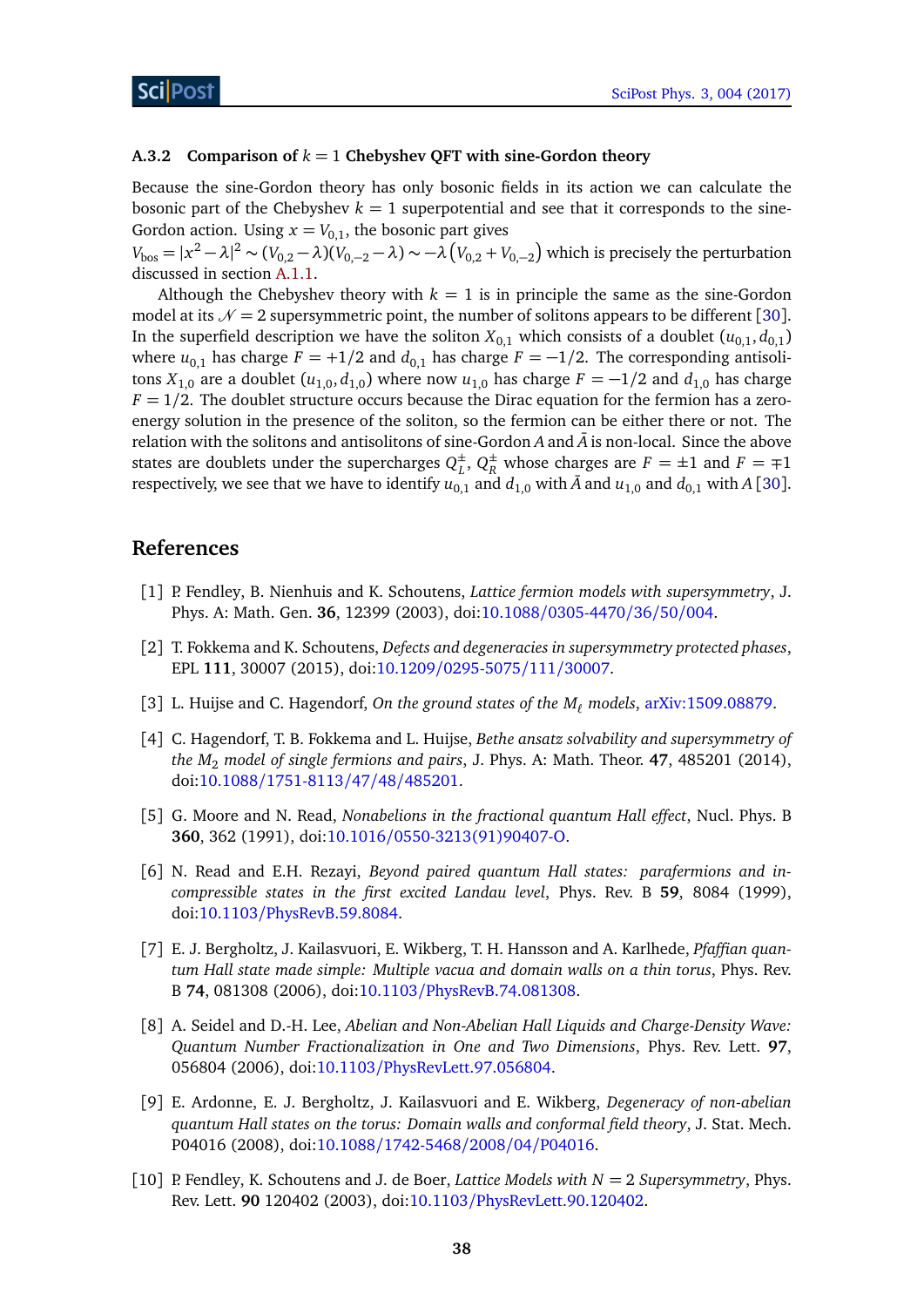- <span id="page-39-0"></span>[11] P. Fendley and C. Hagendorf, *Exact and simple results for the XYZ and strongly interacting fermion chains*, J. Phys. A: Math. Theor. **43**, 402004 (2010), doi[:10.1088](http://dx.doi.org/10.1088/1751-8113/43/40/402004)/1751- 8113/43/40/[402004.](http://dx.doi.org/10.1088/1751-8113/43/40/402004)
- <span id="page-39-1"></span>[12] L. Huijse, N. Moran, J. Vala and K. Schoutens, *Exact ground states of a staggered supersymmetric model for lattice fermions*, Phys. Rev. B **84** 115124 (2011), doi:10.1103/[PhysRevB.84.115124.](http://dx.doi.org/10.1103/PhysRevB.84.115124)
- [13] M. Beccaria and C. Hagendorf, *A staggered fermion chain with supersymmetry on open intervals*, J. Phys. A: Math. Theor. **45** 365201 (2012), doi[:10.1088](http://dx.doi.org/10.1088/1751-8113/45/36/365201)/1751- 8113/45/36/[365201.](http://dx.doi.org/10.1088/1751-8113/45/36/365201)
- <span id="page-39-2"></span>[14] L. Huijse and B. Swingle, *Area law violations in a supersymmetric model*, Phys. Rev. B **87** 035108 (2013), doi:10.1103/[PhysRevB.87.035108.](http://dx.doi.org/10.1103/PhysRevB.87.035108)
- <span id="page-39-3"></span>[15] C. Hagendorf and L. Huijse, *Bethe ansatz for the M` models of strongly-interacting fermions with supersymmetry*, manuscript in preparation (2017).
- <span id="page-39-5"></span>[16] L. Huijse, *Detailed analysis of the continuum limit of a supersymmetric lattice model in 1D*, J. Stat. Mech. P04004 (2011), doi:10.1088/[1742-5468](http://dx.doi.org/10.1088/1742-5468/2011/04/P04004)/2011/04/P04004.
- <span id="page-39-6"></span>[17] L. Huijse, *A supersymmetric model for lattice fermions*, PhD thesis, Universiteit van Amsterdam, 2010.
- <span id="page-39-7"></span>[18] J. Lepowski and M. Primc, *Structure of standard modules for the affine Lie algebra*  $A_1^{(1)}$ , Contemporary Mathematics **46**, Am. Math. Soc. (1985).
- <span id="page-39-4"></span>[19] L. C. Blom, *Supersymmetry on a chain: A handle on strongly interacting fermions*, Master's thesis, Universiteit van Amsterdam, 2012.
- <span id="page-39-9"></span>[20] N. Read and E.H. Rezayi, *Quasi-holes and fermionic zero-modes of paired quantum Hall states: the mechanism for non-Abelian statistics* Phys. Rev. B **54** 16864 (1996), doi:10.1103/[PhysRevB.54.16864.](http://dx.doi.org/10.1103/PhysRevB.54.16864)
- <span id="page-39-10"></span>[21] S. Dasmahapatra, R. Kedem, B. M. McCoy and E. Melzer, *Virasoro characters from Bethe equations for the critical ferromagnetic three state Potts model*, J. Stat. Phys. **74** 239 (1994), doi:10.1007/[BF02186814.](http://dx.doi.org/10.1007/BF02186814)
- [22] A. Berkovich, B. M. McCoy and A. Schilling, *Rogers-Schur-Ramanujan type identities for the M*(*p*, *p* 0 ) *minimal models of conformal field theory*, Commun. Math. Phys. **191**, 325 (1998), doi:10.1007/[s002200050271.](http://dx.doi.org/10.1007/s002200050271)
- <span id="page-39-11"></span>[23] P. Bouwknegt and K. Schoutens, *Exclusion statistics in conformal field theory - Generalized fermions and spinons for level-1 WZW theories*, Nucl. Phys. B **547**, 501 (1999), doi:10.1016/[S0550-3213\(99\)00095-4.](http://dx.doi.org/10.1016/S0550-3213(99)00095-4)
- <span id="page-39-8"></span>[24] T. Fokkema, *Supersymmetric lattice models*, PhD thesis, University of Amsterdam, 2016.
- <span id="page-39-12"></span>[25] R. I. Nepomechie, *Supersymmetry in the boundary tricritical Ising field theory*, Int. J. Mod. Phys. A **17**, 3809 (2002), doi:10.1142/[S0217751X02012119.](http://dx.doi.org/10.1142/S0217751X02012119)
- [26] L. Chim, *Boundary S matrix for the tricritical Ising model*, Int. J. Mod. Phys. A. **11**, 4491 (1996), doi:10.1142/[S0217751X9600208X.](http://dx.doi.org/10.1142/S0217751X9600208X)
- <span id="page-39-13"></span>[27] C. Ahn and W. M. Koo, *Exact boundary S matrices of the supersymmetric Sine-Gordon theory on a half line*, J. Phys. A. **29**, 5845 (1996), doi:10.1088/[0305-4470](http://dx.doi.org/10.1088/0305-4470/29/18/015)/29/18/015.